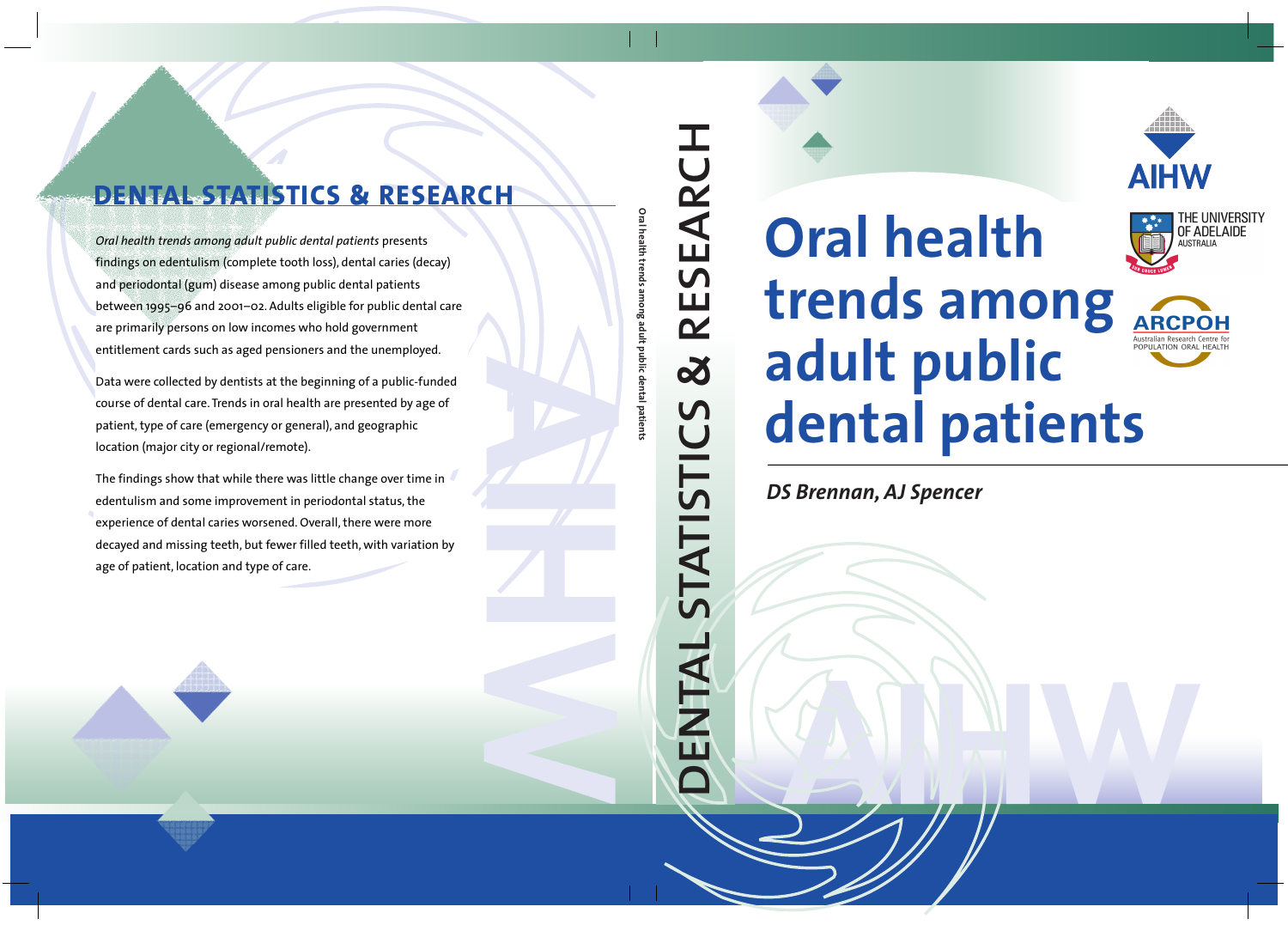DENTAL STATISTICS AND RESEARCH SERIES Number 30

# **Oral health trends among adult public dental patients**

**Dr David S Brennan Professor A John Spencer** 

**2004** 

AIHW cat. no. DEN 127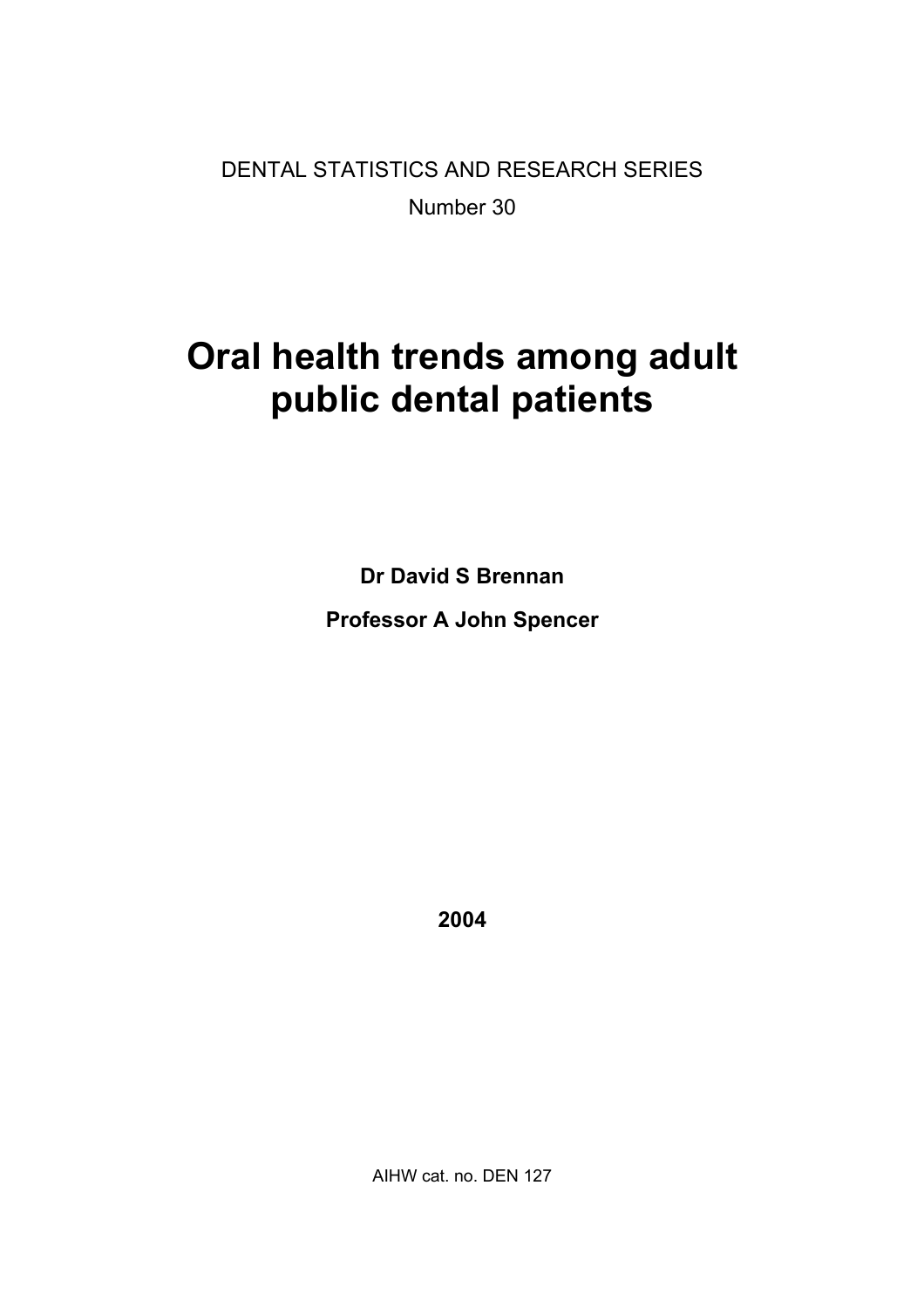#### © Australian Institute of Health and Welfare 2004

This work is copyright. Apart from any use as permitted under the *Copyright Act 1968*, no part may be reproduced by any process without prior written permission. Requests and enquiries concerning reproduction and rights should be directed to the Director, AIHW Dental Statistics and Research Unit, Dental School, The University of Adelaide, South Australia 5005.

This is the thirtieth publication in the Australian Institute of Health and Welfare's Dental Statistics and Research Series. A complete list of the Institute's publications is available from the Media and Publishing Unit, Australian Institute of Health and Welfare, GPO Box 570, Canberra ACT 2601, or via the Institute's website (http://www.aihw.gov.au).

ISSN 1321-0254

ISBN 1 74024 359 5

#### **Suggested citation**

AIHW DSRU: Brennan DS & Spencer AJ 2004. Oral health trends among adult public dental patients. AIHW cat. no. DEN 127. Canberra: Australian Institute of Health and Welfare (Dental Statistics and Research Series No. 30).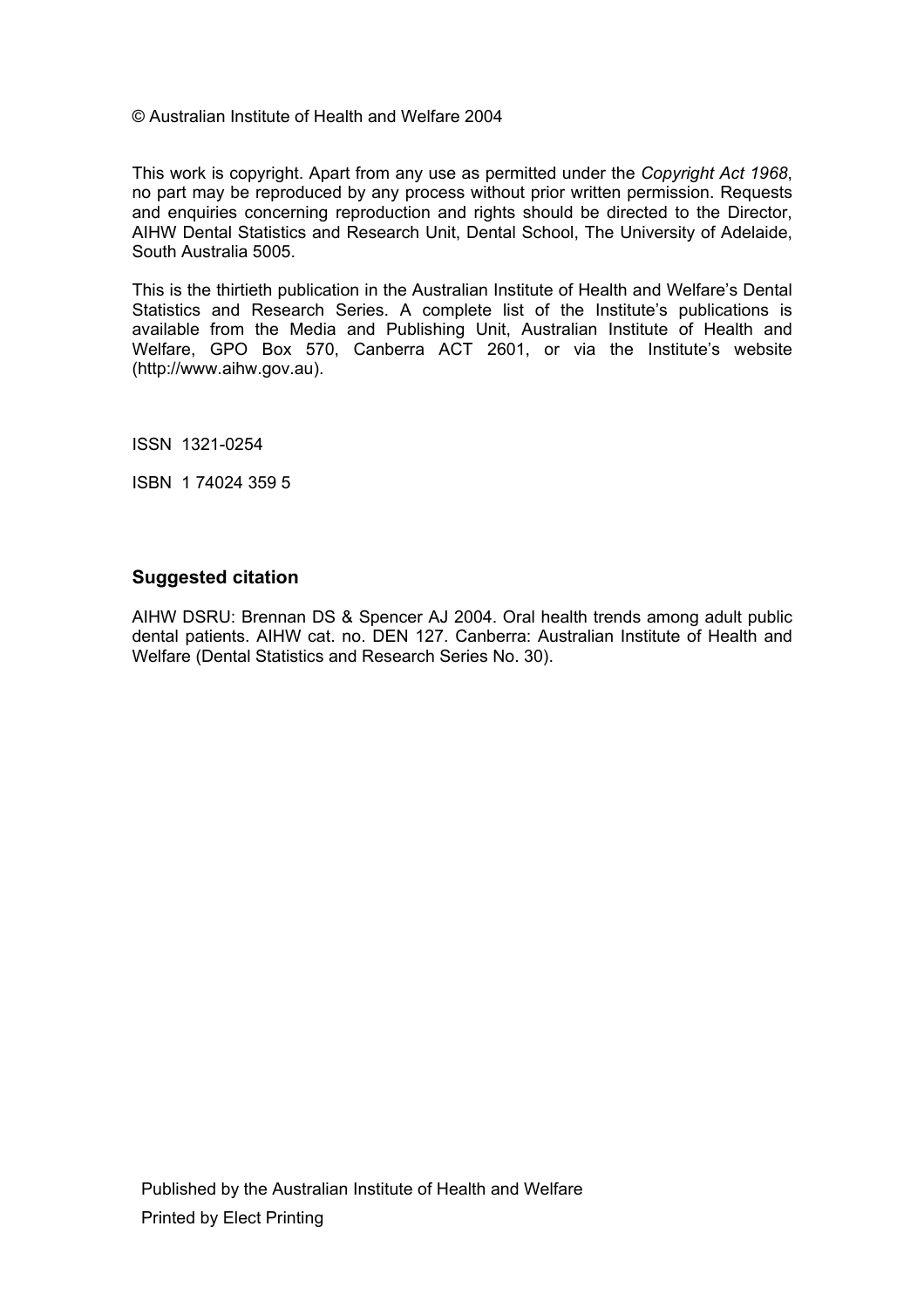# **Contents**

| 1.1              |  |  |
|------------------|--|--|
| 1.2              |  |  |
| 1.3              |  |  |
| 1.4              |  |  |
|                  |  |  |
|                  |  |  |
| 2.1              |  |  |
|                  |  |  |
|                  |  |  |
| $2.2\phantom{0}$ |  |  |
|                  |  |  |
|                  |  |  |
| 2.3              |  |  |
|                  |  |  |
|                  |  |  |
|                  |  |  |
|                  |  |  |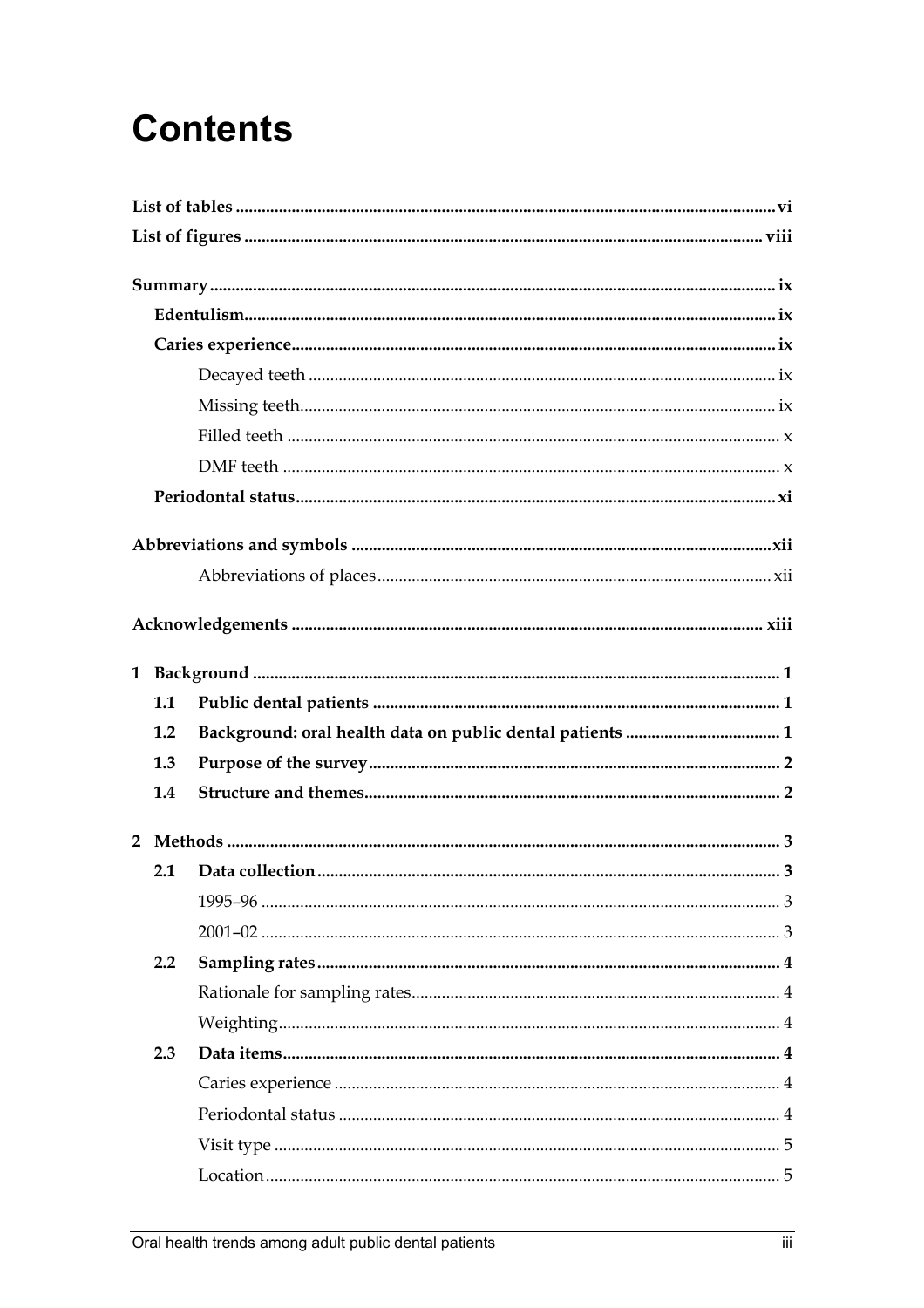|   | $2.4\,$ |                                                                   |  |
|---|---------|-------------------------------------------------------------------|--|
|   |         |                                                                   |  |
|   |         |                                                                   |  |
| 3 |         |                                                                   |  |
|   |         |                                                                   |  |
|   | 4.1     |                                                                   |  |
|   |         |                                                                   |  |
|   |         |                                                                   |  |
|   |         |                                                                   |  |
|   | 4.2     |                                                                   |  |
|   |         |                                                                   |  |
|   |         | Caries experience 1995-96 and 2001-02: by age and type of care 16 |  |
|   |         |                                                                   |  |
|   | 4.3     |                                                                   |  |
|   |         |                                                                   |  |
|   |         |                                                                   |  |
|   |         |                                                                   |  |
| 5 |         |                                                                   |  |
|   | 5.1     |                                                                   |  |
|   |         |                                                                   |  |
|   |         |                                                                   |  |
|   |         |                                                                   |  |
|   |         |                                                                   |  |
|   |         |                                                                   |  |
|   |         |                                                                   |  |
|   | 5.2     |                                                                   |  |
|   |         |                                                                   |  |
|   |         |                                                                   |  |
|   |         |                                                                   |  |
|   | 5.3     |                                                                   |  |
|   |         |                                                                   |  |
|   |         |                                                                   |  |
|   |         |                                                                   |  |
|   | 5.4     |                                                                   |  |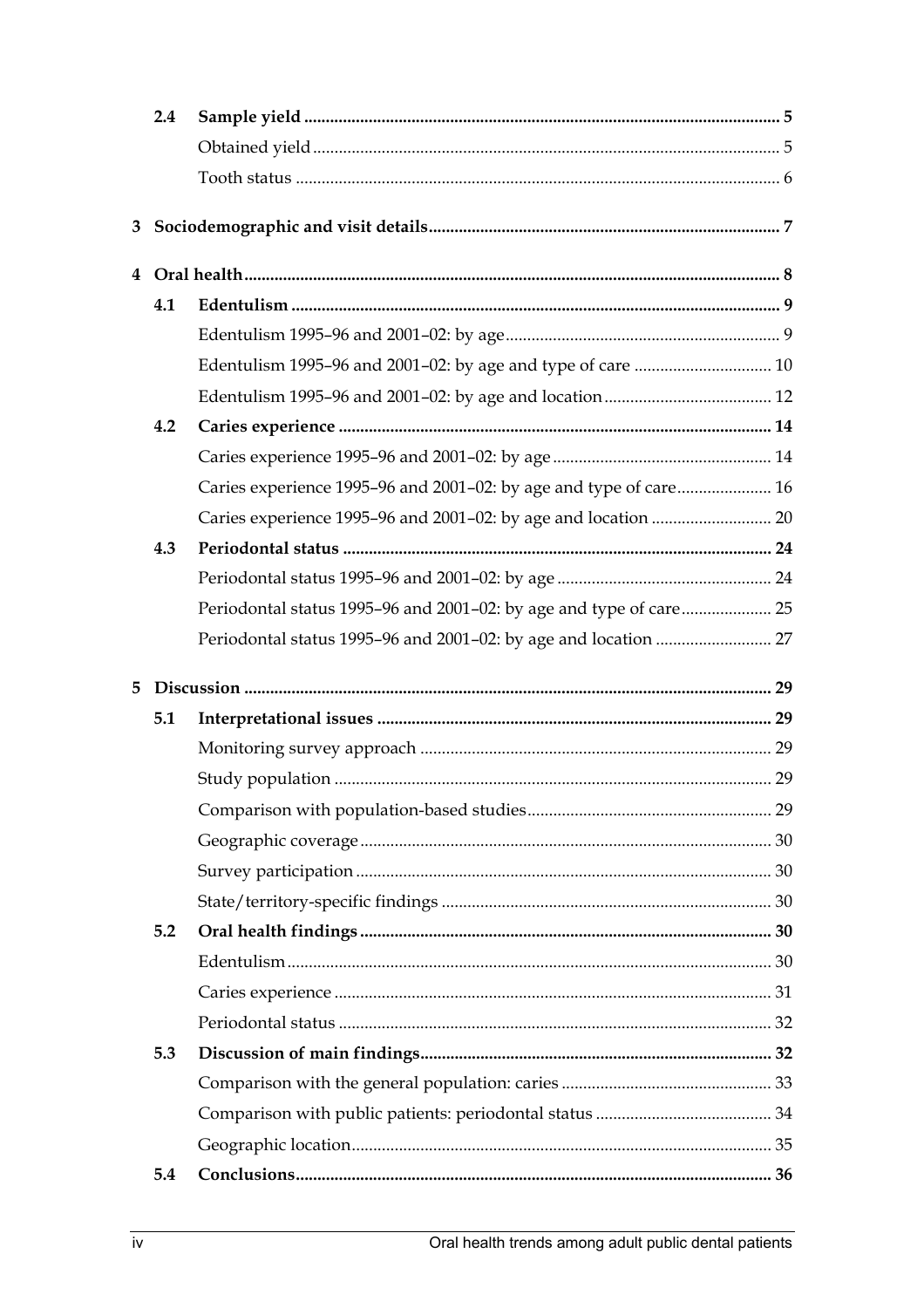| Appendix A: Main findings restricted to states/territories that participated in |  |
|---------------------------------------------------------------------------------|--|
|                                                                                 |  |
| Appendix C: Publications from the Adult Dental Programs Survey 65               |  |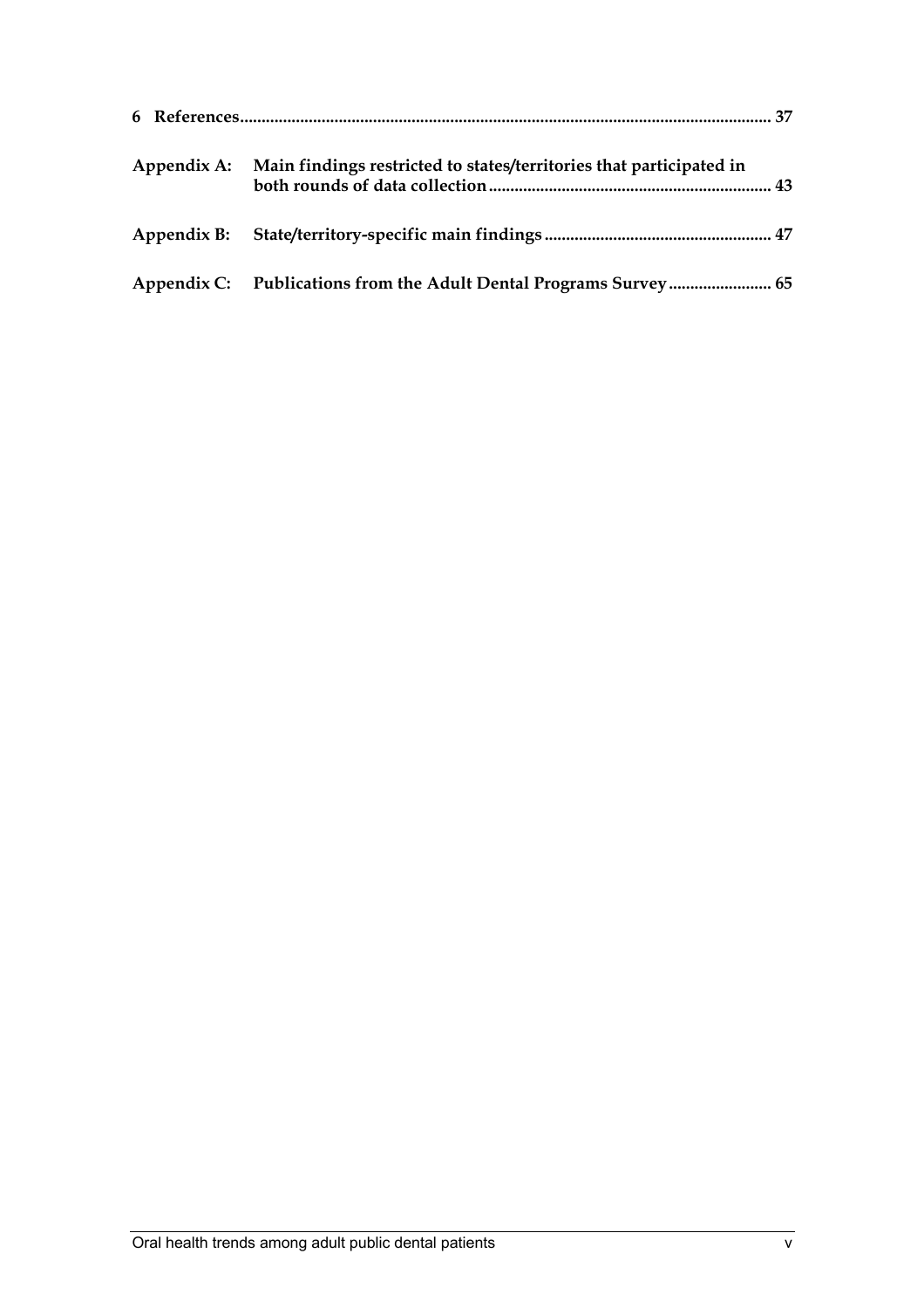# **List of tables**

| Table 2.1:  |                                                                         |
|-------------|-------------------------------------------------------------------------|
| Table 2.2:  | Invalid tooth status codes per patient (%) by state/territory - dentate |
| Table 3.1:  |                                                                         |
| Table 4.1:  |                                                                         |
| Table 4.2:  |                                                                         |
| Table 4.3:  |                                                                         |
| Table 4.4:  | Edentulism (%) by year and age - major city patients 12                 |
| Table 4.5:  | Edentulism (%) by year and age - regional/remote patients  13           |
| Table 4.6:  |                                                                         |
| Table 4.7:  | Caries experience by year and age of patient - general care 17          |
| Table 4.8:  | Caries experience by year and age of patient - emergency care 19        |
| Table 4.9:  | Caries experience by year and age of patient - major city patients  21  |
| Table 4.10: | Caries experience by year and age of patient - regional/remote          |
| Table 4.11: | Periodontal pockets 6+ mm (%) by year and age of patient 24             |
| Table 4.12: | Periodontal pockets $6+$ mm $(\%)$ by year and age of patient – general |
| Table 4.13: | Periodontal pockets 6+ mm (%) by year and age of patient -              |
| Table 4.14: | Periodontal pockets $6+$ mm $(\%)$ by year and age of patient - major   |
| Table 4.15: | Periodontal pockets 6+ mm (%) by year and age of patient -              |
| Table A.1:  |                                                                         |
| Table A.2:  |                                                                         |
| Table A.3:  |                                                                         |
| Table B.1:  |                                                                         |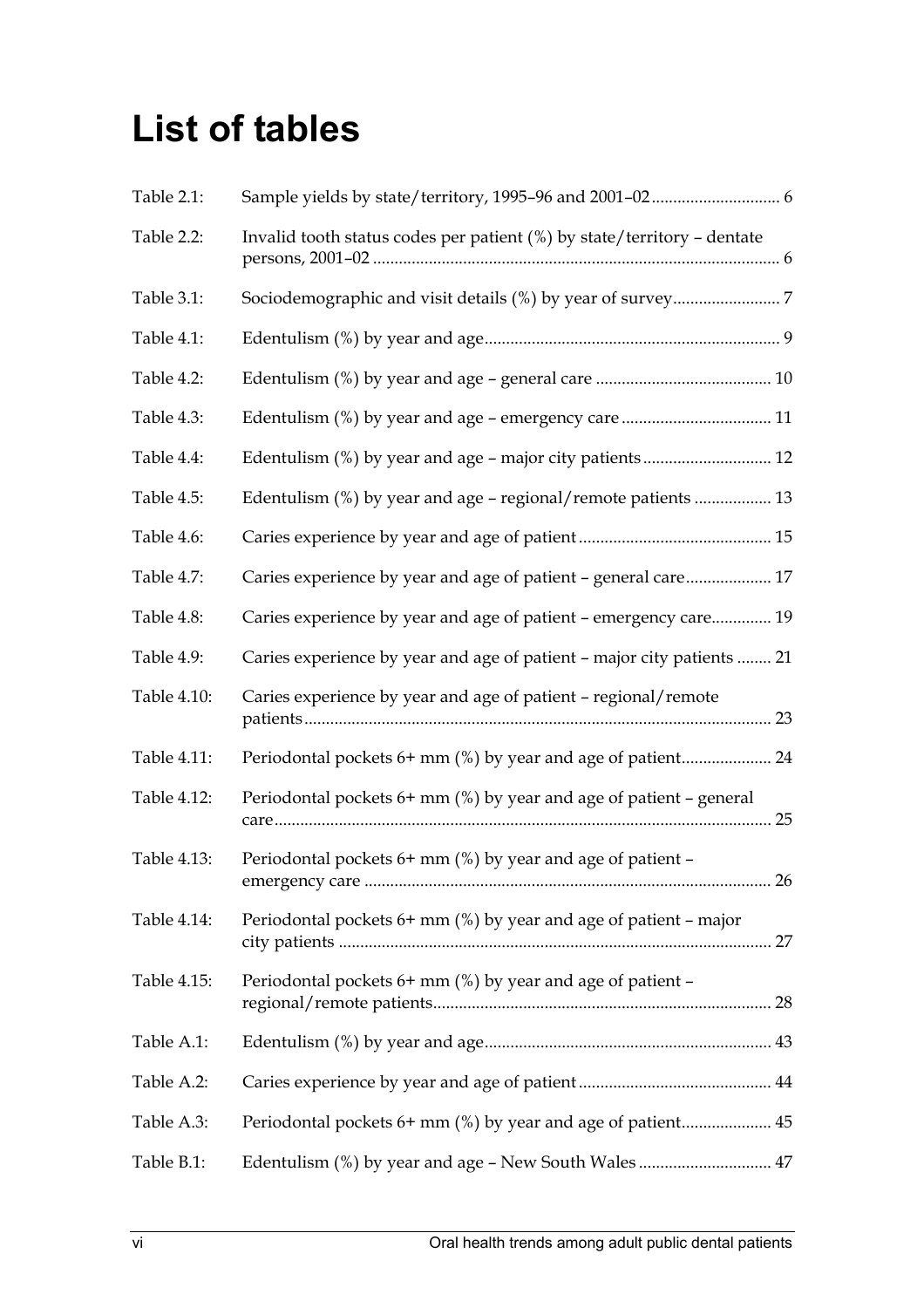| Table B.2:       |                                                                      |  |
|------------------|----------------------------------------------------------------------|--|
| Table B.3:       |                                                                      |  |
| Table $B.4(a)$ : |                                                                      |  |
| Table $B.4(b)$ : | Edentulism (%) by year and age - excluding Western Australia  50     |  |
| Table $B.5(a)$ : |                                                                      |  |
| Table $B.5(b)$ : |                                                                      |  |
| Table B.6:       |                                                                      |  |
| Table B.7:       | Caries experience by year and age of patient - New South Wales 53    |  |
| Table B.8:       |                                                                      |  |
| Table B.9:       | Caries experience by year and age of patient - Queensland 55         |  |
| Table B.10:      | Caries experience by year and age of patient - Western Australia 56  |  |
| Table B.11:      | Caries experience by year and age of patient - South Australia  57   |  |
| Table B.12:      | Caries experience by year and age of patient - Northern Territory 58 |  |
| Table B.13:      | Periodontal pockets $6+$ mm (%) by year and age of patient – New     |  |
| Table B.14:      | Periodontal pockets 6+ mm (%) by year and age of patient -           |  |
| Table B.15:      | Periodontal pockets $6+$ mm $(\%)$ by year and age of patient –      |  |
| Table B.16:      | Periodontal pockets 6+ mm (%) by year and age of patient – Western   |  |
| Table B.17:      | Periodontal pockets 6+ mm (%) by year and age of patient - South     |  |
| Table B.18:      | Periodontal pockets 6+ mm (%) by year and age of patient - Northern  |  |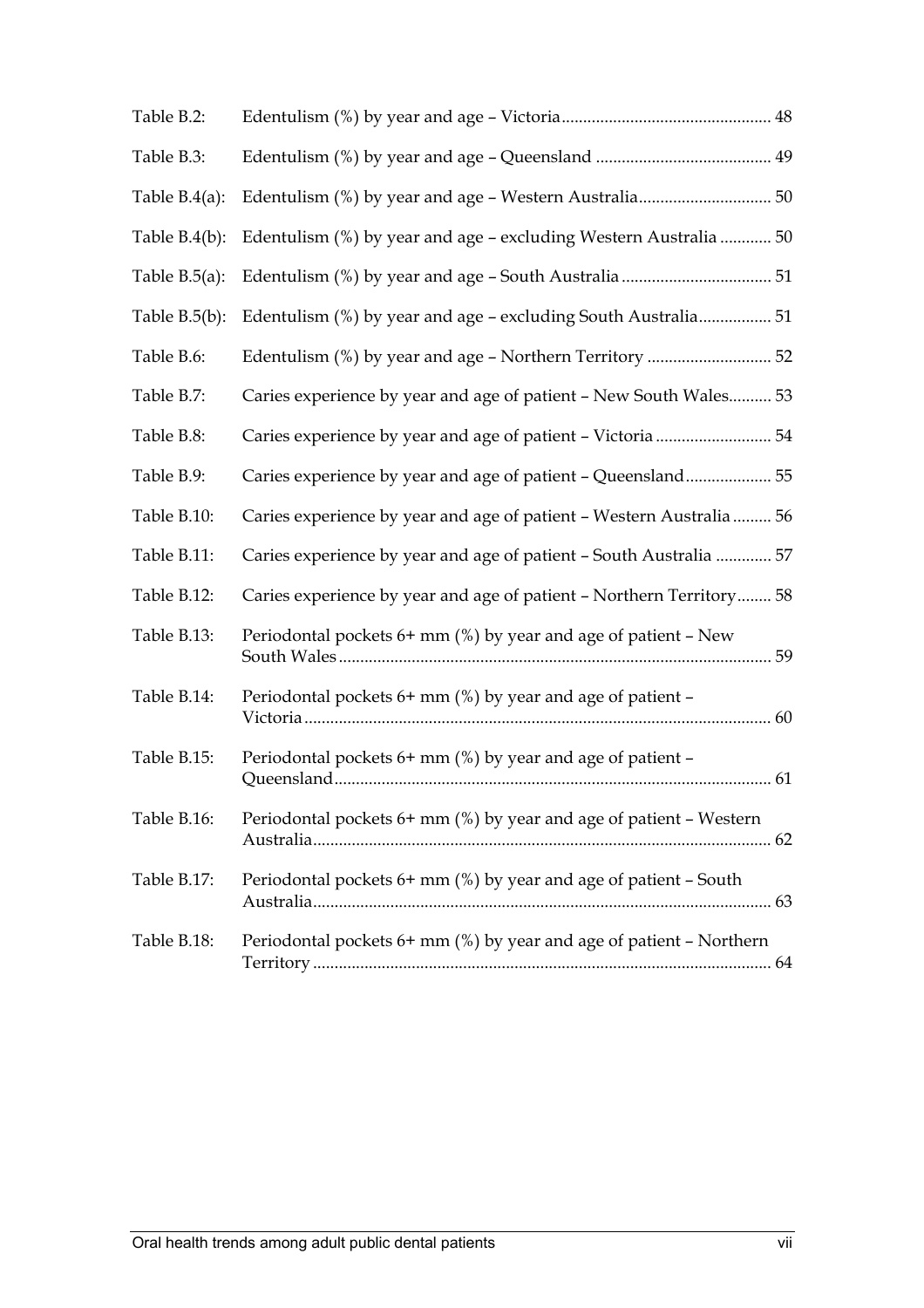# **List of figures**

| Figure 4.1:  |                                                                            |
|--------------|----------------------------------------------------------------------------|
| Figure 4.2:  |                                                                            |
| Figure 4.3:  |                                                                            |
| Figure 4.4:  |                                                                            |
| Figure 4.5:  | Edentulism (%) by year and age - regional/remote patients  13              |
| Figure 4.6:  |                                                                            |
| Figure 4.7:  | Caries experience by year and age of patient - general care 16             |
| Figure 4.8:  | Caries experience by year and age of patient - emergency care 18           |
| Figure 4.9:  | Caries experience by year and age of patient - major city patients  20     |
| Figure 4.10: | Caries experience by year and age of patient - regional/remote             |
| Figure 4.11: |                                                                            |
| Figure 4.12: | Periodontal pockets $6+$ mm (%) by year and age of patient – general<br>25 |
| Figure 4.13: | Periodontal pockets 6+ mm (%) by year and age of patient -                 |
| Figure 4.14: | Periodontal pockets $6+$ mm $(\%)$ by year and age of patient – major      |
| Figure 4.15: | Periodontal pockets 6+ mm (%) by year and age of patient -                 |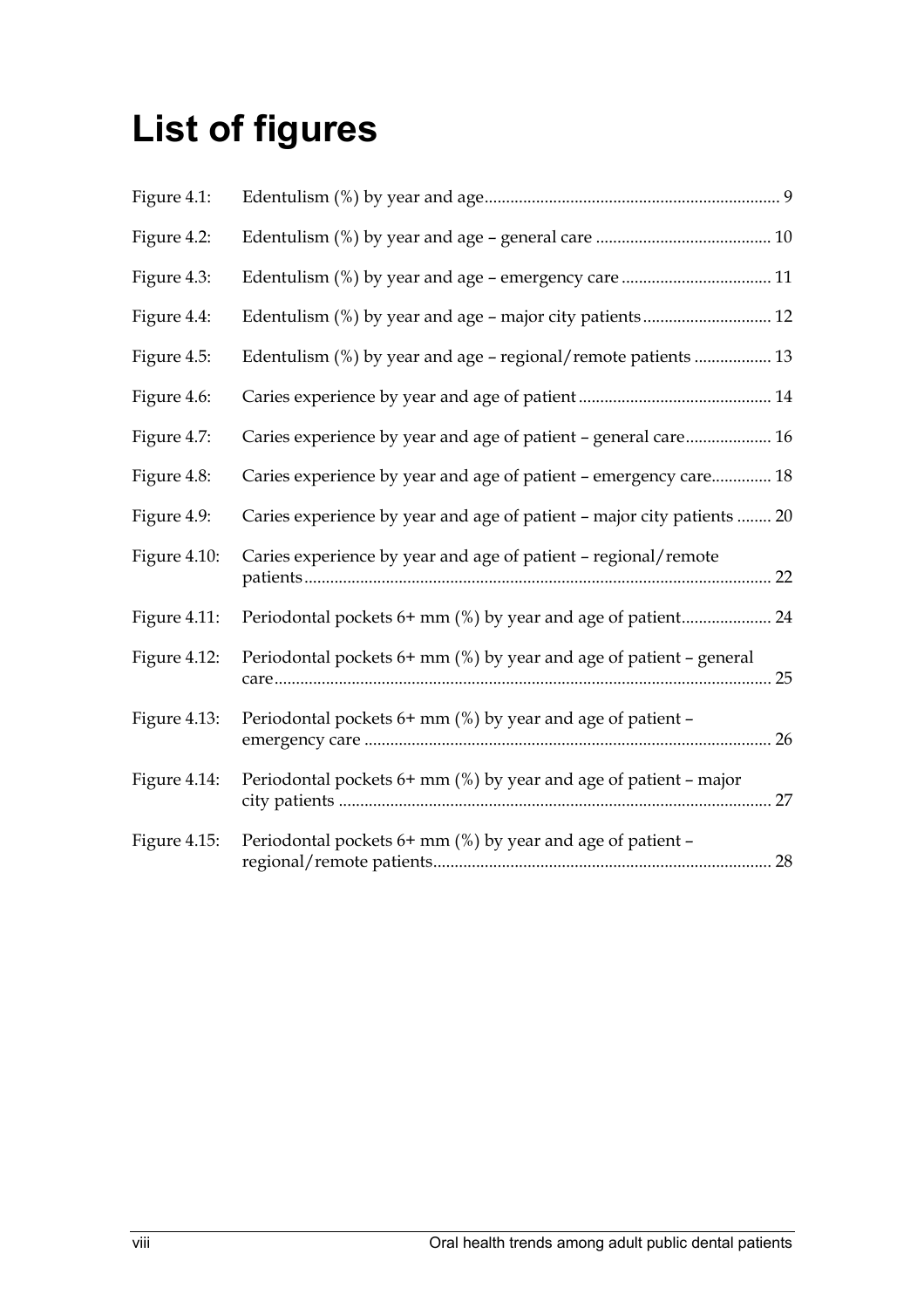# **Summary**

### **Edentulism**

While the percentage of edentulous patients was slightly higher overall in 2001–02 (9.0%) compared to 1995–96 (7.9%), there were no significant age-specific differences in edentulism, indicating that the overall difference may be a result of the slightly older age distribution and greater percentage of patients from regional locations in 2001–02 than in 1995–96.

Overall, there were no differences in edentulism between 1995–96 and 2001–02 for either general or emergency patients.

Overall, there were no differences in edentulism between 1995–96 and 2001–02 for patients from either major city or regional/remote locations.

### **Caries experience**

### **Decayed teeth**

Overall, the number of decayed teeth was higher in 2001–02 (2.65 decayed teeth) compared to 1995–96 (1.97 decayed teeth) and this trend was observed consistently in each age group of adult public dental patients.

Higher numbers of decayed teeth in 2001–02 compared to 1995–96 were observed for both general and emergency care patients overall and in all age groups.

Patients from major city locations had higher overall numbers of decayed teeth in 2001–02 compared to 1995–96, reflecting increased levels of decayed teeth among patients aged 18–24, 25–44 and 45–64 years, while patients from regional/remote locations had higher overall numbers of decayed teeth in 2001–02 compared to 1995–96, reflecting increased levels of decayed teeth among patients aged 25–44 and 65+ years.

### **Missing teeth**

Overall, the number of missing teeth was higher in 2001–02 (6.35 missing teeth) compared to 1995–96 (5.50 missing teeth) but this trend was only statistically significant among 25–44-year-old patients.

General care patients had higher numbers of missing teeth overall in 2001–02 compared to 1995–96, reflecting increased numbers of missing teeth among 25–44-year-olds. Among emergency care patients the number of teeth missing overall did not vary between 2001–02 and 1995–96, but 25–44-year-old patients showed increased numbers of missing teeth.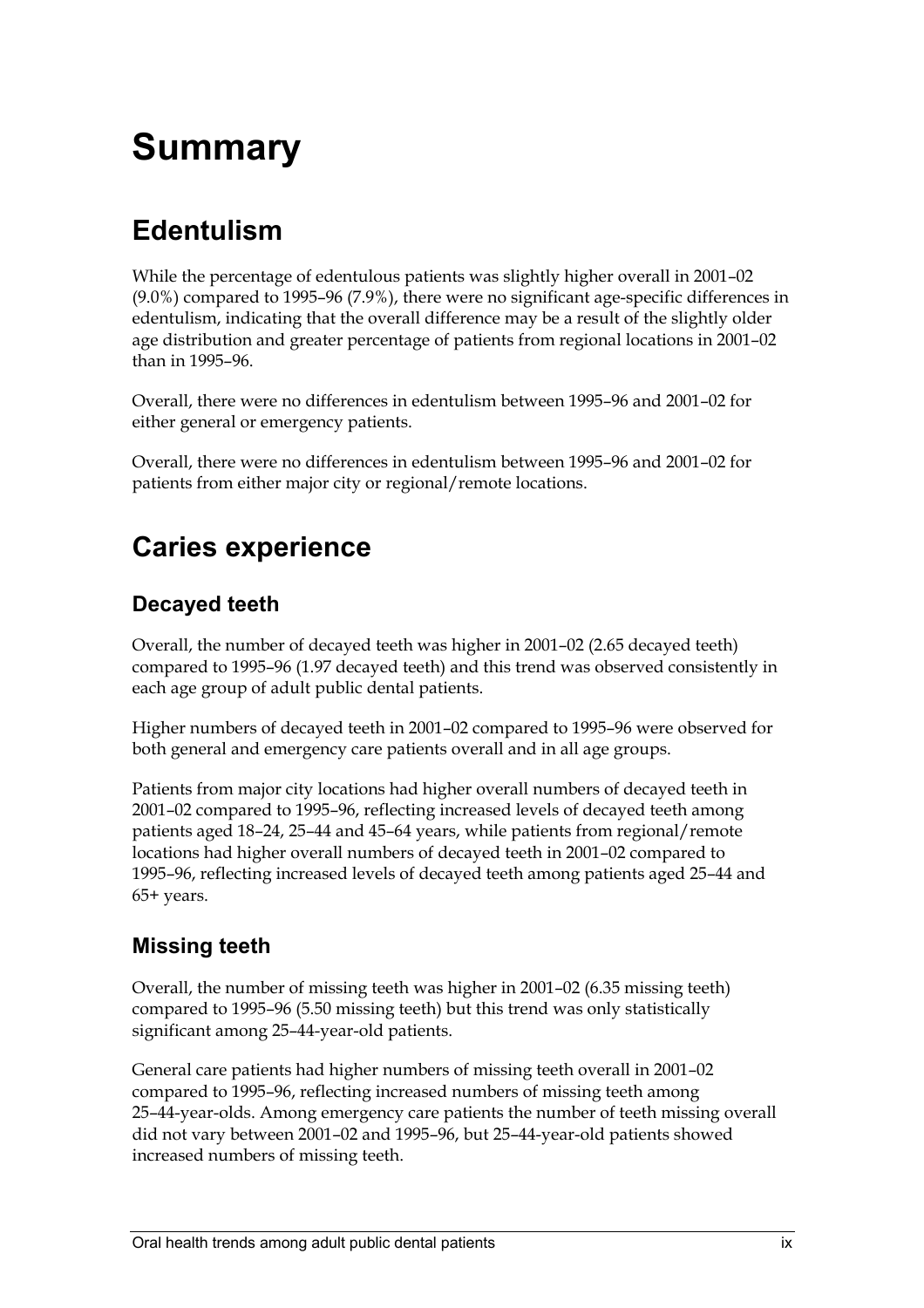Patients from major city locations showed no significant difference in the overall number of missing teeth between 2001–02 and 1995–96, with higher numbers of missing teeth over time among 25–44-year-olds balanced by lower numbers among 65+-year-olds. Patients from regional/remote locations showed higher overall numbers of missing teeth in 2001–02 compared to 1995–96, reflecting increased numbers of missing teeth among 25–44, 45–64 and 65+-year-olds.

### **Filled teeth**

Overall, the number of filled teeth was lower in 2001–02 (6.20 filled teeth) compared to 1995–96 (6.62 filled teeth) and this trend was statistically significant among patients aged 18–24 and 25–44 years.

General care patients showed no significant difference in overall numbers of filled teeth between 2001–02 and 1995–96 but 18–24 and 25–44-year-old general care patients each showed decreased numbers of filled teeth over time. Emergency care patients had lower numbers of filled teeth in 2001–02 compared to 1995–96, reflecting decreased numbers of filled teeth over time among 18–24 and 25–44-year-old emergency care patients.

Patients from major city locations showed no significant difference in the overall number of filled teeth between 2001–02 and 1995–96. However, there were decreased numbers of filled teeth over time among 25–44-year-olds and increased numbers among 65+-year-olds. Patients from regional/remote locations had lower overall numbers of filled teeth over time, reflecting decreases among 18–24, 25–44 and 45–64-year-olds.

### **DMF teeth**

Overall, DMFT was higher in 2001–02 (15.20 decayed, missing and filled teeth) compared to 1995–96 (14.09 decayed, missing and filled teeth) but this trend was only statistically significant among 25–44-year-old patients.

Both general and emergency care patients had higher overall combined numbers of decayed, missing and filled teeth in 2001–02 compared to 1995–96, reflecting increased combined numbers of decayed, missing and filled teeth among 25–44-year-old general and emergency care patients.

Patients from both major city and regional/remote locations had higher overall combined numbers of decayed, missing and filled teeth in 2001–02 compared to 1995–96, reflecting increased combined numbers of decayed, missing and filled teeth among 25–44-year-old patients from major city locations and increased combined numbers of decayed, missing and filled teeth among 45–64 and 65+-year-old patients from regional/remote locations.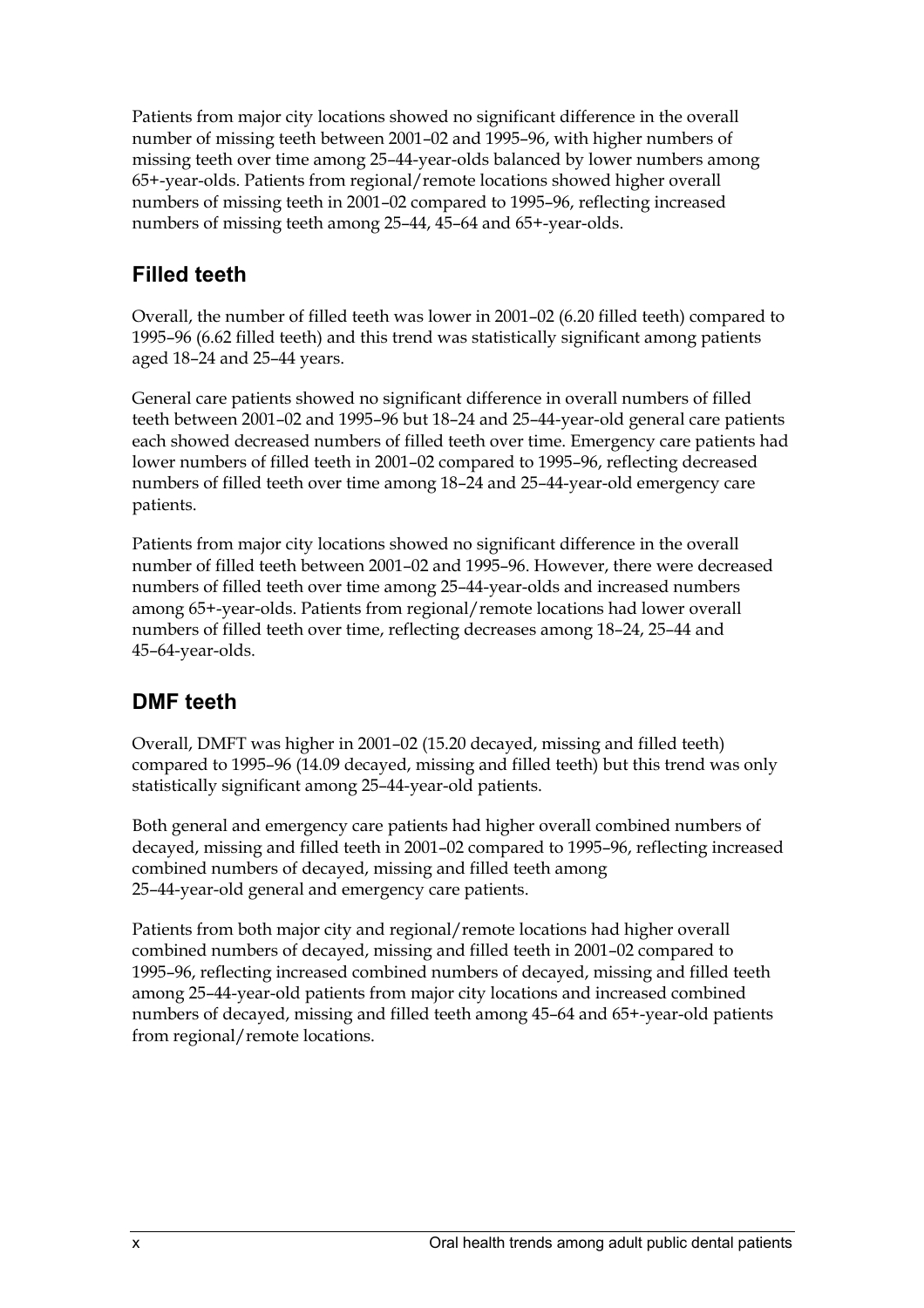### **Periodontal status**

Overall, there was an improvement in periodontal status of adult public dental patients over time, with a decrease in the percentage of patients who had periodontal pockets of 6+ mm in 2001–02 (10.3%) compared to 1995–96 (13.0%).

Decreased percentages of patients with periodontal pockets of 6+ mm in 2001–02 compared to 1995–96 were observed for both general and emergency care patients.

While patients from major city locations exhibited a trend towards decreased percentages of patients with periodontal pockets of 6+ mm over time, there was an increase in the percentage of patients with periodontal pockets of 6+ mm among patients from regional/remote locations.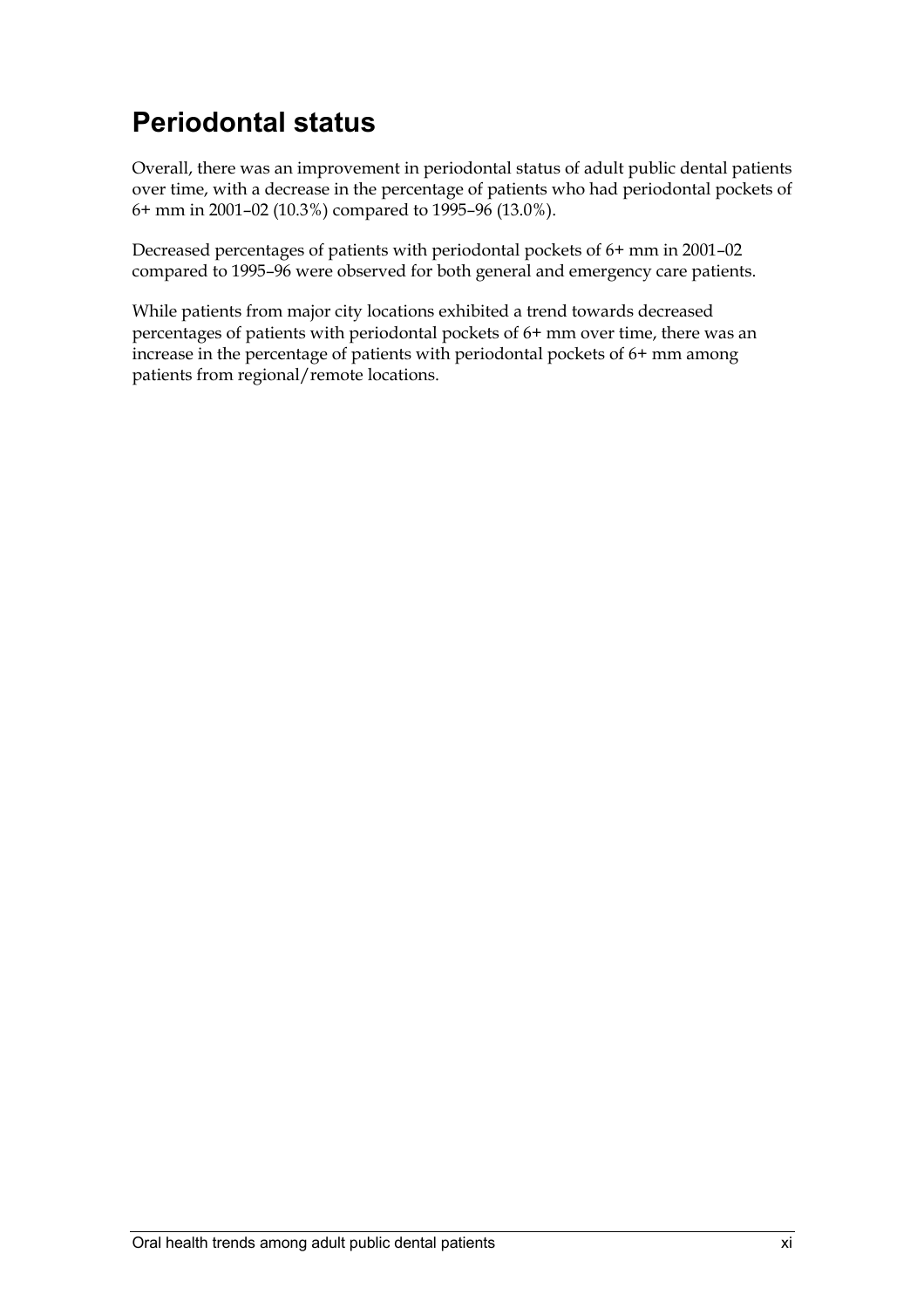# **Abbreviations and symbols**

### **Abbreviations**

| <b>Community Periodontal Index</b> |
|------------------------------------|
|                                    |

- DMFT Decayed, missing or filled permanent teeth
- MIS (Computer) management information system
- NIDR National Institute of Dental Research
- OMR Optical mark read scan forms
- WHO World Health Organization

### **Abbreviations of places**

- ACT Australian Capital Territory
- NSW New South Wales
- NT Northern Territory
- Old Oueensland
- SA South Australia
- Tas Tasmania
- Vic Victoria
- WA Western Australia

### **Symbols**

- nil or rounded to zero
- n.a. not applicable
- . . not available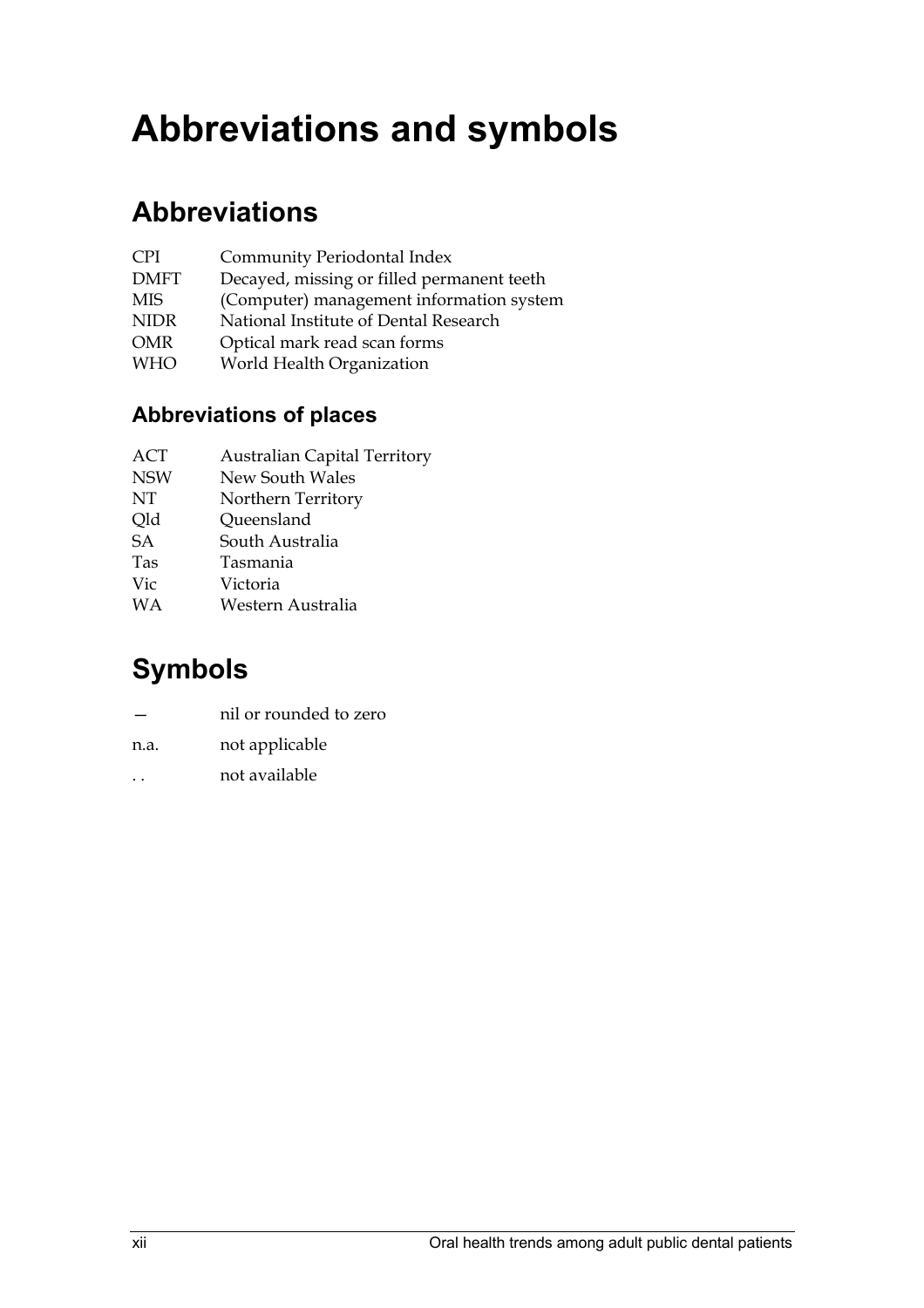# **Acknowledgements**

This research was assisted by the Population Health Division of the Australian Government Department of Health and Ageing.

The Adult Dental Programs Survey was undertaken in collaboration with the dental authorities in the participating states/territories of Australia. The support of those dental authorities and their staff was crucial to the successful collection of data for this survey.

The Adult Dental Programs Survey 2001–02 data was collected with assistance from Dr Kaye Roberts-Thomson and Mrs Lorna Lucas at the Australian Research Centre for Population Oral Health, The University of Adelaide.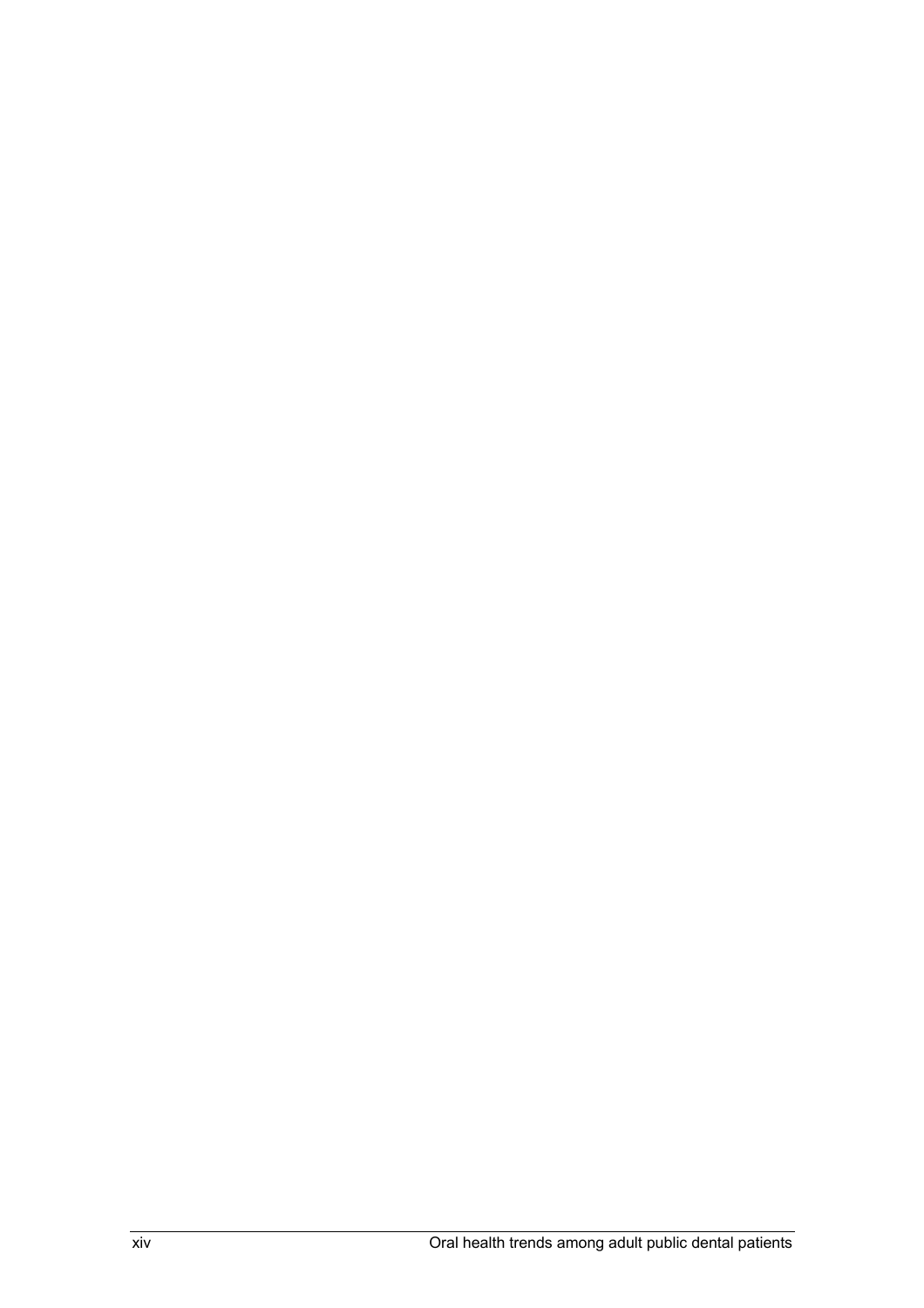# **1 Background**

Social inequalities in health have been highlighted through reports of associations between mortality and factors such as occupation, income, ethnic group and social class (Marmot et al. 1987; Feinstein 1993). Even in countries with universal-access policies for health care, large differences in mortality and morbidity by social class have been reported (Davey Smith et al. 1990). In 1992 the National Health Strategy identified inequalities in oral health and access to dental services as a major public health issue in Australia (National Health Strategy 1992). In October 1999 the Australian Health Ministers' Advisory Council (AHMAC) recommended that a report be prepared on 'the burden, trends and distribution of oral health problems in Australia and the trends in clinical approaches to dealing with those problems'. The report concluded that oral diseases and disorders remain prevalent and are a substantial burden on the Australian population (AHMAC 2001).

### **1.1 Public dental patients**

Among people on low incomes, health card holders are thought to be particularly at risk of reduced oral health and access to dental services (AIHW DSRU 1993). Public patients have about twice the rate of extraction as patients in private general practice (AIHW DSRU: Brennan et al. 1997). Patients eligible for public dental care are primarily holders of government entitlement cards such as aged pensioners and the unemployed.

All Australian states and territories provide public dental services. These services are largely provided by publicly employed dentists in government clinics at minimal or no cost to the patient. These clinics are generally located in major regional centres and are often associated with district hospitals or health centres. They provide access to a restricted level of care and generally do not include all aspects of dental treatment. Government-funded dental care is not accessible to many people in the community due to limited resources and small numbers of public dental clinics remote from population growth centres. There are a large number of people waiting for general dental care at public dental services. While waiting times for emergency dental care are short, waiting times for general dental care can be extensive (e.g. estimated to be between 10 and 54 months in 2000). The time that people spend waiting for general dental care indicates that, at least in some regions, there is inadequate provision of services to meet the expectations of even the minority of people who seek care from public dental services (AHMAC 2001).

### **1.2 Background: oral health data on public dental patients**

The Adult Dental Programs Survey provides information on the oral health of patients attending for public dental care in Australia. The survey began as a pilot study in South Australia in 1992 and was expanded to include New South Wales and Victoria as part of the Research Database into Dental Care for Adults in Australia 1992–93. The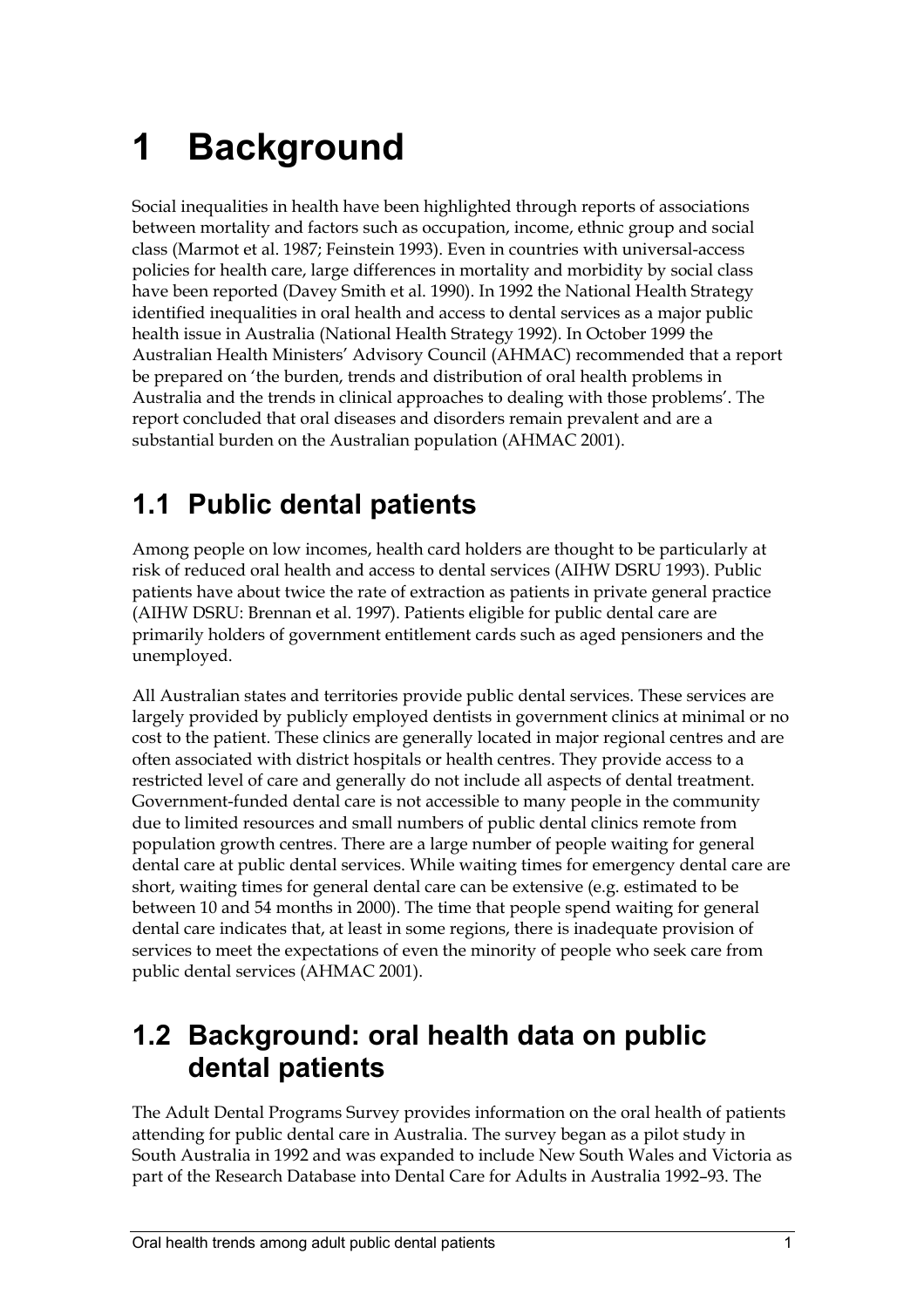Prospective Adult Dental Programs Survey was performed in 1995–96 as part of the Evaluation Project of the Commonwealth Dental Health Program. Since 1995–96 the Adult Dental Programs Survey has not been implemented as a national survey.

### **1.3 Purpose of the survey**

The purpose of the survey was to describe the oral health status of patients within public dental programs. While there are variations among states/territories in details of eligibility criteria, dental patients sampled for this survey were eligible primarily because they had one of the following entitlement cards: Health Care Card, Health Benefits Card or Pensioner Concession Card. The survey excludes school dental care.

The Adult Dental Programs Survey describes the oral health status and basic demographic characteristics of patients during a course of care within the programs. The survey can answer questions such as: what levels of oral disease do patients have when they present for dental care, and do these levels differ among patient groups and geographic locations? By collecting data over a number of years, it will be possible to identify trends in oral health.

### **1.4 Structure and themes**

The survey describes demographic and visit patterns, and oral health status of patients within public dental programs. The structure of this report reflects these themes: following the outline of methods (Chapter 2), Chapter 3 presents information on sociodemographic and visit details, and Chapter 4 discusses findings on oral health status. The major research theme is the description and comparison of oral health in 1995–96 and 2001–02, controlling for age. These results were further stratified by type of course of care and location of visit.

Some additional methodological considerations are dealt with in Appendix A (which presents the main findings restricted to states/territories that participated in both rounds of data collection), and Appendix B (which presents state/territory-specific findings). Appendix C lists publications that have been produced from each round of data collection.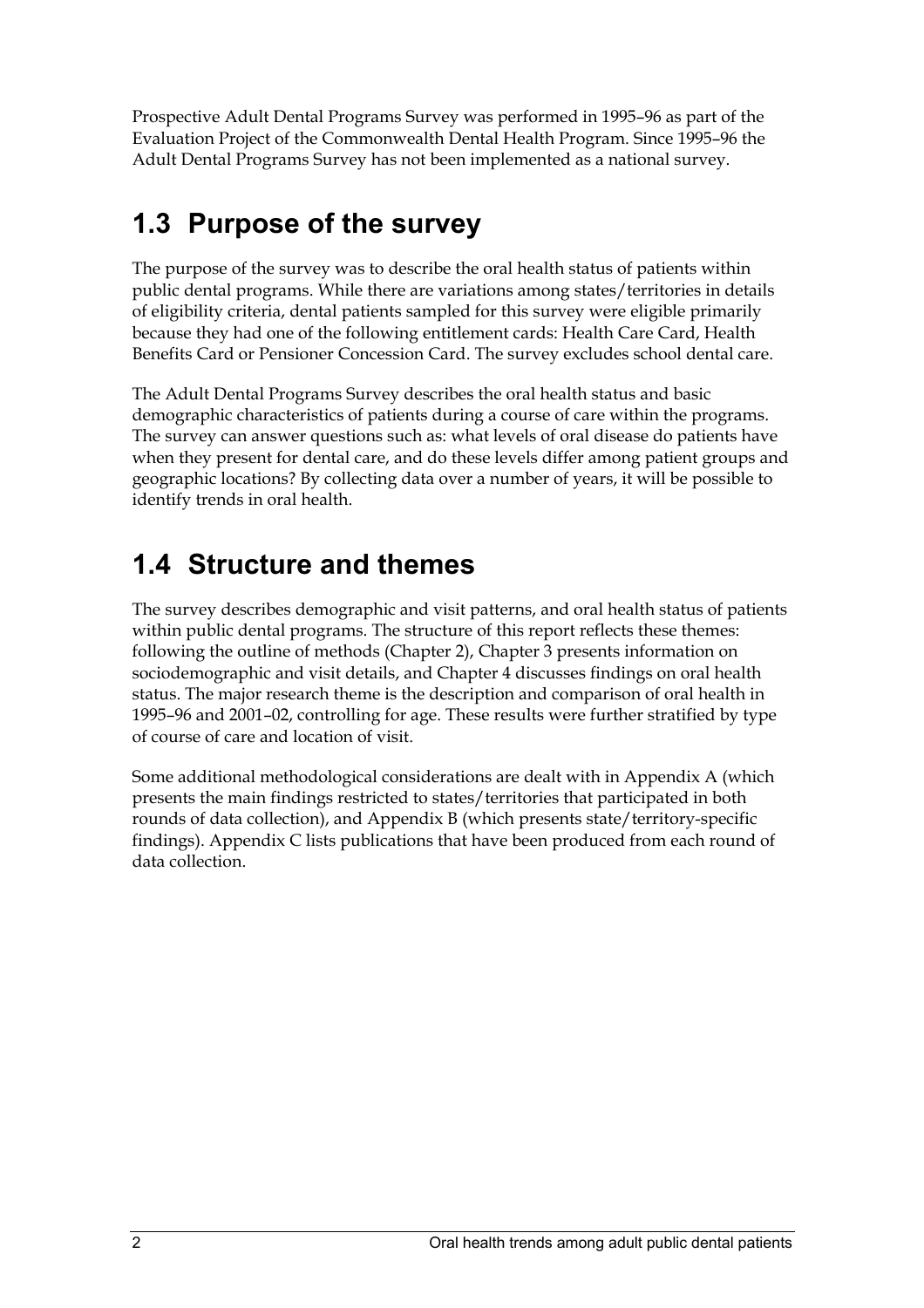# **2 Methods**

The Adult Dental Programs Survey is a study of patients attending for public dental care. Estimates based on users of dental services are by definition restricted to those persons who were able to access dental care, and therefore may not necessarily be representative of the population eligible for public dental services who did not access public dental care during the survey period.

It should be noted that the existence of other dental schemes within states/territories might have had some effect on the data included in this report. For example, some Aboriginal persons may have been covered through separate Aboriginal dental schemes, and denture services provided through private practitioners under pensioner denture schemes might not be included.

### **2.1 Data collection**

Data were collected from a random sample of adult patients at the beginning of a course of public dental care. The characteristics of sampled patients were initially recorded. The examining dentist then recorded oral health status. Standard criteria were used in the form of written guidelines, but there was no formal calibration. Dentists were instructed to evaluate oral health status using visual and tactile information alone, in conjunction with the definitions supplied. A periodontal probe was used to measure pocket depth (from gingival crest to the base of the pocket) and to detect subgingival calculus or bleeding.

### **1995–96**

In 1995–96 each state and territory except New South Wales used optical mark read (OMR) scan forms to record oral health status. The remaining data on patient characteristics, visit details and service provision were either recorded on the same double-sided OMR form as the oral health data, or on data files derived from computer-based management information systems (MIS) which were linked to oral health data recorded on single-sided OMR forms. In New South Wales only the United Dental Hospital of Sydney participated in the survey, using a manual forms system designed to be compatible with the data items collected on the OMR forms. See AIHW DSRU: Brennan & Spencer (1997), and Brennan, Spencer & Slade (2000, 2001) for more details.

### **2001–02**

In 2001–02 in each state and territory except Western Australia and South Australia, dental authorities allocated survey forms to clinics according to estimated patient volume. Patients were sampled continuously until a clinic had completed their allocated sample yield during the period 2001–02. In Western Australia patients were sampled based on selected day of birth in order to meet their sample yield. In most states/territories all clinics were included: in Victoria those clinics surveyed were selectively chosen to provide a representative coverage of urban and rural locations.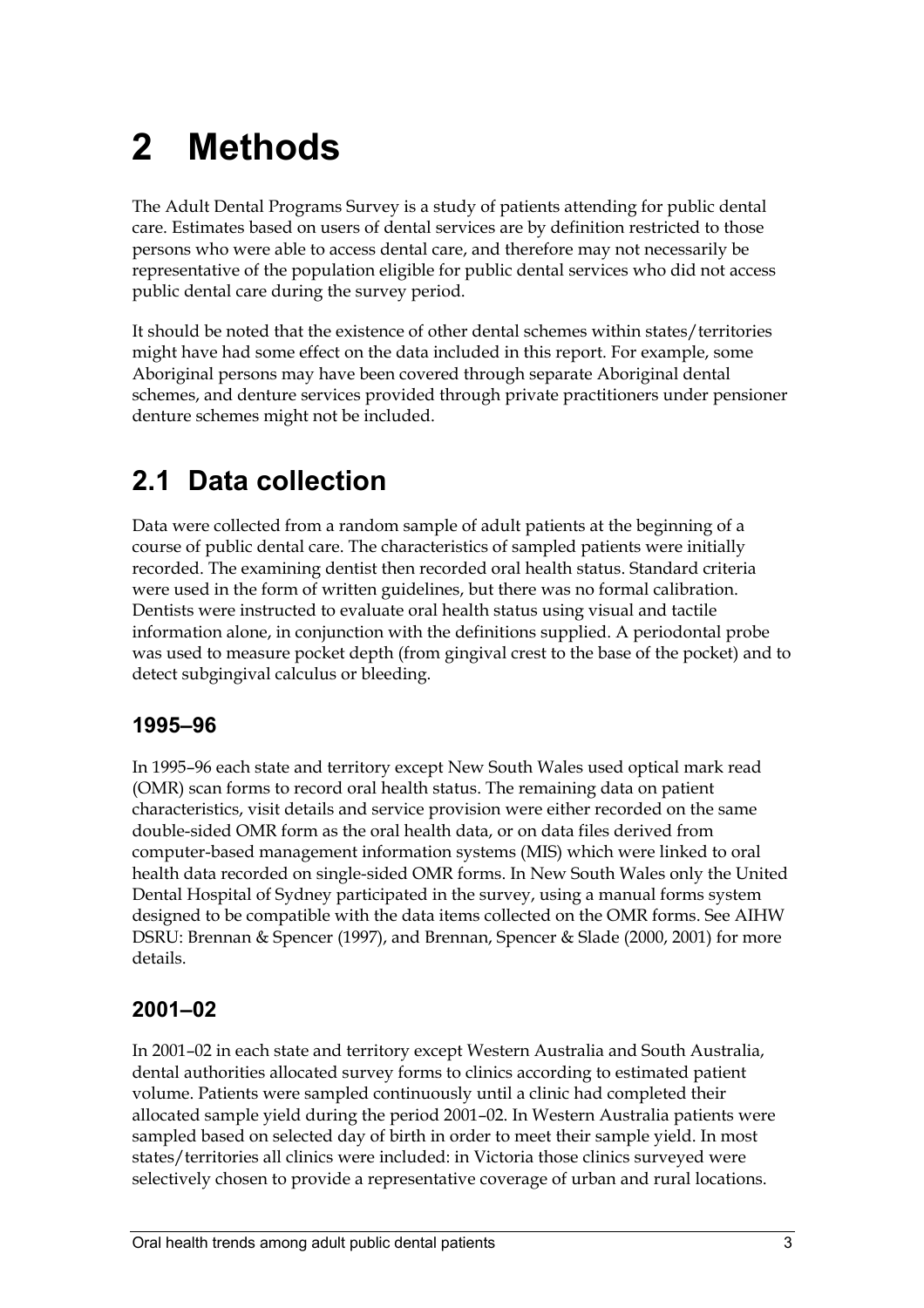OMR scan forms were used to collect data in all states/territories except South Australia, where a computer MIS was used.

### **2.2 Sampling rates**

### **Rationale for sampling rates**

In 1995–96 sampling was based on date of birth. In all five mainland states a target yield of approximately 3,570 patients was determined to obtain 119 persons in each of six age groups. The aim was to provide prevalence estimates with a relative standard error of 40% or less within five subgroups of each age group for key outcome measures as low as 5% prevalence (e.g. emergency patients receiving preventive services). Smaller yields were proposed for Tasmania and the two territories in order to reduce the survey workload at clinics where patient flows were less. However, this limits the ability to make precise age-specific estimates by another level of disaggregation in these states/territories.

In 2001–02 sample size estimates were based on measures of oral health status from the 1995–96 Adult Dental Programs Survey (AIHW DSRU: Brennan & Spencer 1997). To achieve estimates of key outcome variables (e.g. caries experience by age) with a precision of 20% relative standard error or less, target yields were set of 324 patients in Tasmania and the territories and 648 patients in the other states.

### **Weighting**

Data were weighted using the estimated number of persons aged 18 years or more from the 1996 and 1999 National Dental Telephone Interview Surveys whose last dental visit was public-funded within the last year. These weighted data are representative of the number of adults receiving public-funded dental care in each participating state/territory.

### **2.3 Data items**

### **Caries experience**

Instructions for coding caries experience were based on the US National Institute of Dental Research (NIDR 1987) scoring system for coronal and root caries.

### **Periodontal status**

Periodontal status was recorded using the Community Periodontal Index (World Health Organization 1997). A score of 0 (periodontal health), 1 (gingival bleeding), 2 (calculus at any supra- or sub-gingival site), 3 (pocket of 4–5 mm) or 4 (pocket of 6 mm or more) was scored for each dentate sextant. All teeth in a sextant were examined and the most severe periodontal condition observed was recorded as the sextant score. Sextants were defined by tooth position, with molars and premolars making up four posterior sextants, and canines and incisors making up two anterior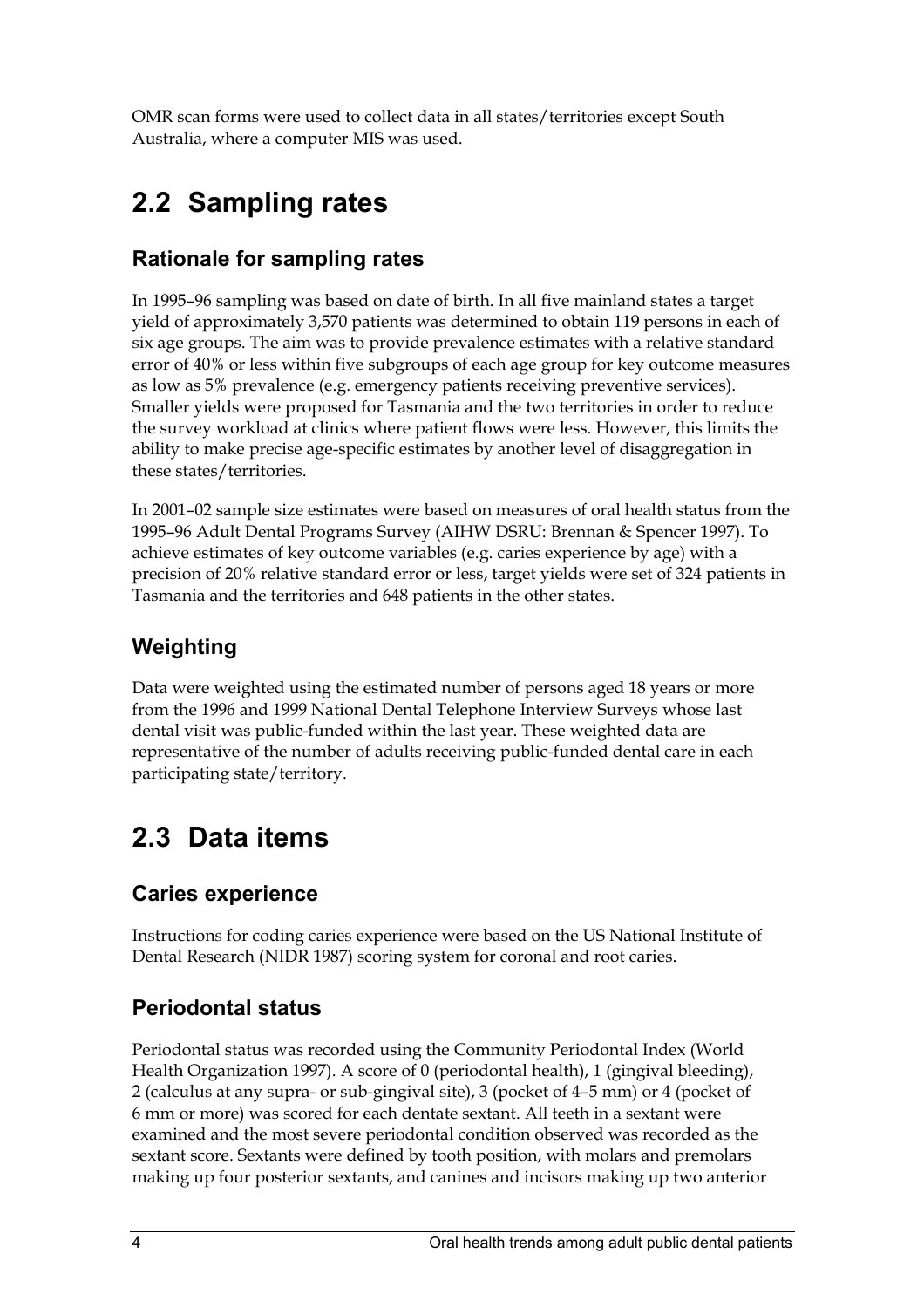sextants. Third molars were excluded unless they were functioning in the place of second molars. Sextants were excluded (code X) when there were no teeth present or only one tooth which could be probed. If there was only one tooth in a sextant, the score for this single tooth could be carried forward for consideration in assessing the adjacent sextant.

### **Visit type**

Visit type was classified as 'emergency' if the course of care was initiated for relief of pain; otherwise visit type was classified as 'general'.

### **Location**

Location of patients was classified as 'major city' or 'regional/remote' based on their residential postcode using the ASGC Remoteness classification scheme (ABS 2001).

### **2.4 Sample yield**

### **Obtained yield**

The obtained sample yields for each state and territory from the 1995–96 and 2001–02 surveys are presented in Table 2.1. All states/territories participated in the 1995–96 survey and all except Tasmania and the Australian Capital Territory participated in 2001–02. While the obtained sample yields varied between localities, limiting disaggregations in some specific localities, the total sample yield across all localities exceeded the target, thereby providing a sufficient sample size to achieve the desired level of precision.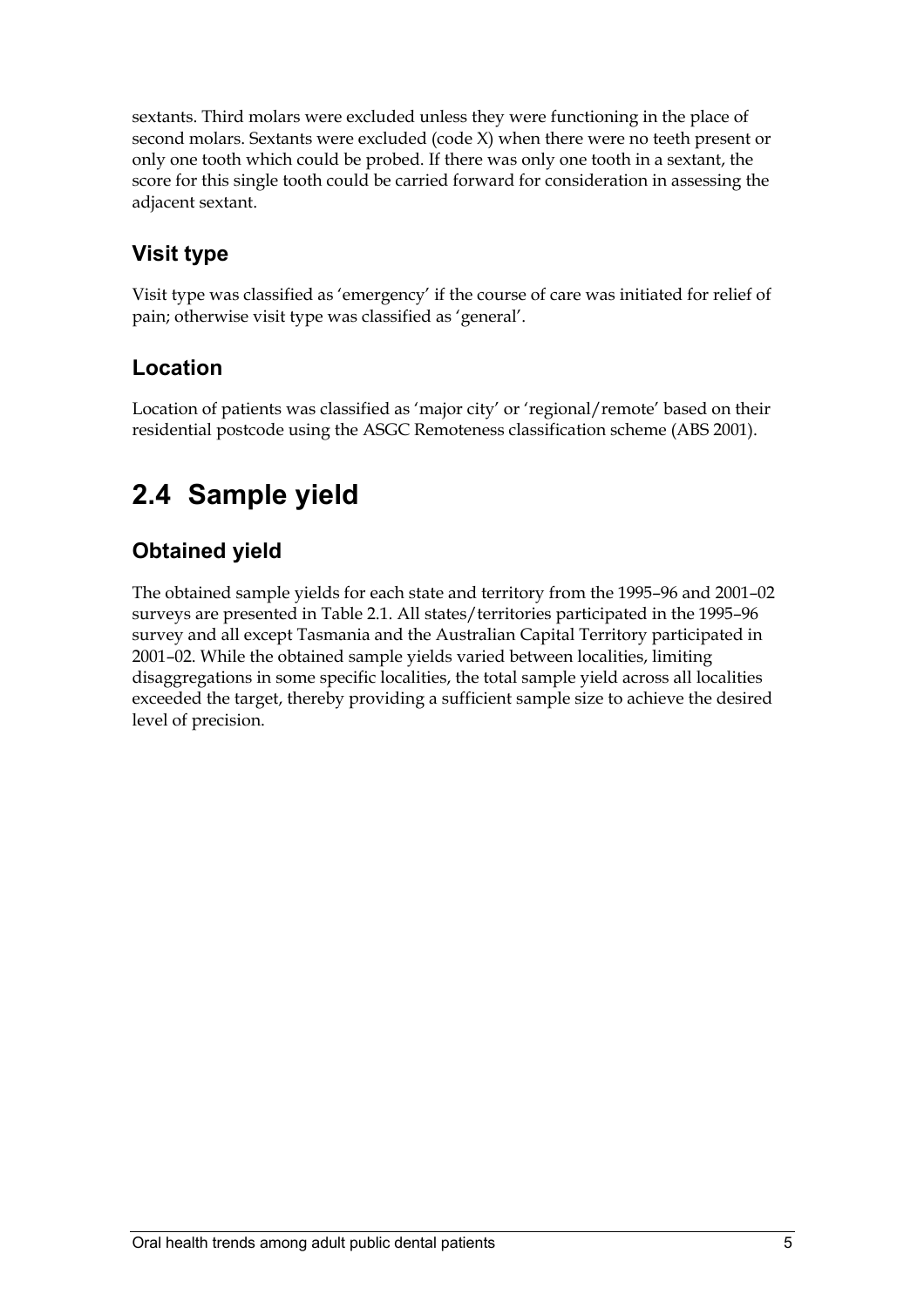|                       | <b>NSW</b> | Vic                 | Qld        | <b>WA</b>           | <b>SA</b>           | Tas           | <b>ACT</b>           | NΤ         | All   |
|-----------------------|------------|---------------------|------------|---------------------|---------------------|---------------|----------------------|------------|-------|
| 1995-96               |            |                     |            |                     |                     |               |                      |            |       |
| Mode of<br>collection | Manual     | MIS &<br><b>OMR</b> | <b>OMR</b> | MIS &<br><b>OMR</b> | MIS &<br><b>OMR</b> | <b>OMR</b>    | MIS &<br><b>OMR</b>  | <b>OMR</b> |       |
| Obtained yield        | 874        | 1.040               | 2.628      | 160                 | 753                 | 359           | 26                   | 269        | 6.109 |
| $2001 - 02$           |            |                     |            |                     |                     |               |                      |            |       |
| Mode of<br>collection | <b>OMR</b> | OMR                 | <b>OMR</b> | <b>OMR</b>          | <b>MIS</b>          | n.a.          | n.a.                 | <b>OMR</b> |       |
| Obtained yield        | 733        | 593                 | 533        | 1.197               | 1,904               | $\sim$ $\sim$ | $\ddot{\phantom{0}}$ | 283        | 5,243 |

**Table 2.1: Sample yields by state/territory, 1995–96 and 2001–02** 

OMR: Optical mark read scan form

MIS: Computer management information system

#### **Tooth status**

Invalid tooth codes include blank and multiple marks on OMRs. A breakdown of invalid tooth status codes per examined patient by state/territory is presented in Table 2.2. In this report measures of oral health, such as caries experience using the DMFT index from both 1995–96 and 2001–02, were based on examinations which had two or less invalid tooth status codes; those with more than two invalid tooth status codes per examination were excluded. The majority of invalid codes were blanks, with only 2.9% in 1995–96 and 5.7% in 2001–02 being multiple marks. While the majority of states/territories still rely on forms to collect data, in the future it is expected that the adoption of electronic systems will reduce errors through automated completeness checks.

|             | <b>NSW</b> | Vic  | Qld  | <b>WA</b> | <b>SA</b> | Tas           | <b>ACT</b>           | <b>NT</b> | All  |
|-------------|------------|------|------|-----------|-----------|---------------|----------------------|-----------|------|
| 1995-96     |            |      |      |           |           |               |                      |           |      |
| 0 invalid   | 97.6       | 89.0 | 82.4 | 71.1      | 77.8      | 69.1          | 80.8                 | 74.1      | 83.7 |
| 1 invalid   | 0.5        | 5.4  | 9.0  | 9.4       | 11.2      | 11.6          | 3.9                  | 14.1      | 7.7  |
| 2 invalid   | 0.1        | 1.1  | 3.0  | 3.1       | 3.9       | 2.8           | 0.0                  | 2.3       | 2.3  |
| 3+ invalid  | 1.8        | 4.5  | 5.6  | 16.4      | 7.1       | 16.4          | 15.4                 | 9.5       | 6.3  |
| $2001 - 02$ |            |      |      |           |           |               |                      |           |      |
| 0 invalid   | 77.3       | 76.4 | 72.0 | 76.8      | 100.0     | $\sim$ $\sim$ | $\ddot{\phantom{0}}$ | 80.4      | 84.9 |
| 1 invalid   | 13.6       | 13.2 | 12.8 | 8.3       | 0.0       | $\sim$ $\sim$ | $\sim$               | 13.6      | 7.4  |
| 2 invalid   | 6.4        | 5.5  | 4.5  | 3.4       | 0.0       | $\sim$ $\sim$ | $\sim$               | 3.0       | 2.9  |
| 3+ invalid  | 2.7        | 4.9  | 10.7 | 11.5      | 0.0       | $\cdots$      | . .                  | 3.0       | 4.8  |

**Table 2.2: Invalid tooth status codes per patient (%) by state/territory – dentate persons, 2001–02**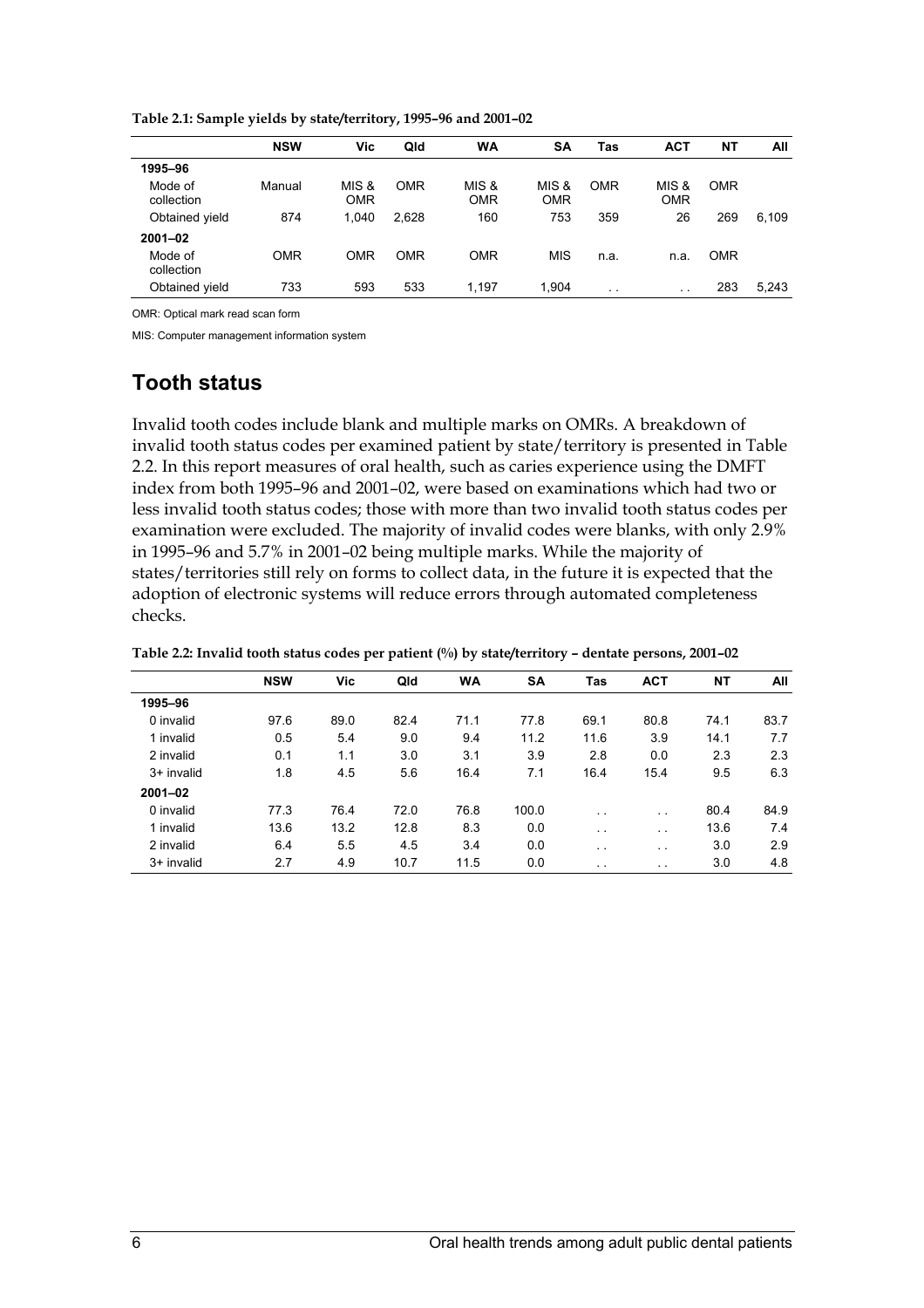# **3 Sociodemographic and visit details**

Sociodemographic and visit details are listed in Table 3.1 by year of survey. The age distribution of patients was similar in both survey years, with fewer than 10% aged 18–24 years and between 26.3% and 34.1% in each of the remaining older age groups.

There was little difference between survey years in the sex distribution of patients, with approximately 45% of patients being male and approximately 55% being female.

The percentage of patients attending for an emergency course of care captured in this survey was slightly lower in 2001–02 (50.0%) compared to 1995–96 (57.5%).

There was a marked difference in percentage of patients from major city locations between 1995–96 (80.0%) and 2001–02 (54.3%). While this could reflect changes in access patterns by location over time, it is more likely the result of sampling differences between the two surveys as a result of a greater proportion of regional/remote patients being sampled in some states/territories in 2001–02. As a result, the overall trends may reflect the greater percentage of regional/remote patients in the latter survey, and may need to be confirmed by reference to the separate analyses that present comparisons over time for patients from major cities and from regional/remote locations.

|                            | 1995-96 | $2001 - 02$ |
|----------------------------|---------|-------------|
| Age of patient             |         |             |
| $18-24$ years              | 9.4     | 6.7         |
| 25-44 years                | 34.1    | 29.5        |
| $45 - 64$ years            | 30.3    | 30.1        |
| 65+ years                  | 26.3    | 33.8        |
| Sex of patient             |         |             |
| Male                       | 44.5    | 44.8        |
| Female                     | 55.5    | 55.2        |
| Type of care               |         |             |
| Emergency                  | 57.5    | 50.0        |
| General                    | 42.5    | 50.0        |
| <b>Location of patient</b> |         |             |
| Major city                 | 80.0    | 54.3        |
| Regional/remote            | 20.0    | 45.7        |

#### **Table 3.1: Sociodemographic and visit details (%) by year of survey**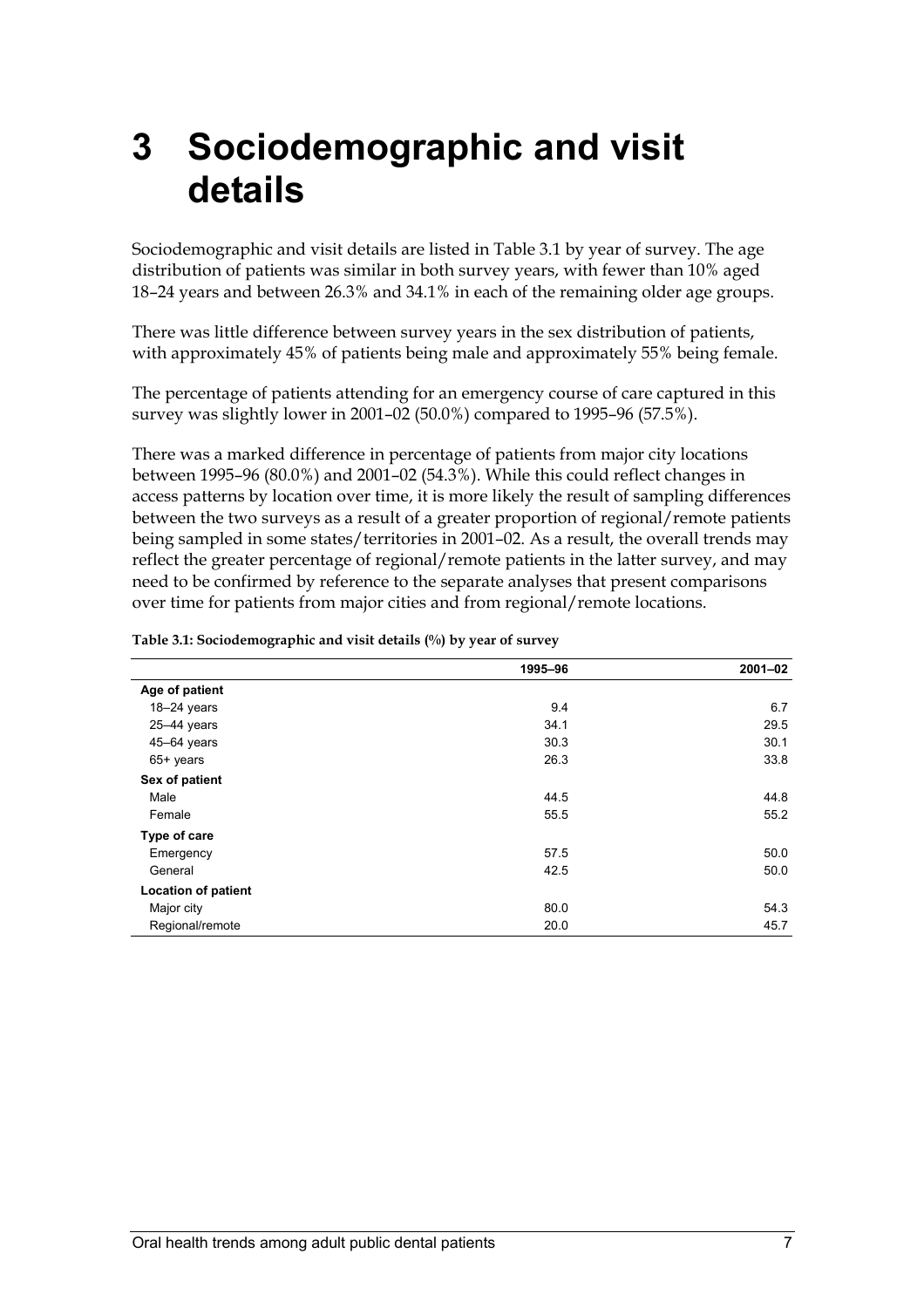# **4 Oral health**

This chapter presents findings related to three measures of oral health status among public dental patients – edentulism, caries experience and periodontal status.

Edentulism refers to the loss of all natural teeth. Therefore, edentulous patients are those who have lost all their natural teeth, while dentate patients are those who have at least one natural tooth.

Caries experience refers to the level of dental decay and is measured using the DMFT index, which records the number of decayed (D), missing (M) and filled (F) permanent teeth.

Periodontal status refers to the condition of the gums and is measured using the Community Periodontal Index (CPI). The most severe periodontal status recorded using the CPI is the presence of periodontal pockets of 6+ mm, and this measure is presented as the percentage of patients with one or more 6+ mm periodontal pockets.

Each oral health measure is presented initially by time of study and age of patient, as there is a relationship between oral health and age. Then each oral health measure is presented by time of study and type of care and location, broken down by age of patient.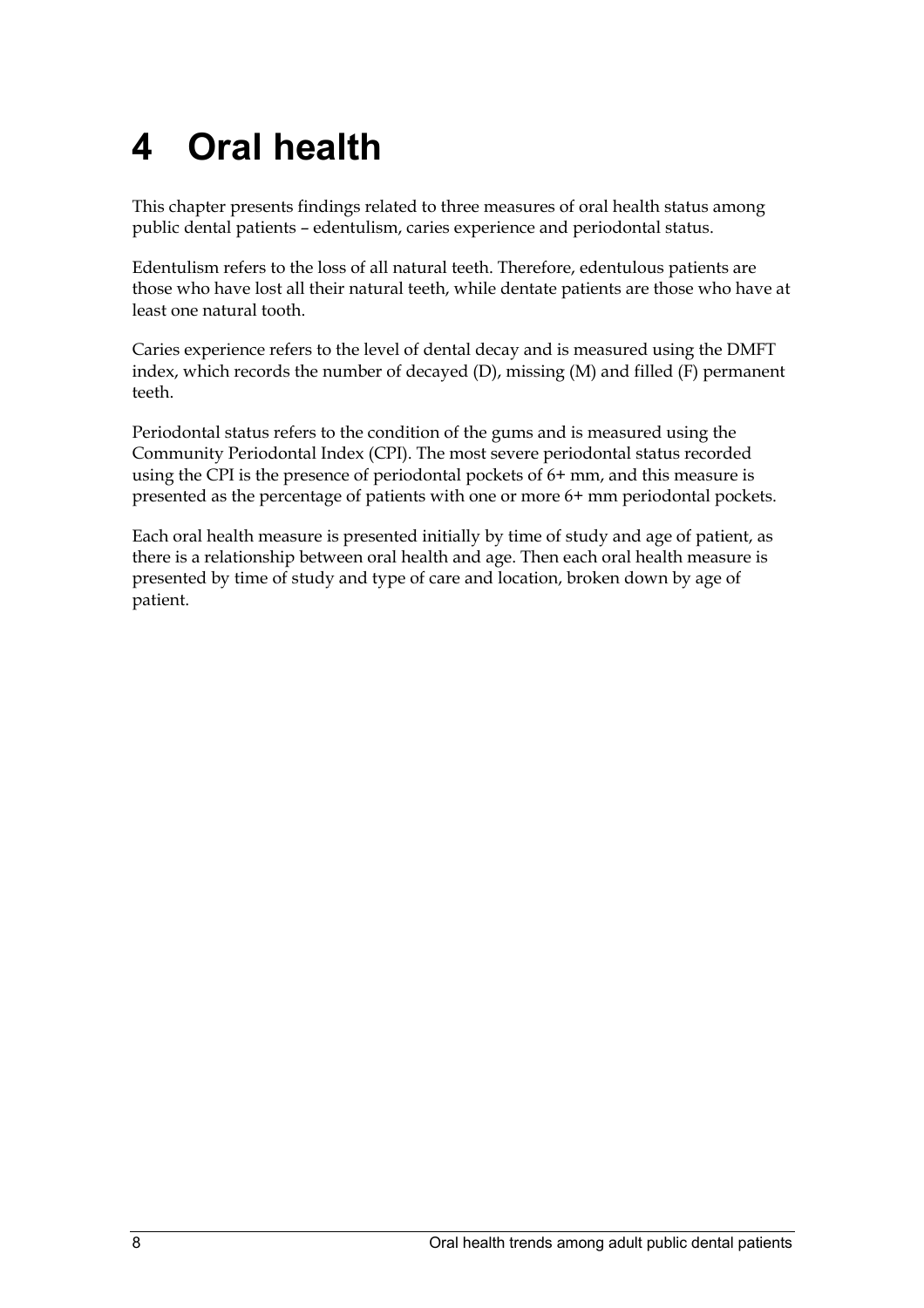### **4.1 Edentulism**

#### **Edentulism 1995–96 and 2001–02: by age**

Edentulism is presented in Figure 4.1 and Table 4.1 by year and age. In both survey years the percentage of edentulous patients showed a characteristic pattern of being higher among older age groups. While the percentage of edentulous patients was slightly higher overall over time, none of the age specific comparisons were statistically significant.



#### **Table 4.1: Edentulism (%) by year and age**

|                 | 1995-96 | $2001 - 02$ | P       |
|-----------------|---------|-------------|---------|
| Age of patient  | n=5,897 | $n = 5,006$ |         |
| $18-24$ years   | 0.4     | 0.0         | ns      |
| $25 - 44$ years | 1.2     | 1.7         | ns      |
| 45-64 years     | 7.4     | 8.1         | ns      |
| 65+ years       | 19.8    | 18.1        | ns      |
| All             | 7.9     | 9.0         | $\star$ |

\*(P<0.05), ns (not statistically significant)  $\chi^2$  test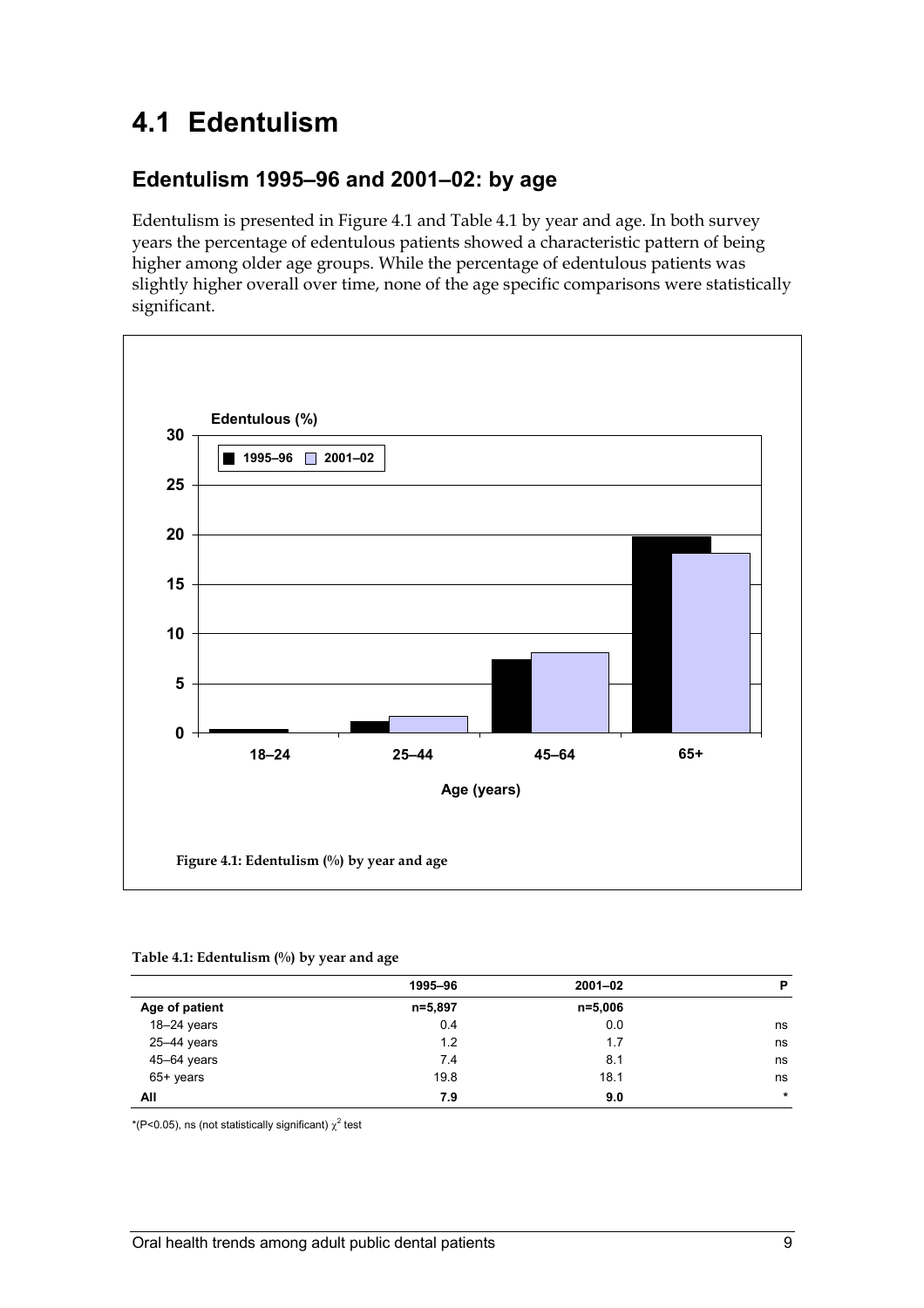### **Edentulism 1995–96 and 2001–02: by age and type of care**

Edentulism is presented in Figure 4.2 and Table 4.2 by year and age for general care patients. The only significant age-specific difference was a lower percentage of edentulous patients in 2001–02 among patients aged 65 years or more.



#### **Table 4.2: Edentulism (%) by year and age – general care**

|                 | 1995-96   | $2001 - 02$ | P       |
|-----------------|-----------|-------------|---------|
| Age of patient  | $n=2,830$ | n=2,753     |         |
| $18-24$ years   | 0.8       | 0.0         | ns      |
| $25 - 44$ years | 2.1       | 3.6         | ns      |
| 45-64 years     | 11.0      | 11.5        | ns      |
| $65+$ years     | 26.6      | 22.1        | $\star$ |
| All             | 11.9      | 13.3        | ns      |
|                 |           |             |         |

\*(P<0.05), ns (not statistically significant)  $\chi^2$  test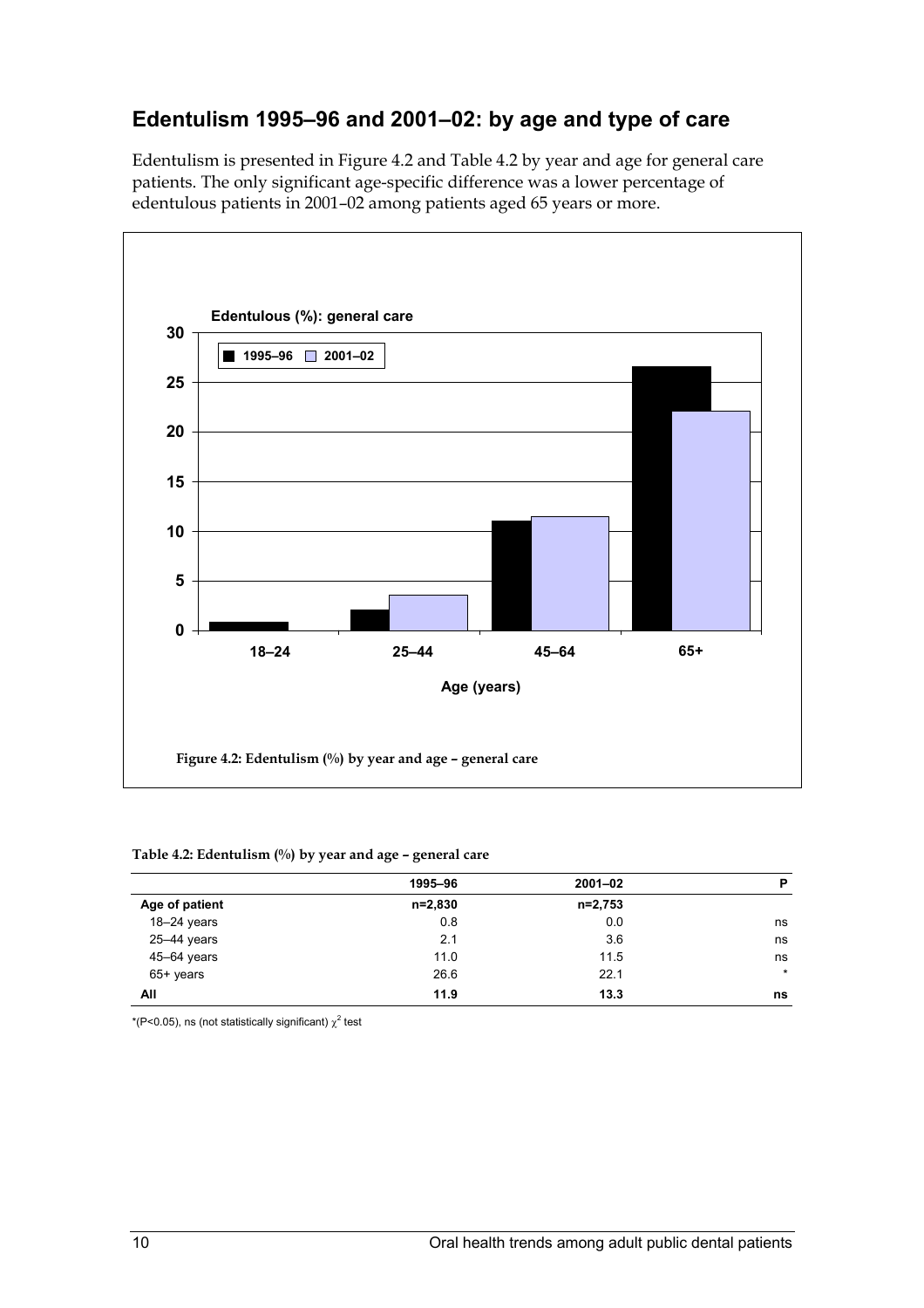Edentulism is presented in Figure 4.3 and Table 4.3 by year and age for emergency care patients. There were no significant age-specific differences between the two survey years for emergency care patients.



#### **Table 4.3: Edentulism (%) by year and age – emergency care**

|                | 1995-96     | $2001 - 02$ | P  |
|----------------|-------------|-------------|----|
| Age of patient | $n = 3,042$ | $n=2,189$   |    |
| 18-24 years    | 0.3         | 0.0         | ns |
| 25-44 years    | 0.5         | 0.2         | ns |
| 45-64 years    | 4.5         | 4.3         | ns |
| $65+$ years    | 12.7        | 12.3        | ns |
| All            | 4.6         | 4.7         | ns |

ns (not statistically significant)  $\chi^2$  test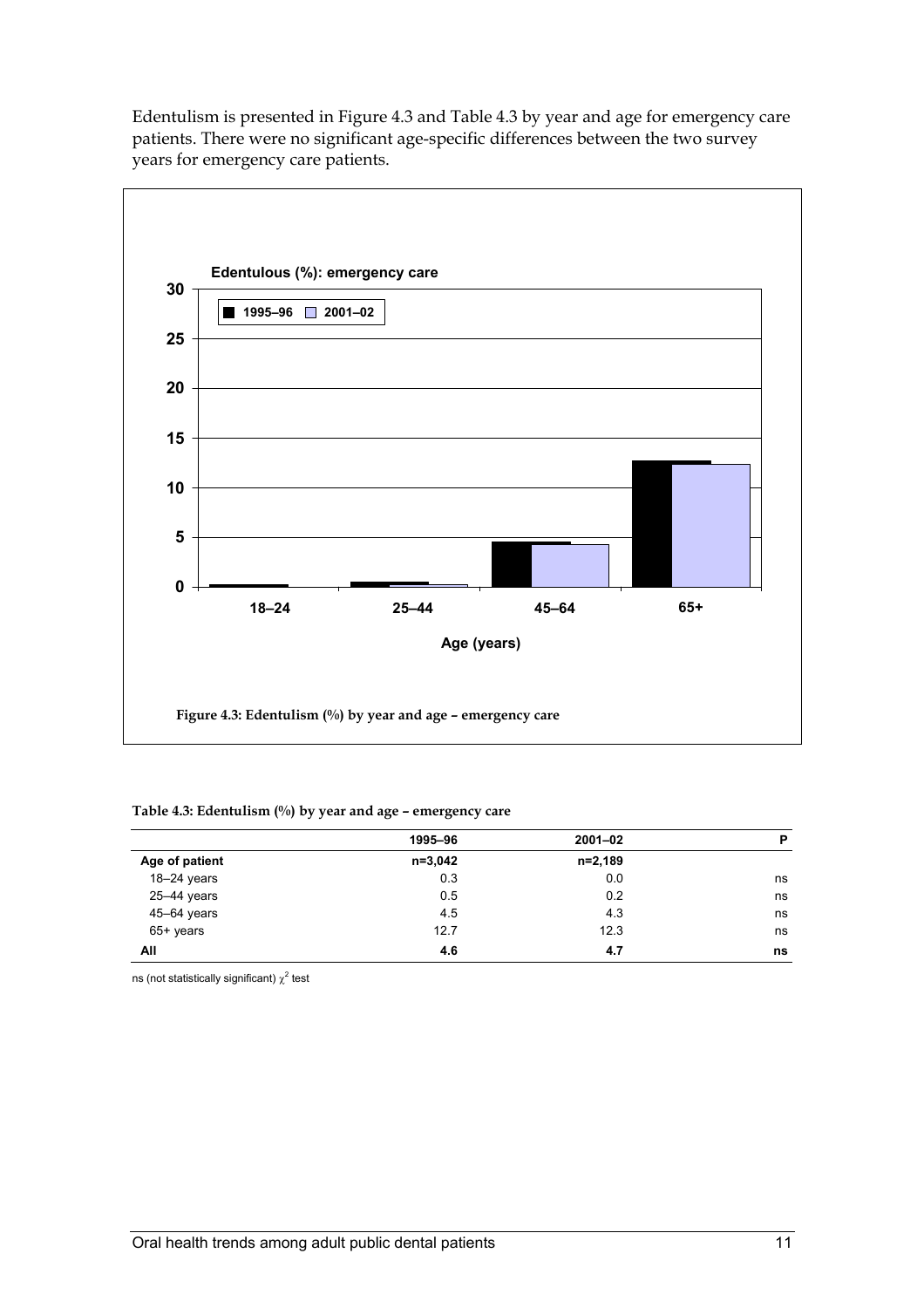### **Edentulism 1995–96 and 2001–02: by age and location**

Edentulism is presented in Figure 4.4 and Table 4.4 by year and age for patients from major city locations. There were no significant age-specific differences between the two survey years for patients from major city locations.



#### **Table 4.4: Edentulism (%) by year and age – major city patients**

|                | 1995-96   | $2001 - 02$ | P  |
|----------------|-----------|-------------|----|
| Age of patient | $n=3,873$ | n=2,897     |    |
| $18-24$ years  | 0.3       | 0.0         | ns |
| 25-44 years    | 0.8       | 0.3         | ns |
| 45-64 years    | 6.1       | 6.4         | ns |
| $65+$ years    | 18.9      | 16.7        | ns |
| All            | 7.4       | 8.4         | ns |

ns (not statistically significant)  $\chi^2$  test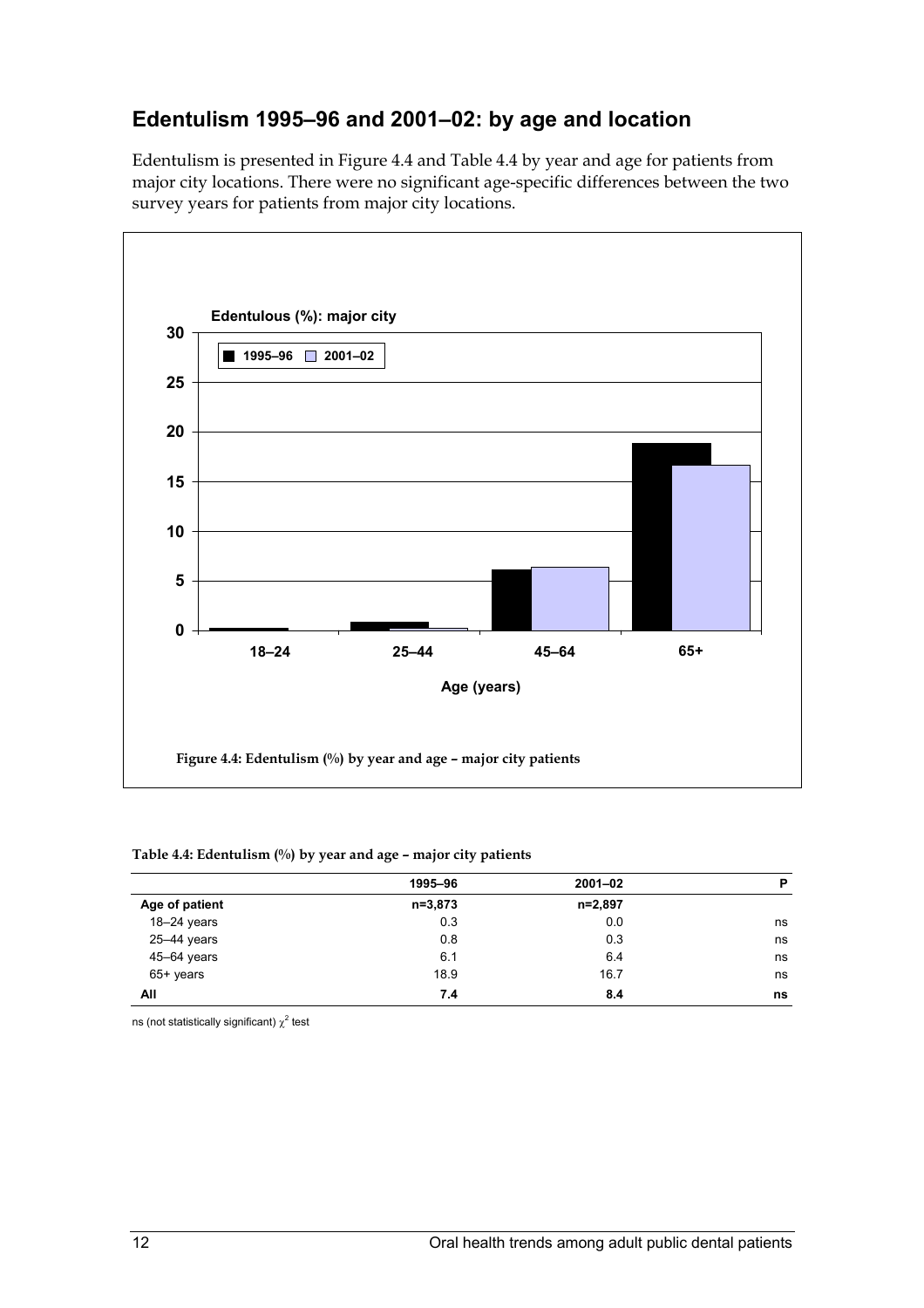Edentulism is presented in Figure 4.5 and Table 4.5 by year and age for patients from regional/remote locations. The only significant age-specific difference between the two survey years for regional/remote patients was a lower percentage of edentulism in 2001–02 among 45–64-year-olds.



#### **Table 4.5: Edentulism (%) by year and age – regional/remote patients**

|                 | 1995-96 | $2001 - 02$ | P       |
|-----------------|---------|-------------|---------|
| Age of patient  | n=1,959 | n=1,991     |         |
| $18-24$ years   | 0.8     | 0.0         | ns      |
| 25-44 years     | 2.2     | 3.0         | ns      |
| $45 - 64$ years | 13.2    | 9.1         | $\star$ |
| $65+$ years     | 23.2    | 19.9        | ns      |
| All             | 9.6     | 9.3         | ns      |

\*(P<0.05), ns (not statistically significant)  $\chi^2$  test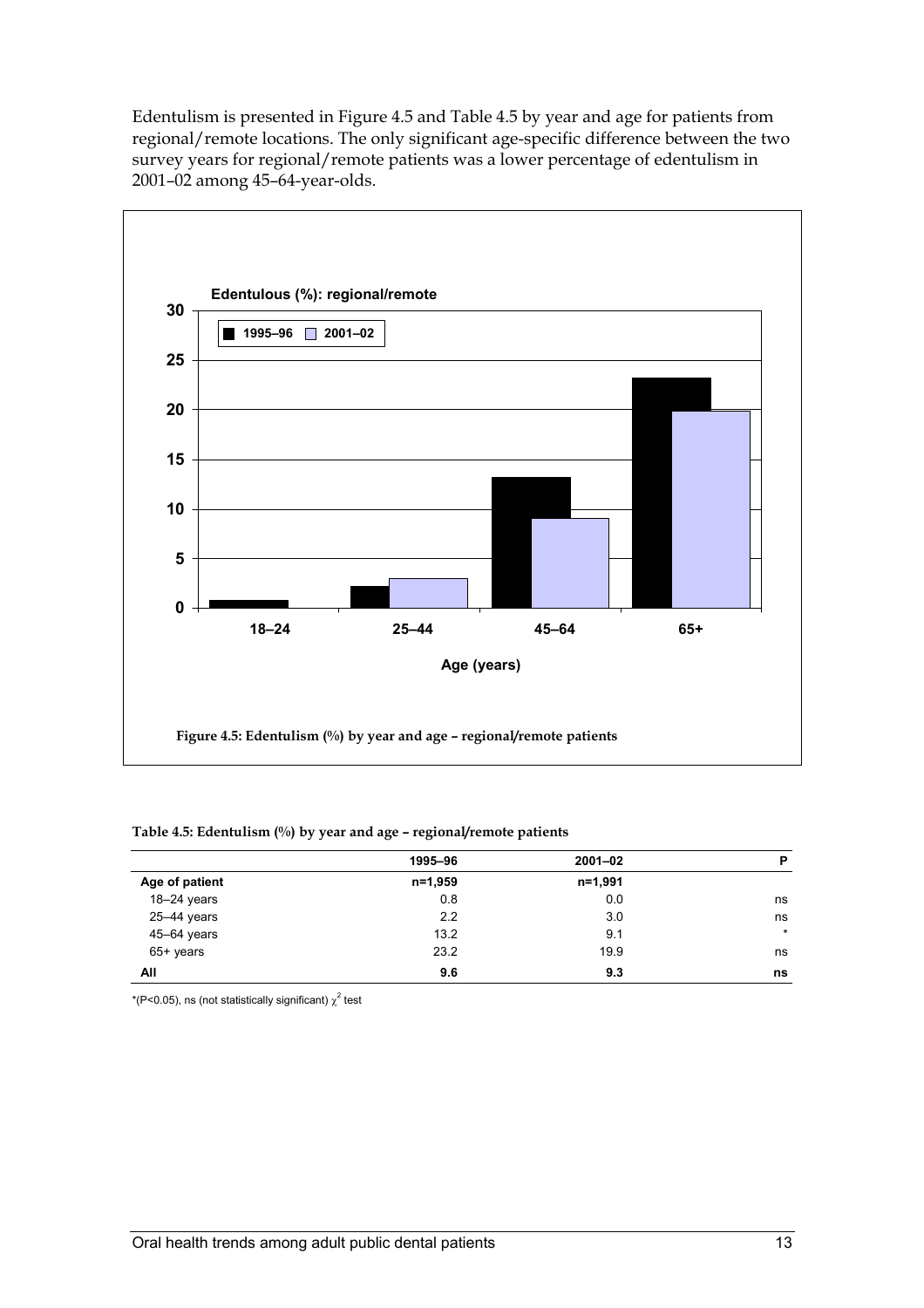### **4.2 Caries experience**

#### **Caries experience 1995–96 and 2001–02: by age**

Caries experience is presented in Figure 4.6 and Table 4.6 by year and age of patient. Overall, there were increases in the mean number of decayed and missing teeth over time, resulting in a higher mean number of decayed, missing and filled teeth (DMFT) between the two survey years. However, numbers of filled teeth were lower in 2001–02 compared to 1995–96.



The higher overall number of decayed teeth in 2001–02 was observed among all age groups of patients. Higher numbers of missing teeth in 2001–02 were only observed at a statistically significant level among 25–44-year-old patients. Lower numbers of filled teeth in 2001–02 were observed at a statistically significant level among patients aged 18–24 and 25–44 years. Overall DMFT was significantly higher in 2001–02 among 25–44-year-old patients.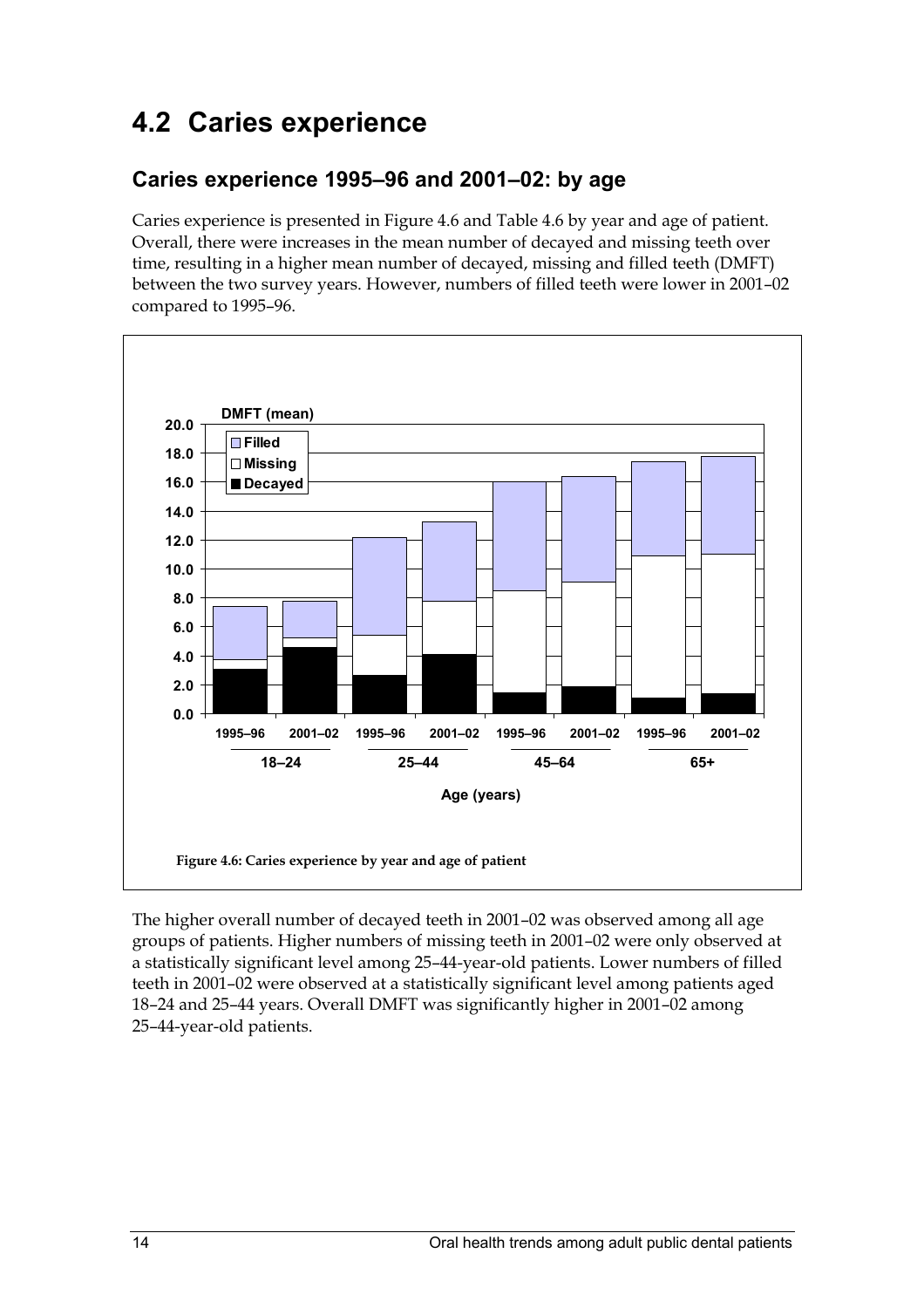|             | 1995-96   |        | $2001 - 02$ |        |                 |  |
|-------------|-----------|--------|-------------|--------|-----------------|--|
|             | Mean      | (SE)   | Mean        | (SE)   | P               |  |
| 18-24 years | n=566     |        | $n = 262$   |        |                 |  |
| Decayed     | 3.07      | (0.16) | 4.61        | (0.34) | $***$           |  |
| Missing     | 0.68      | (0.07) | 0.67        | (0.09) | ns              |  |
| Filled      | 3.68      | (0.17) | 2.47        | (0.19) | $^{\star\star}$ |  |
| <b>DMFT</b> | 7.44      | (0.24) | 7.75        | (0.40) | ns              |  |
| 25-44 years | n=1,857   |        | $n=1,267$   |        |                 |  |
| Decayed     | 2.65      | (0.07) | 4.14        | (0.14) | $\star\star$    |  |
| Missing     | 2.80      | (0.10) | 3.68        | (0.15) | $***$           |  |
| Filled      | 6.73      | (0.13) | 5.46        | (0.14) | $^{\star\star}$ |  |
| <b>DMFT</b> | 12.18     | (0.16) | 13.27       | (0.20) | $***$           |  |
| 45-64 years | n=1,427   |        | $n=1,379$   |        |                 |  |
| Decayed     | 1.48      | (0.06) | 1.89        | (0.08) | $***$           |  |
| Missing     | 7.04      | (0.20) | 7.22        | (0.22) | ns              |  |
| Filled      | 7.51      | (0.16) | 7.31        | (0.16) | ns              |  |
| <b>DMFT</b> | 16.03     | (0.20) | 16.41       | (0.20) | ns              |  |
| 65+ years   | $n=1,123$ |        | n=1,468     |        |                 |  |
| Decayed     | 1.07      | (0.05) | 1.36        | (0.06) | $***$           |  |
| Missing     | 9.84      | (0.25) | 9.69        | (0.25) | ns              |  |
| Filled      | 6.54      | (0.16) | 6.79        | (0.15) | ns              |  |
| <b>DMFT</b> | 17.45     | (0.24) | 17.84       | (0.22) | ns              |  |
| All         | n=4,973   |        | $n=4,376$   |        |                 |  |
| Decayed     | 1.97      | (0.04) | 2.65        | (0.06) | $***$           |  |
| Missing     | 5.50      | (0.10) | 6.35        | (0.12) | $***$           |  |
| Filled      | 6.62      | (0.08) | 6.20        | (0.08) | $***$           |  |
| <b>DMFT</b> | 14.09     | (0.11) | 15.20       | (0.12) | $***$           |  |

#### **Table 4.6: Caries experience by year and age of patient**

SE Standard error

\*\*(P<0.01), ns (not statistically significant) General Linear Model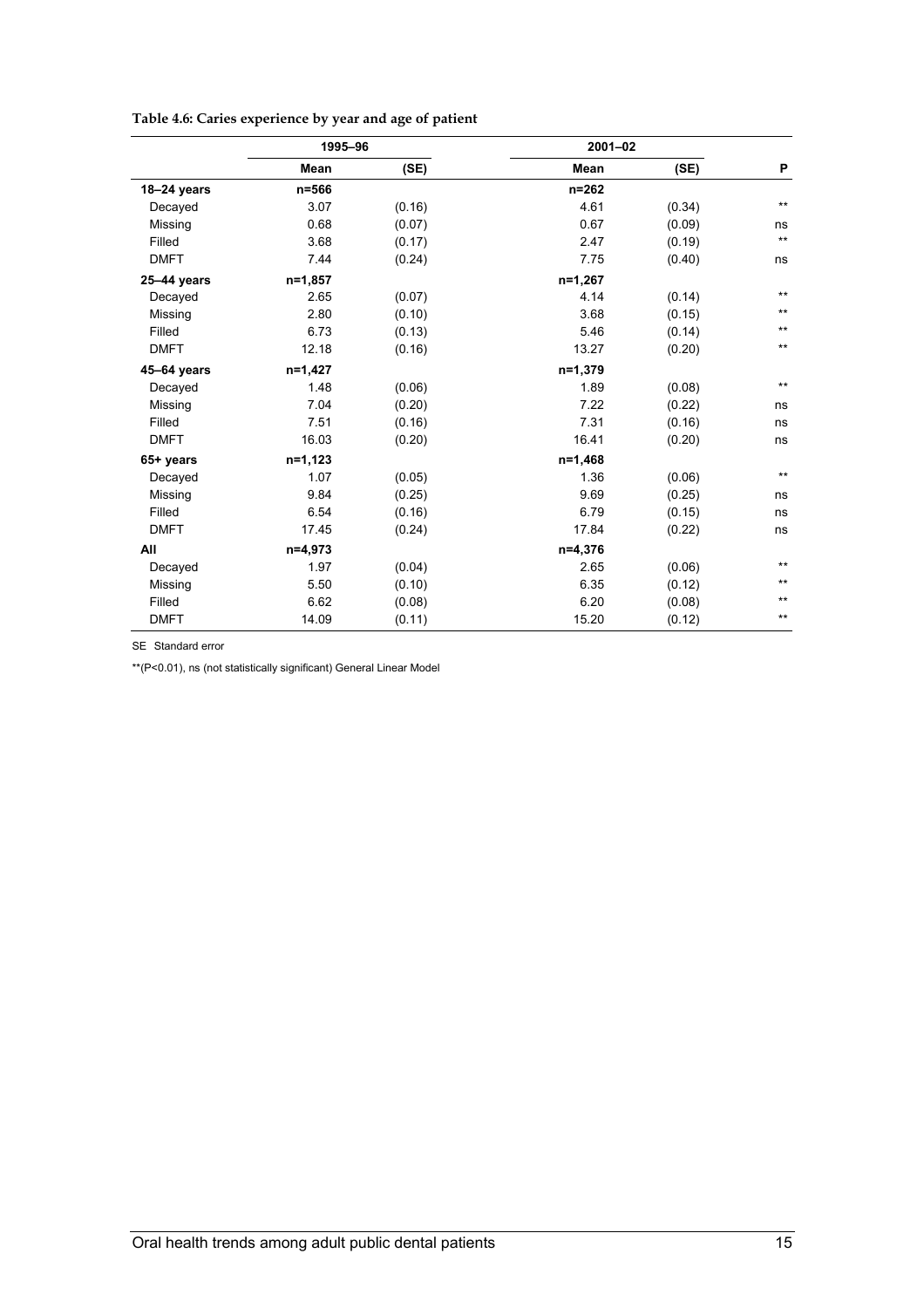#### **Caries experience 1995–96 and 2001–02: by age and type of care**

Caries experience is presented in Figure 4.7 and Table 4.7 by year and age among general care patients. Overall, general care patients showed higher numbers of decayed and missing teeth and higher DMFT in 2001–02 compared to 1995–96. However, there was no significant difference in the overall number of filled teeth over time among general care patients.



Significantly higher numbers of decayed teeth were observed among general care patients in all age groups in 2001–02 compared to 1995–96. Numbers of missing teeth were only higher at a statistically significant level in 2001–02 compared to 1995–96 for 25–44-year-old general care patients. Lower numbers of filled teeth were observed at a statistically significant level in 2001–02 compared to 1995–96 among general care patients aged 18–24 and 25–44 years. Overall DMFT was significantly higher in 2001–02 compared to 1995–95 for 25–44-year-old general care patients.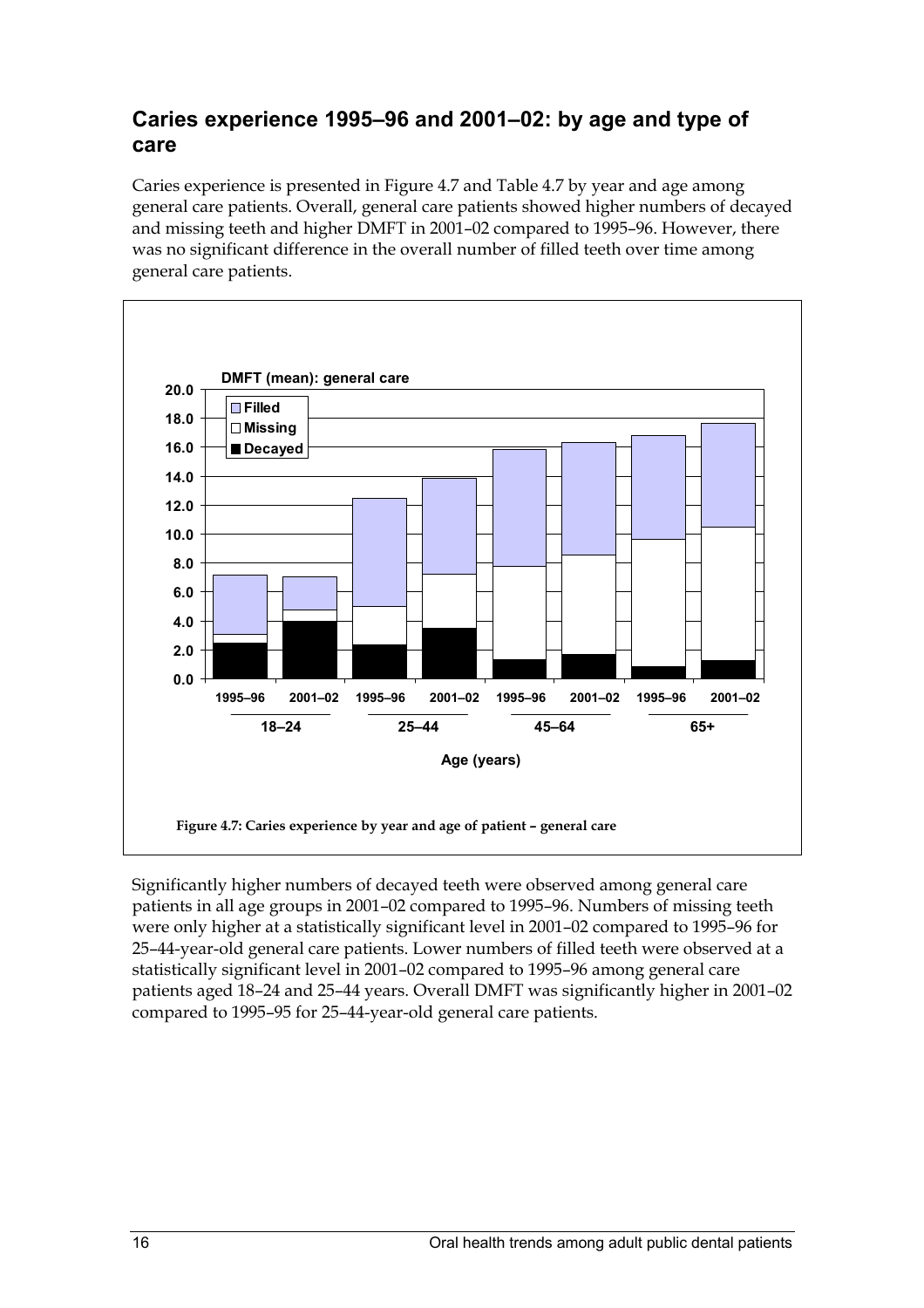|                 | 1995-96     |        | $2001 - 02$ |        |              |
|-----------------|-------------|--------|-------------|--------|--------------|
|                 | <b>Mean</b> | (SE)   | Mean        | (SE)   | P            |
| 18-24 years     | $n = 205$   |        | $n = 86$    |        |              |
| Decayed         | 2.46        | (0.22) | 3.99        | (0.71) | $***$        |
| Missing         | 0.60        | (0.11) | 0.76        | (0.20) | ns           |
| Filled          | 4.12        | (0.29) | 2.32        | (0.38) | $\star\star$ |
| <b>DMFT</b>     | 7.17        | (0.38) | 7.07        | (0.78) | ns           |
| $25 - 44$ years | $n = 859$   |        | $n = 584$   |        |              |
| Decayed         | 2.39        | (0.11) | 3.53        | (0.20) | $***$        |
| Missing         | 2.64        | (0.15) | 3.72        | (0.23) | $***$        |
| Filled          | 7.43        | (0.19) | 6.63        | (0.23) | $***$        |
| <b>DMFT</b>     | 12.47       | (0.23) | 13.88       | (0.29) | $***$        |
| 45-64 years     | $n = 632$   |        | $n = 804$   |        |              |
| Decayed         | 1.32        | (0.08) | 1.71        | (0.11) | $\star\star$ |
| Missing         | 6.45        | (0.30) | 6.86        | (0.29) | ns           |
| Filled          | 8.08        | (0.24) | 7.80        | (0.21) | ns           |
| <b>DMFT</b>     | 15.84       | (0.30) | 16.38       | (0.26) | ns           |
| 65+ years       | $n = 569$   |        | n=890       |        |              |
| Decayed         | 0.84        | (0.07) | 1.25        | (0.07) | $\star\star$ |
| Missing         | 8.84        | (0.35) | 9.22        | (0.31) | ns           |
| Filled          | 7.13        | (0.22) | 7.16        | (0.20) | ns           |
| <b>DMFT</b>     | 16.81       | (0.34) | 17.63       | (0.28) | ns           |
| All             | $n=2,265$   |        | $n=2,364$   |        |              |
| Decayed         | 1.69        | (0.05) | 2.15        | (0.08) | $***$        |
| Missing         | 5.14        | (0.15) | 6.56        | (0.17) | $***$        |
| Filled          | 7.28        | (0.12) | 7.03        | (0.12) | ns           |
| <b>DMFT</b>     | 14.12       | (0.16) | 15.74       | (0.16) | $***$        |

#### **Table 4.7: Caries experience by year and age of patient – general care**

SE Standard error

\*\*(P<0.01), ns (not statistically significant) General Linear Model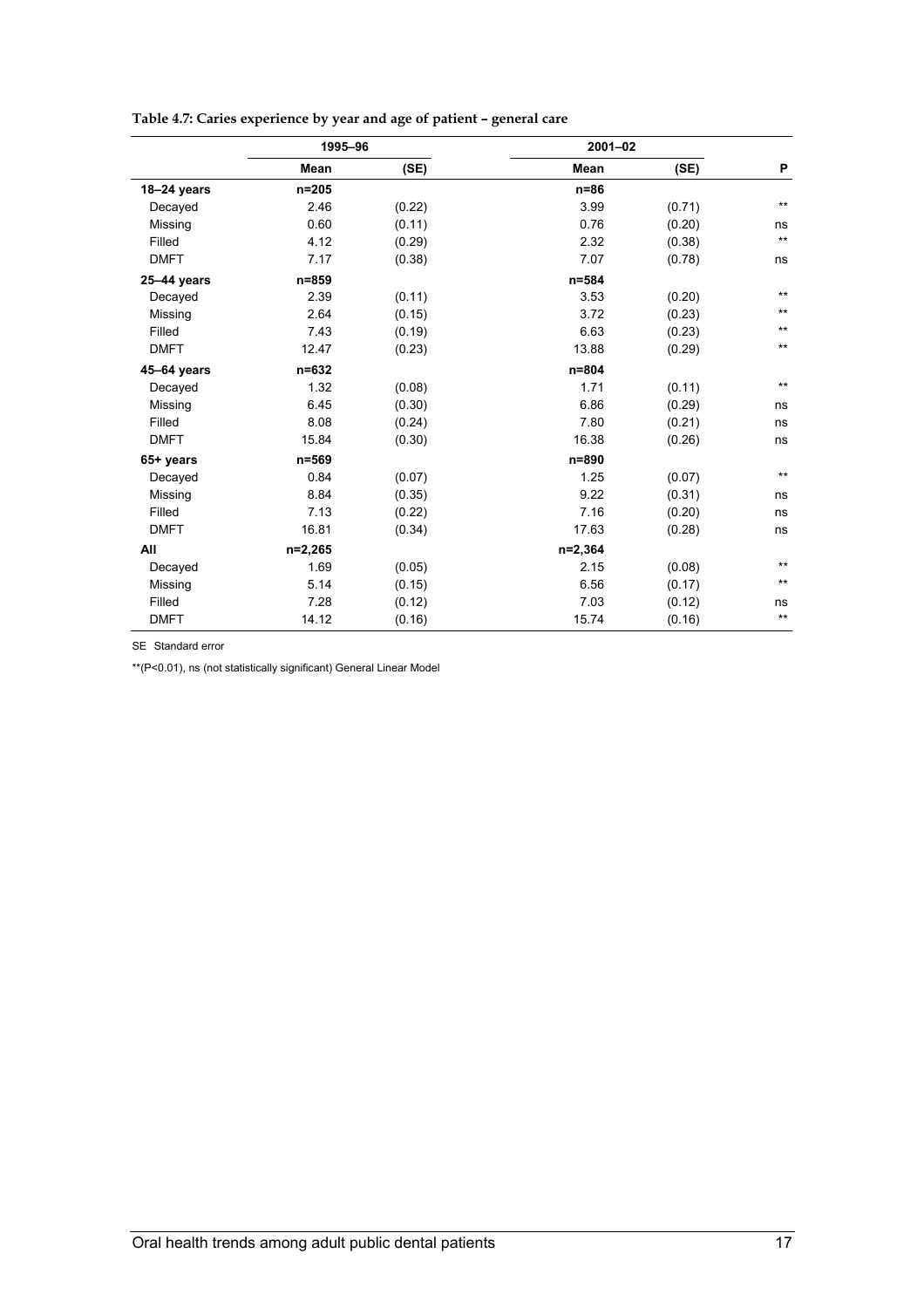Caries experience is presented in Figure 4.8 and Table 4.8 by year and age among emergency care patients. Overall, emergency care patients showed higher numbers of decayed teeth and DMFT, but lower numbers of filled teeth, in 2001–02 compared to 1995–96. Overall, numbers of missing teeth among emergency care patients were not significantly different between the two survey years.



Higher numbers of decayed teeth were observed at a statistically significant level in 2001–02 compared to 1995–96 among all age groups of emergency care patients. While overall numbers of missing teeth were not significantly different over time, the number of missing teeth was significantly higher in 2001–02 compared to 1995–96 among 25–44-year-old emergency care patients. Numbers of filled teeth were significantly lower in 2001–02 compared to 1995–96 for emergency care patients aged 18–24 and 25–44 years. DMFT was significantly higher in 2001–02 compared to 1995–96 for 25–44-year-old emergency care patients.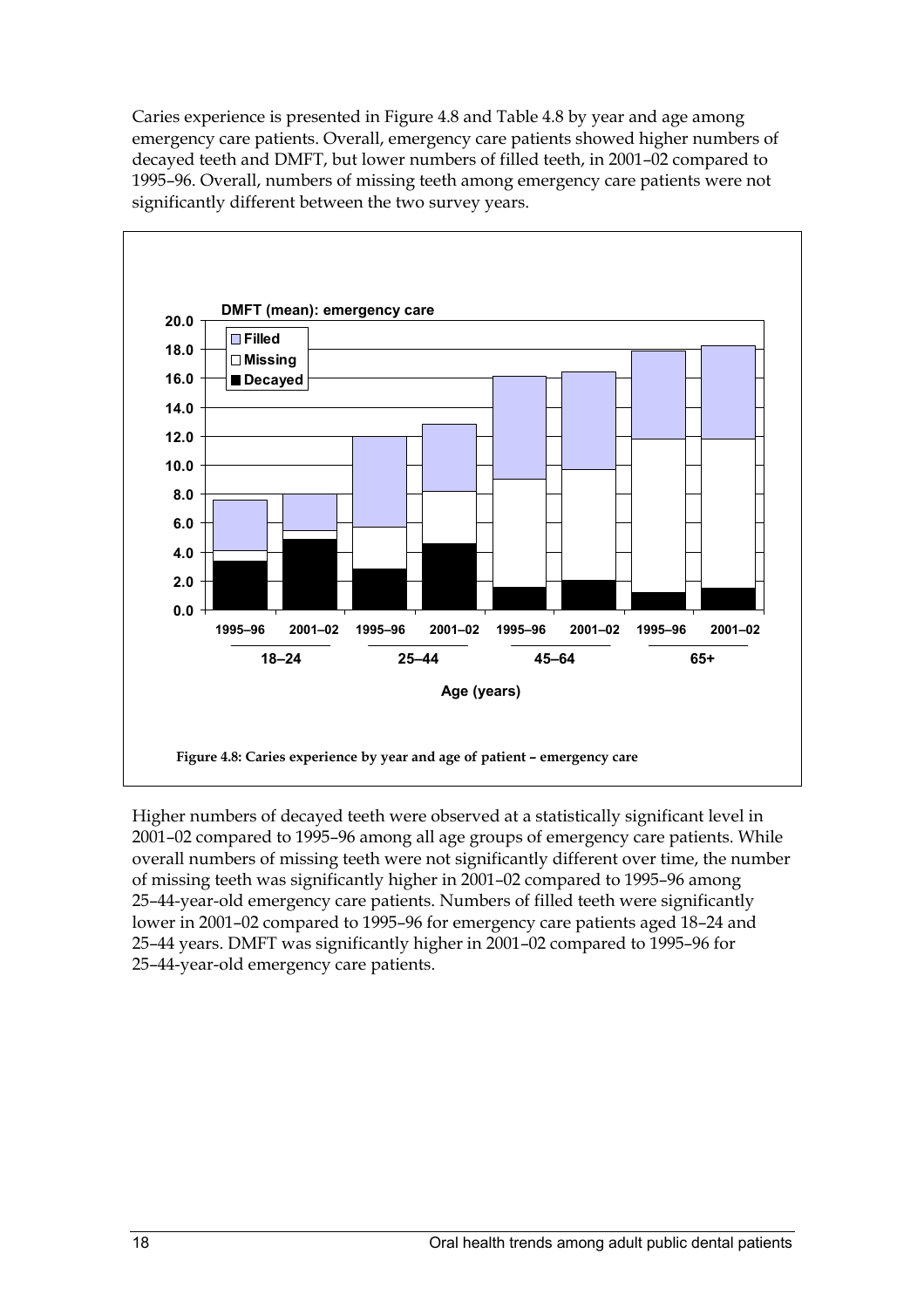|                 | 1995-96   |        | 2001-02   |        |                 |
|-----------------|-----------|--------|-----------|--------|-----------------|
|                 | Mean      | (SE)   | Mean      | (SE)   | P               |
| 18-24 years     | $n = 361$ |        | $n = 174$ |        |                 |
| Decayed         | 3.38      | (0.22) | 4.86      | (0.38) | $***$           |
| Missing         | 0.73      | (0.08) | 0.64      | (0.10) | ns              |
| Filled          | 3.47      | (0.20) | 2.53      | (0.22) | $^{\star\star}$ |
| <b>DMFT</b>     | 7.58      | (0.31) | 8.03      | (0.46) | ns              |
| $25 - 44$ years | n=992     |        | $n = 672$ |        |                 |
| Decayed         | 2.83      | (0.10) | 4.58      | (0.19) | $\star\star$    |
| Missing         | 2.91      | (0.14) | 3.63      | (0.21) | $***$           |
| Filled          | 6.24      | (0.17) | 4.61      | (0.17) | $\star\star$    |
| <b>DMFT</b>     | 11.97     | (0.23) | 12.82     | (0.29) | $\star$         |
| 45-64 years     | $n = 792$ |        | $n = 561$ |        |                 |
| Decayed         | 1.60      | (0.08) | 2.09      | (0.13) | $\star\star$    |
| Missing         | 7.45      | (0.26) | 7.63      | (0.34) | ns              |
| Filled          | 7.12      | (0.21) | 6.78      | (0.24) | ns              |
| <b>DMFT</b>     | 16.17     | (0.26) | 16.50     | (0.33) | ns              |
| 65+ years       | $n = 551$ |        | $n = 551$ |        |                 |
| Decayed         | 1.23      | (0.08) | 1.52      | (0.10) | $\star$         |
| Missing         | 10.60     | (0.36) | 10.33     | (0.41) | ns              |
| Filled          | 6.09      | (0.22) | 6.38      | (0.23) | ns              |
| <b>DMFT</b>     | 17.93     | (0.35) | 18.23     | (0.37) | ns              |
| All             | $n=2,696$ |        | $n=1,958$ |        |                 |
| Decayed         | 2.16      | (0.06) | 3.14      | (0.09) | $***$           |
| Missing         | 5.75      | (0.14) | 6.14      | (0.18) | ns              |
| Filled          | 6.16      | (0.10) | 5.44      | (0.12) | $\star\star$    |
| <b>DMFT</b>     | 14.07     | (0.16) | 14.73     | (0.19) | $***$           |

**Table 4.8: Caries experience by year and age of patient – emergency care** 

SE Standard error

\*(P<0.05), \*\*(P<0.01), ns (not statistically significant) General Linear Model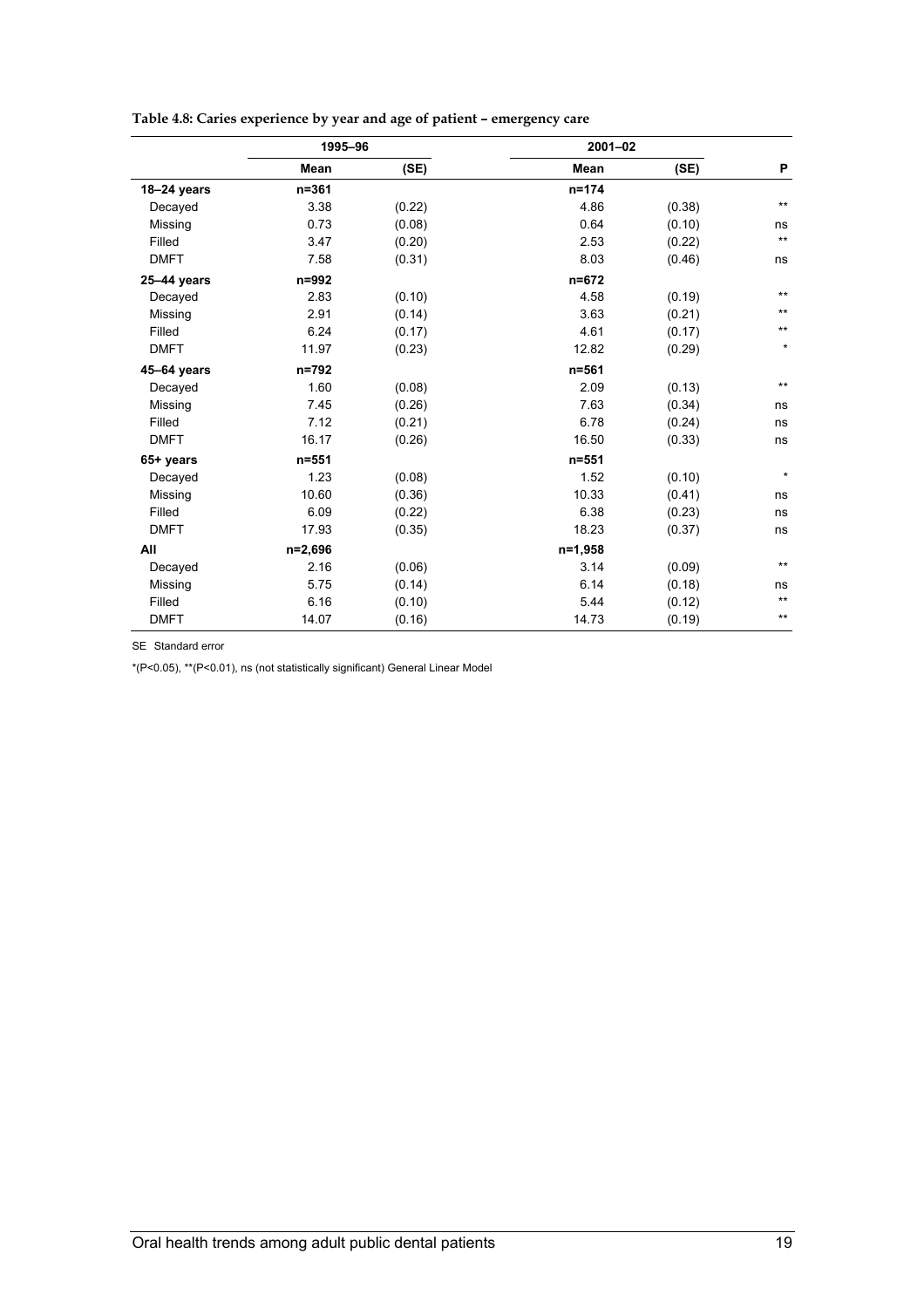### **Caries experience 1995–96 and 2001–02: by age and location**

Caries experience is presented in Figure 4.9 and Table 4.9 by year and age among patients from major city locations. Overall, patients from major city locations showed significantly higher numbers of both decayed teeth and DMFT in 2001–02 compared to 1995–96.



Higher numbers of decayed teeth were observed for major city patients aged 18–24, 25–44 and 45–64 years in 2001–02 compared to 1995–96 at a statistically significant level. Missing teeth were significantly higher in 2001–02 compared to 1995–96 among 25–44-year-olds but were significantly lower for major city patients aged 65 years or more. Numbers of filled teeth showed a similar pattern to that observed for missing teeth with major city patients aged 25–44 years having significantly lower numbers of fillings but those aged 65 years or more having higher numbers of fillings in 2001–02 compared to 1995–96. DMFT was significantly higher in 2001–02 compared to 1995–96 for 25–44-year-old major city patients.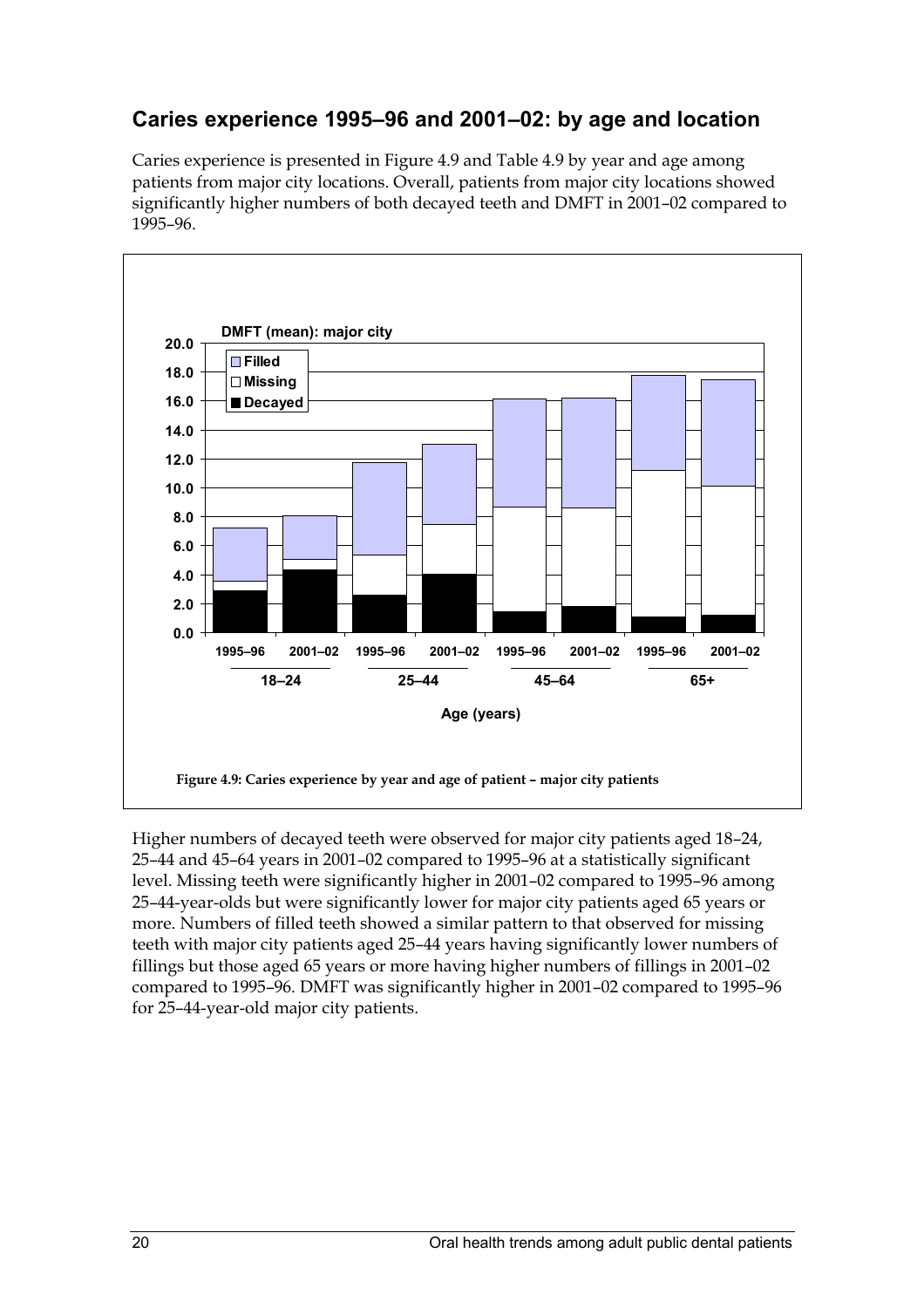|             | 1995-96   |        | $2001 - 02$ |        |                 |
|-------------|-----------|--------|-------------|--------|-----------------|
|             | Mean      | (SE)   | <b>Mean</b> | (SE)   | P               |
| 18-24 years | $n = 354$ |        | $n = 131$   |        |                 |
| Decayed     | 2.89      | (0.20) | 4.34        | (0.51) | $***$           |
| Missing     | 0.68      | (0.08) | 0.73        | (0.16) | ns              |
| Filled      | 3.63      | (0.22) | 2.99        | (0.33) | ns              |
| <b>DMFT</b> | 7.21      | (0.31) | 8.06        | (0.60) | ns              |
| 25-44 years | n=1,128   |        | $n = 649$   |        |                 |
| Decayed     | 2.54      | (0.09) | 4.04        | (0.20) | $***$           |
| Missing     | 2.83      | (0.13) | 3.42        | (0.21) | $\star$         |
| Filled      | 6.36      | (0.16) | 5.51        | (0.19) | $***$           |
| <b>DMFT</b> | 11.74     | (0.21) | 12.98       | (0.28) | $\star\star$    |
| 45-64 years | $n = 978$ |        | n=799       |        |                 |
| Decayed     | 1.41      | (0.06) | 1.80        | (0.11) | $\star\star$    |
| Missing     | 7.27      | (0.24) | 6.83        | (0.29) | ns              |
| Filled      | 7.49      | (0.19) | 7.57        | (0.21) | ns              |
| <b>DMFT</b> | 16.17     | (0.24) | 16.20       | (0.28) | ns              |
| 65+ years   | n=826     |        | n=964       |        |                 |
| Decayed     | 1.09      | (0.06) | 1.20        | (0.07) | ns              |
| Missing     | 10.13     | (0.29) | 8.89        | (0.30) | $^{\star\star}$ |
| Filled      | 6.54      | (0.18) | 7.41        | (0.18) | $^{\star\star}$ |
| <b>DMFT</b> | 17.75     | (0.28) | 17.50       | (0.27) | ns              |
| All         | $n=3,286$ |        | $n=2,543$   |        |                 |
| Decayed     | 1.87      | (0.05) | 2.41        | (0.08) | $***$           |
| Missing     | 5.77      | (0.13) | 6.17        | (0.16) | ns              |
| Filled      | 6.50      | (0.10) | 6.62        | (0.11) | ns              |
| <b>DMFT</b> | 14.14     | (0.14) | 15.20       | (0.16) | $^{\star\star}$ |

#### **Table 4.9: Caries experience by year and age of patient – major city patients**

SE Standard error

\*(P<0.05), \*\*(P<0.01), ns (not statistically significant) General Linear Model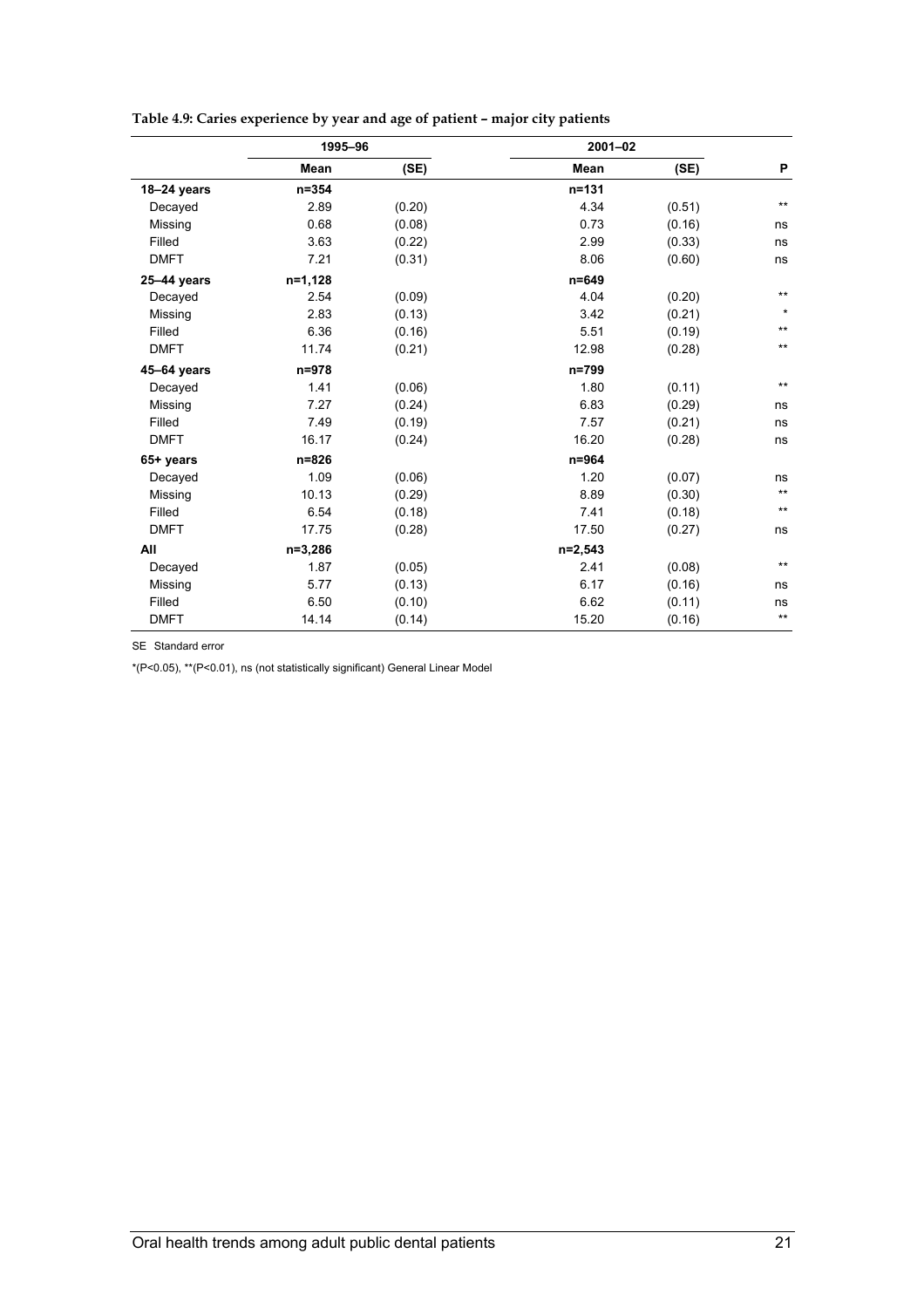Caries experience is presented in Figure 4.10 and Table 4.10 by year and age among patients from regional/remote locations. Overall, patients from regional/remote locations had significantly higher numbers of decayed and missing teeth and higher DMFT in 2001–02 compared to 1995–96, but numbers of filled teeth were lower over time.



Higher numbers of decayed teeth were observed at a statistically significant level in 2001–02 compared to 1995–96 for regional/remote patients aged 25–44 and 65+ years. Numbers of missing teeth were significantly higher in 2001–02 compared to 1995–96 for regional/remote patients aged 25–44, 45–64 and 65+ years. Numbers of filled teeth were significantly lower in 2001–02 compared to 1995–96 for regional/remote patients aged 18–24, 25–44 and 45–64 years. DMFT was significantly higher in 2001–02 compared to 1995–96 among regional/remote patients aged 45–64 and 65+ years.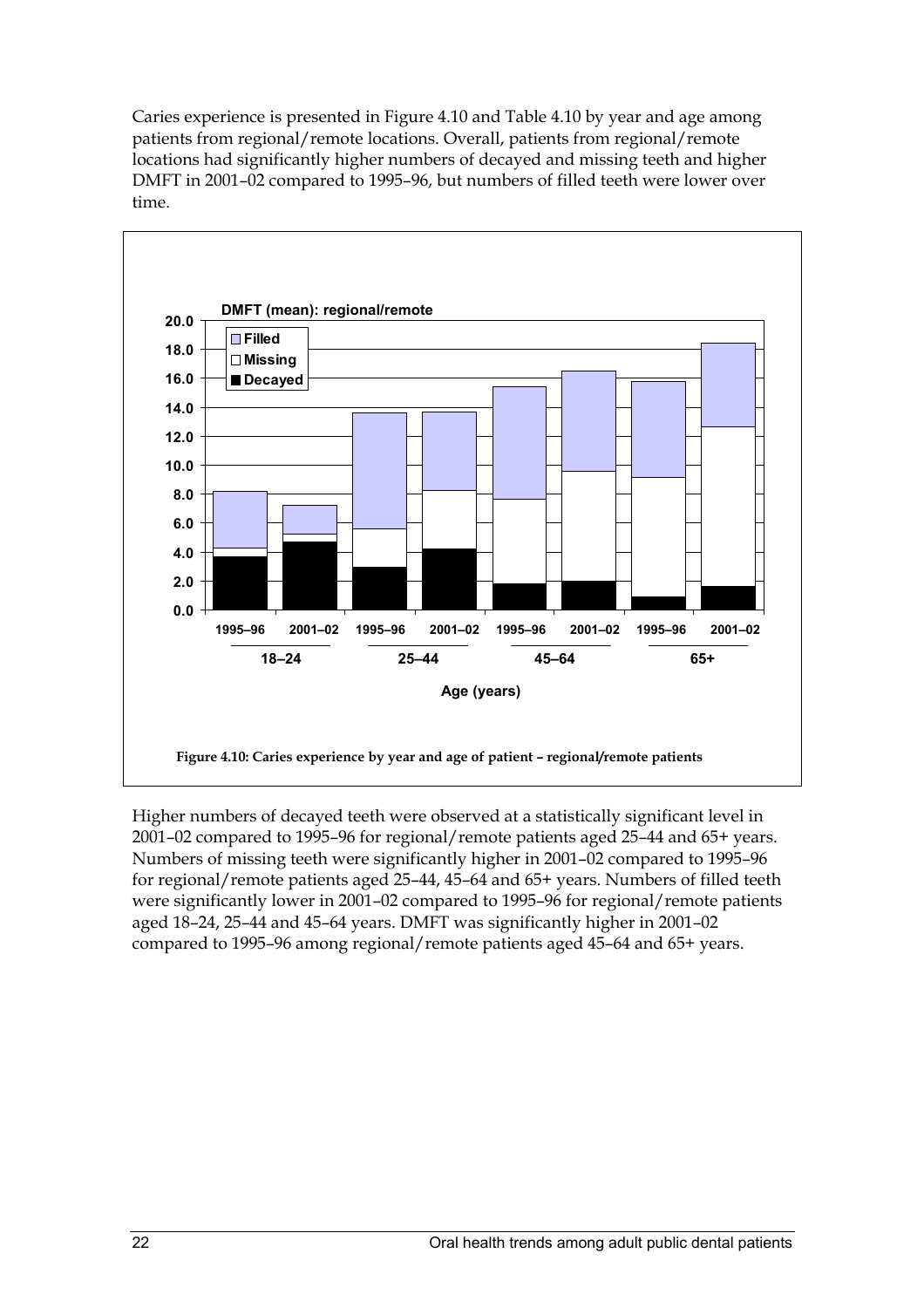|                 | 1995-96     |        |             | 2001-02 |                 |
|-----------------|-------------|--------|-------------|---------|-----------------|
|                 | <b>Mean</b> | (SE)   | <b>Mean</b> | (SE)    | P               |
| 18-24 years     | $n = 203$   |        | $n = 124$   |         |                 |
| Decayed         | 3.72        | (0.31) | 4.70        | (0.47)  | ns              |
| Missing         | 0.61        | (0.11) | 0.55        | (0.10)  | ns              |
| Filled          | 3.89        | (0.25) | 2.02        | (0.21)  | $^{\star\star}$ |
| <b>DMFT</b>     | 8.23        | (0.39) | 7.27        | (0.53)  | ns              |
| $25 - 44$ years | $n = 703$   |        | $n = 604$   |         |                 |
| Decayed         | 2.98        | (0.14) | 4.24        | (0.20)  | $\star\star$    |
| Missing         | 2.66        | (0.17) | 4.03        | (0.23)  | $***$           |
| Filled          | 7.99        | (0.21) | 5.41        | (0.21)  | $^{\star\star}$ |
| <b>DMFT</b>     | 13.63       | (0.25) | 13.69       | (0.29)  | ns              |
| 45-64 years     | $n = 439$   |        | $n = 539$   |         |                 |
| Decayed         | 1.79        | (0.13) | 2.00        | (0.13)  | ns              |
| Missing         | 5.90        | (0.35) | 7.64        | (0.36)  | $^{\star\star}$ |
| Filled          | 7.77        | (0.30) | 6.88        | (0.25)  | $\star$         |
| <b>DMFT</b>     | 15.46       | (0.37) | 16.52       | (0.32)  | $\star$         |
| 65+ years       | $n = 289$   |        | $n = 471$   |         |                 |
| Decayed         | 0.90        | (0.09) | 1.68        | (0.12)  | $***$           |
| Missing         | 8.31        | (0.53) | 10.98       | (0.44)  | $^{\star\star}$ |
| Filled          | 6.57        | (0.33) | 5.76        | (0.26)  | ns              |
| <b>DMFT</b>     | 15.77       | (0.53) | 18.41       | (0.39)  | $\star\star$    |
| All             | $n=1,634$   |        | n=1,738     |         |                 |
| Decayed         | 2.36        | (0.08) | 2.97        | (0.10)  | $\star\star$    |
| Missing         | 4.34        | (0.16) | 6.53        | (0.19)  | $***$           |
| Filled          | 7.20        | (0.14) | 5.66        | (0.13)  | $***$           |
| <b>DMFT</b>     | 13.91       | (0.19) | 15.16       | (0.19)  | $***$           |

**Table 4.10: Caries experience by year and age of patient – regional/remote patients** 

SE Standard error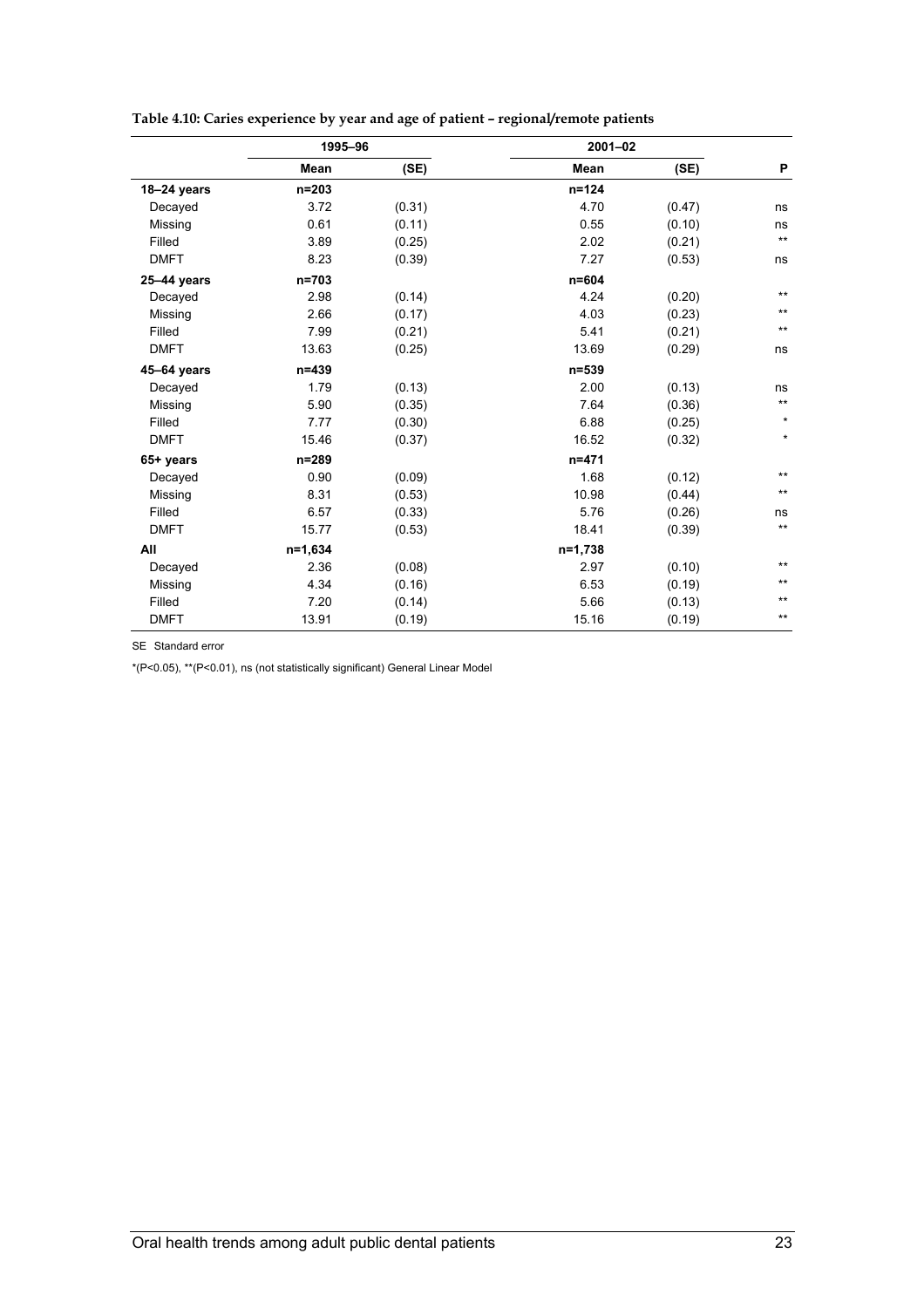## **4.3 Periodontal status**

#### **Periodontal status 1995–96 and 2001–02: by age**

Periodontal status is presented in Figure 4.11 and Table 4.11 by year and age of patient. Overall, the percentage of patients with periodontal pockets of 6+ mm was lower in 2001–02 compared to 1995–96, reflected in significantly lower percentages among 45–64 and 65+-year-olds.



#### **Table 4.11: Periodontal pockets 6+ mm (%) by year and age of patient**

|                 | 1995-96 | $2001 - 02$ | P       |
|-----------------|---------|-------------|---------|
| Age of patient  | n=4,945 | n=4,208     |         |
| $18-24$ years   | 2.4     | 3.3         | ns      |
| $25 - 44$ years | 9.9     | 8.1         | ns      |
| 45-64 years     | 18.6    | 13.0        | $***$   |
| $65+$ years     | 14.9    | 11.8        | $\star$ |
| All             | 13.0    | 10.3        | $***$   |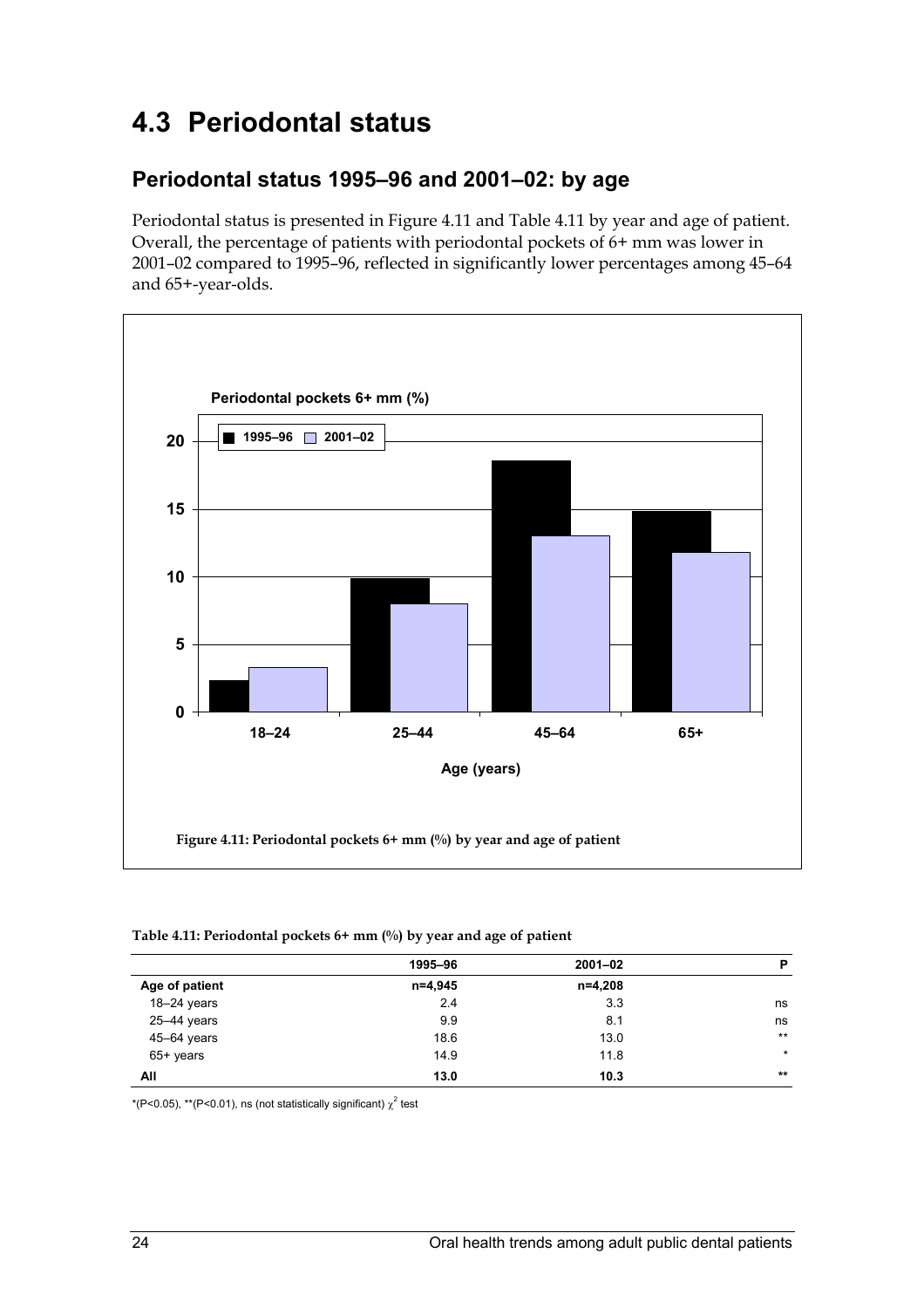#### **Periodontal status 1995–96 and 2001–02: by age and type of care**

Periodontal status is presented in Figure 4.12 and Table 4.12 by year and age of patient for those receiving general care. Overall, a slightly lower percentage of general care patients had periodontal pockets of 6+ mm in 2001–02 compared to 1995–96. However, this pattern was not observed consistently in all age groups of general care patients, with a higher percentage of 18–24-year-olds, and a lower percentage of 25–44 and 45–64-year-olds, having periodontal pockets of 6+ mm in 2001–02 compared to 1995–96.



#### **Table 4.12: Periodontal pockets 6+ mm (%) by year and age of patient – general care**

|                | 1995-96   | $2001 - 02$ | P       |
|----------------|-----------|-------------|---------|
| Age of patient | $n=2,255$ | n=2,294     |         |
| $18-24$ years  | 0.4       | 9.0         | $***$   |
| 25-44 years    | 7.9       | 5.0         | $\star$ |
| 45-64 years    | 15.9      | 8.0         | $***$   |
| $65+$ years    | 9.7       | 10.5        | ns      |
| All            | 10.2      | 8.1         | $\star$ |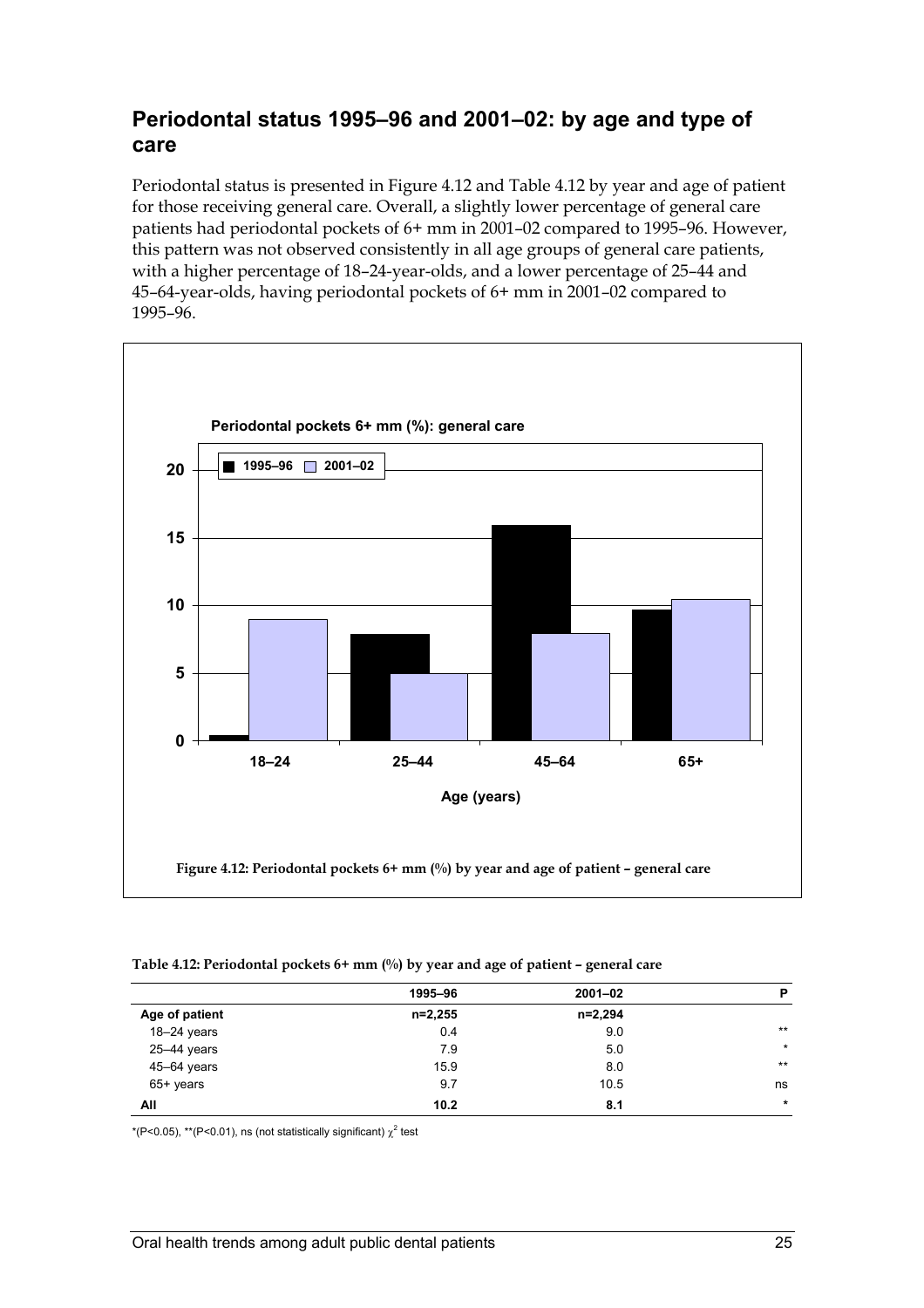Periodontal status is presented in Figure 4.13 and Table 4.13 by year and age of patient for those receiving emergency care. Overall, a slightly lower percentage of emergency care patients had periodontal pockets of 6+ mm in 2001–02 compared to 1995–96. This pattern was observed at a statistically significant level only among 65+-year-olds.



|                | 1995-96 | $2001 - 02$ | P       |
|----------------|---------|-------------|---------|
| Age of patient | n=2,681 | n=1,881     |         |
| $18-24$ years  | 3.4     | 1.0         | ns      |
| 25-44 years    | 11.3    | 10.3        | ns      |
| 45-64 years    | 20.5    | 18.5        | ns      |
| $65+$ years    | 18.9    | 13.6        | $***$   |
| All            | 14.8    | 12.5        | $\star$ |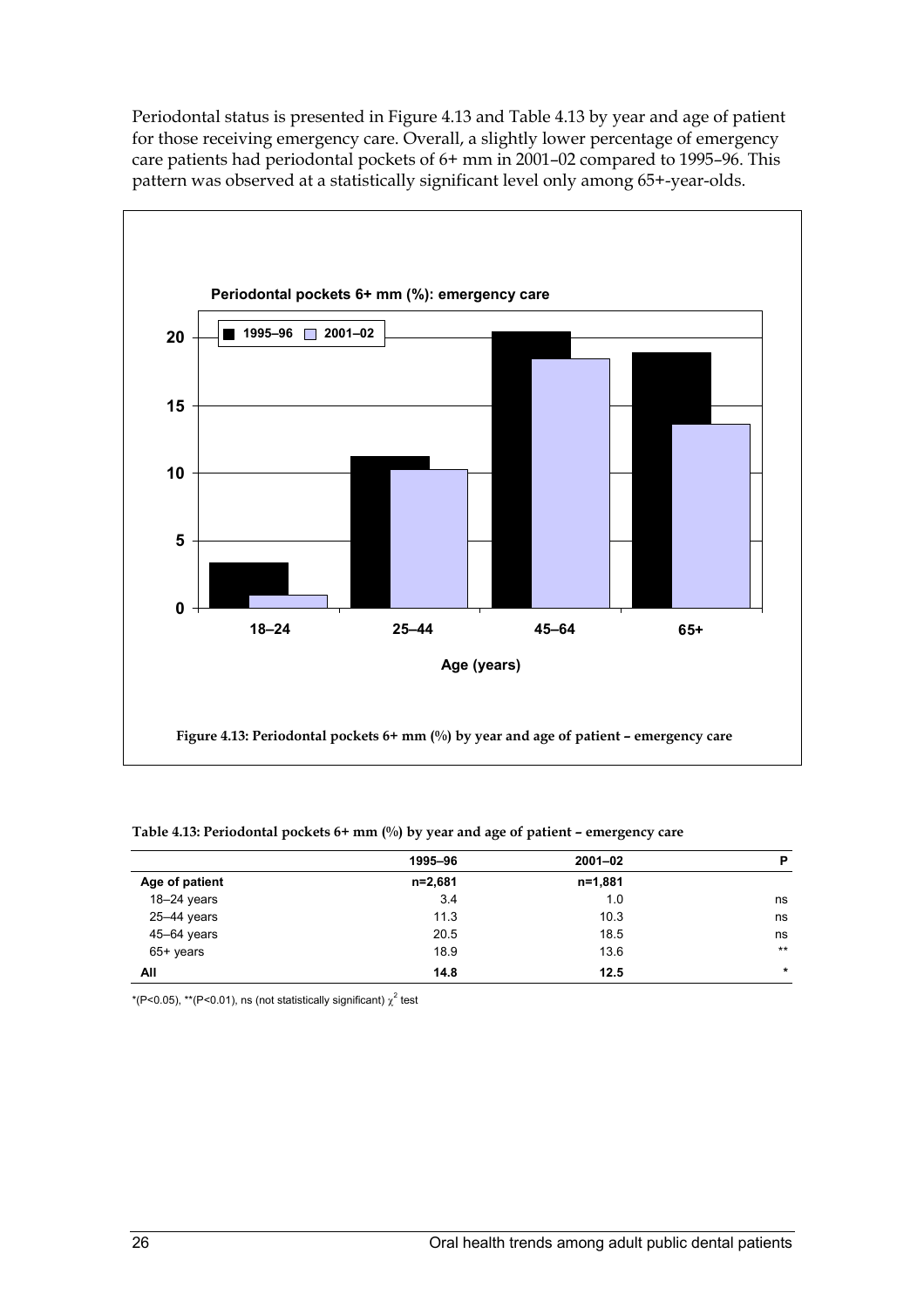### **Periodontal status 1995–96 and 2001–02: by age and location**

Periodontal status is presented in Figure 4.14 and Table 4.14 by year and age of patient for patients from major city locations. Overall, a lower percentage of major city patients had periodontal pockets of 6+ mm in 2001–02 compared to 1995–96. This pattern was observed in all age groups of major city patients aged 25–44 years and older.



|                 | 1995-96     | $2001 - 02$ | P       |
|-----------------|-------------|-------------|---------|
| Age of patient  | $n = 3,343$ | $n=2,460$   |         |
| $18-24$ years   | 3.0         | 4.2         | ns      |
| $25 - 44$ years | 11.0        | 7.8         | $\star$ |
| 45-64 years     | 19.6        | 12.9        | $***$   |
| 65+ years       | 16.7        | 12.7        | $\star$ |
| All             | 14.3        | 10.8        | $***$   |
|                 |             |             |         |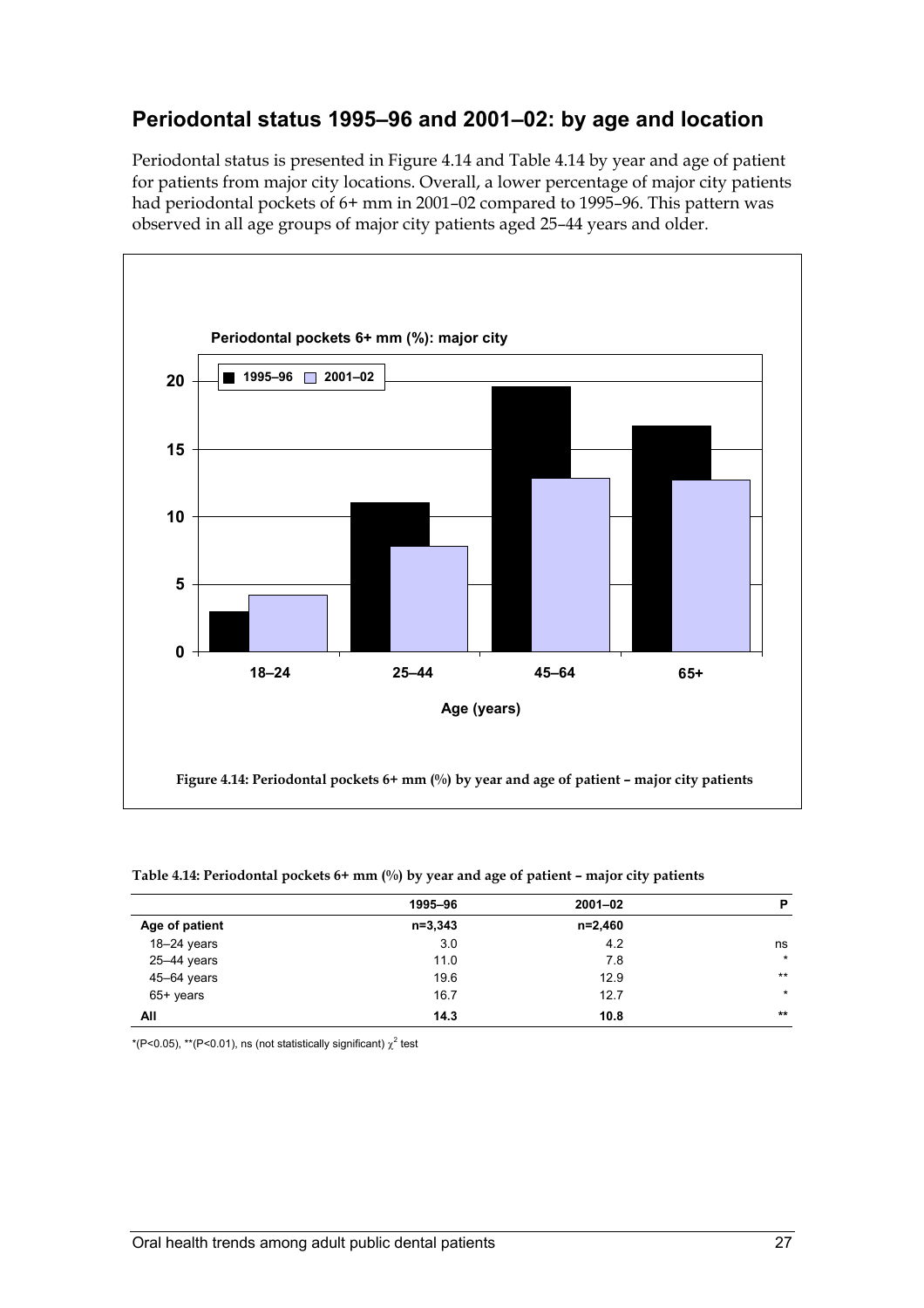Periodontal status is presented in Figure 4.15 and Table 4.15 by year and age of patient for patients from regional/remote locations. There was a slight overall increase in the percentage of regional/remote patients with periodontal pockets of 6+ mm between the two survey years, with the only significant age-specific increase in the percentage of regional/remote patients with periodontal pockets of 6+ mm observed among 65+-year-olds.



|                 | 1995-96 | $2001 - 02$ | P       |
|-----------------|---------|-------------|---------|
| Age of patient  | n=1,548 | n=1,647     |         |
| 18-24 years     | 0.5     | 1.3         | ns      |
| 25-44 years     | 5.6     | 8.6         | ns      |
| $45 - 64$ years | 13.6    | 12.9        | ns      |
| $65+$ years     | 5.2     | 10.6        | $\star$ |
| All             | 7.2     | 9.8         | $\star$ |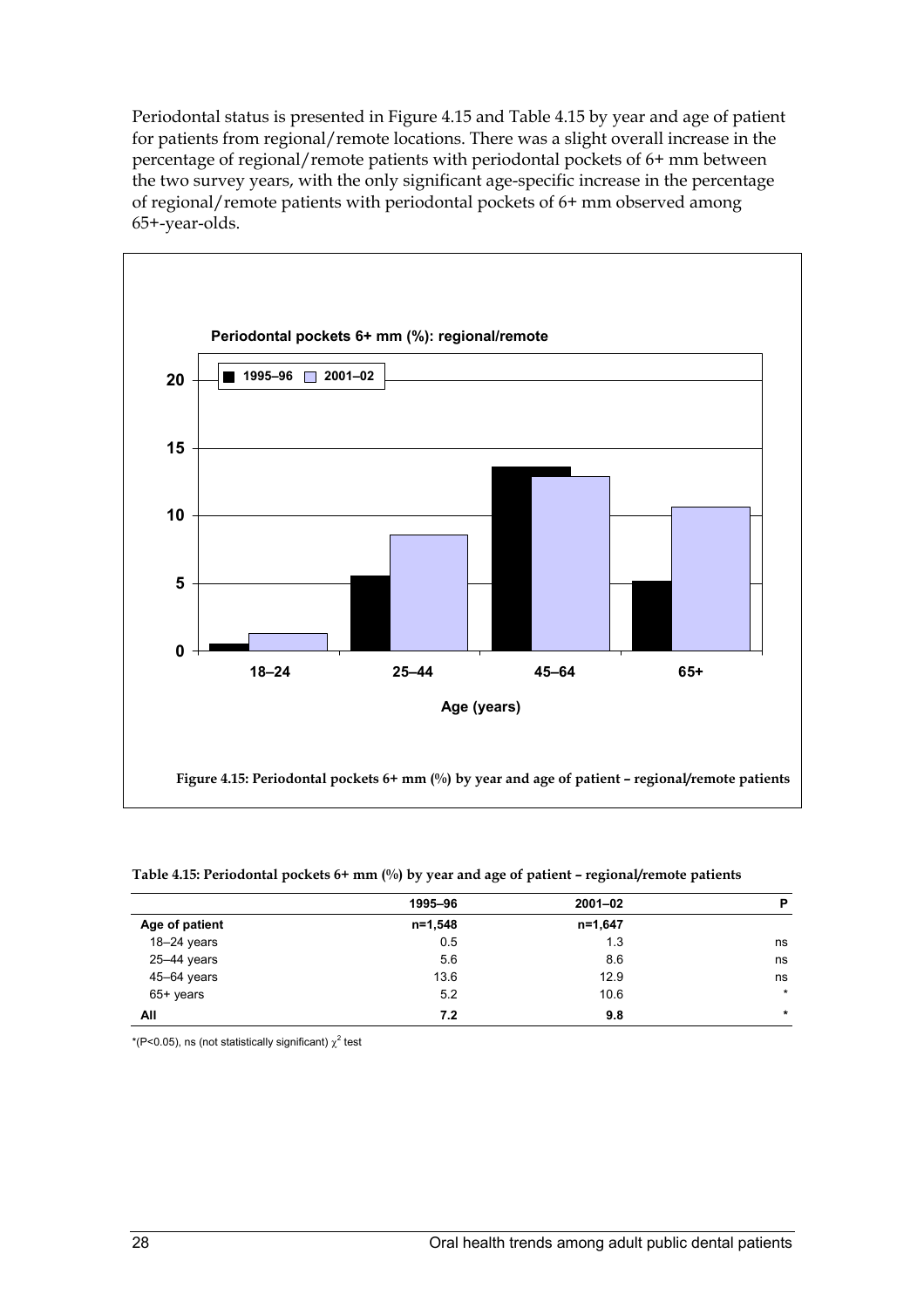# **5 Discussion**

This chapter sets the context of the results in relation to a range of interpretational issues, and discusses the oral health findings with reference to other published data from the scientific literature.

### **5.1 Interpretational issues**

This section considers issues associated with the monitoring survey approach adopted in the Adult Dental Programs Survey, the study population from which the sample was drawn, comparison with population-based studies, geographic coverage, survey participation and state/territory-specific findings.

#### **Monitoring survey approach**

This study reports the results of national surveys of the oral health of patients receiving public-funded dental care during the periods 1995–96 and 2001–02. These results need to be interpreted in view of the fact that this was a monitoring survey rather than an oral epidemiological survey. As such there was no attempt at calibration of dentists and no measurement of reliability of the measures.

The use of general practitioners to collect epidemiological data has been investigated previously in the UK as a possible alternative to conventional surveys of adult dental health (Clarkson et al. 1995). They found that mean numbers of filled teeth and sound teeth and the proportion of patients with 21 or more teeth were all similar to those found in the 1988 UK national survey of oral health. It was therefore concluded that the collection of data by general practitioners was feasible, and had construct and internal validity. However, they caution that the findings on a convenience sample of regularly attending adults could not replace traditional adult dental health surveys.

#### **Study population**

When comparing the results presented here with those of other studies, it must be considered that this study was a survey of patients attending for public-funded dental care. The study population consists of health card holders, which represent a low income group. Therefore the findings are not intended to be representative of the entire Australian population. It is expected that this group would have different levels of disease, including more untreated disease. Another consideration is that these findings are restricted not only to health card holders, but to those health card holders who are eligible for care and have obtained such care.

#### **Comparison with population-based studies**

Other Australian studies may provide relevant comparisons, particularly the *National Oral Health Survey of Australia* (NOHSA) *1987–88*. NOHSA provides data on the oral health status of 14,430 examined persons aged five years or more from seven of the eight states/territories (Barnard 1993). However, NOHSA is a survey of the general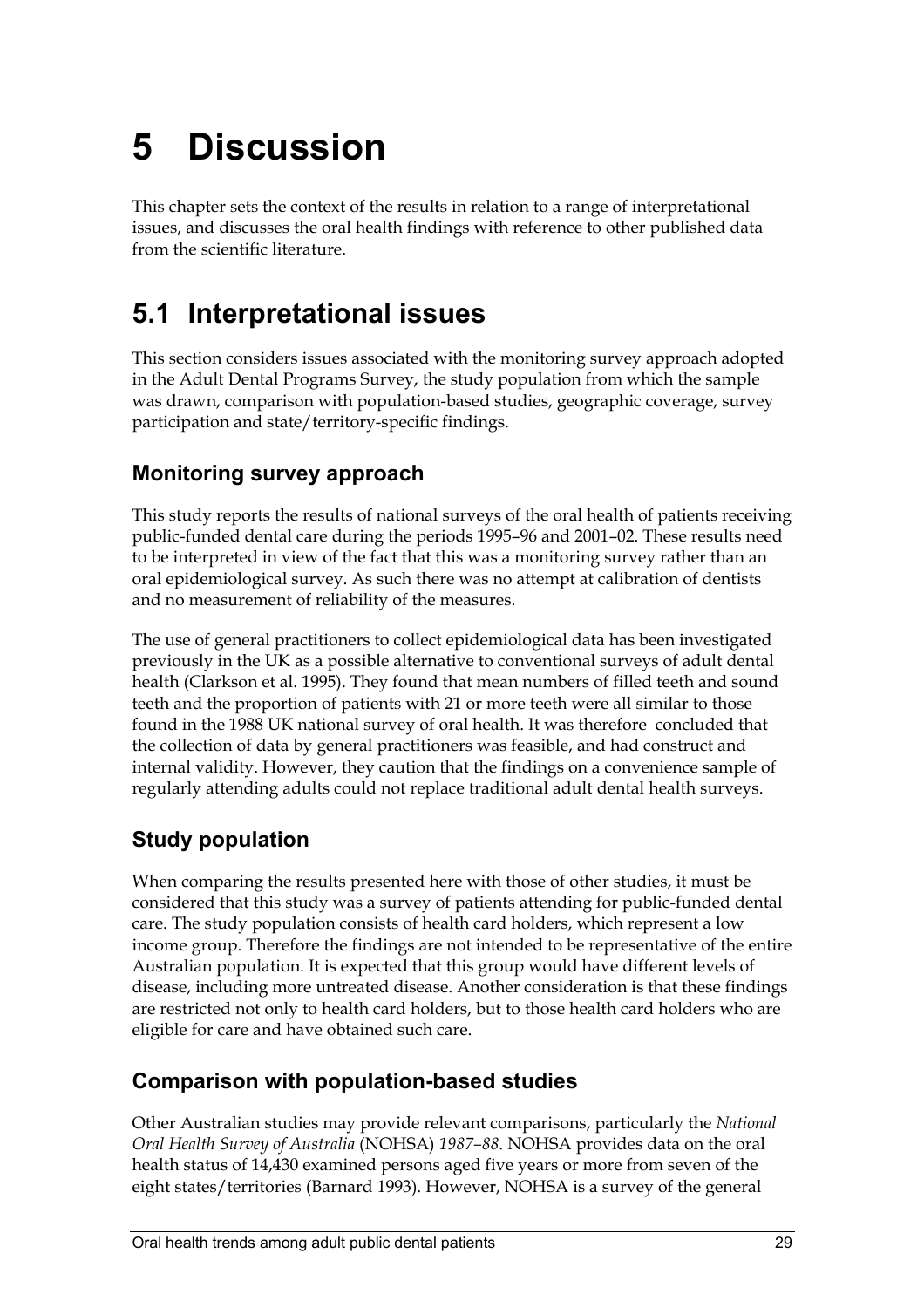population, rather than patients attending public-funded dental care. Hence, some differences are expected due to the different study populations.

Comparisons over time (e.g. between 1987–88, 1995–96 and 2001–02) may also be influenced by trends in the population, mainly towards improved oral health. For example, there has been a dramatic decline in the percentage of edentulous adults (ABS 1979; AIHW DSRU: Carter et al. 2001), and caries experience among children has declined since the 1970s (Spencer et al. 1994), although in the latter half of the 1990s improvements in child oral health had ceased (AIHW DSRU: Armfield et al. 2003).

### **Geographic coverage**

There was some difference in geographic coverage of the survey between the two survey years. The major difference was that New South Wales was represented in 1995–96 by data from the United Dental Hospital of Sydney and hence was entirely metropolitan, whereas in 2001–02 the sample was drawn from both metropolitan and non-metropolitan clinics. Other more subtle differences in geographic coverage may have occurred in other states/territories, resulting in the lower observed overall percentage of the sample comprising major city patients in 2001–02 compared to 1995–96. Therefore, overall trends need to be compared against trends within major city and regional/remote locations in order to confirm whether they are consistent or whether variation by location has influenced the overall trends.

### **Survey participation**

Another issue concerns the fact that, while 1995–96 was a complete national survey, the 2001–02 survey did not include data from Tasmania or the Australian Capital Territory. Appendix A presents main findings that were restricted to states/territories that participated in both rounds of data collection in order to verify the main findings.

### **State/territory-specific findings**

While the overall estimates have been weighted to represent the data from each state/territory in proportion to the number of public patients from each jurisdiction, the overall findings may not necessarily be representative of the pattern within each state or territory. Hence Appendix B lists the main findings for each state/territory. Further details on state/territory-specific findings are published elsewhere (AIHW DSRU: Brennan & Spencer 1997; 2003).

# **5.2 Oral health findings**

This section outlines the oral health trends from the 1995–96 and 2001–02 Adult Dental Programs Surveys in terms of edentulism, caries experience and periodontal status.

### **Edentulism**

Tooth loss is considered as the dental equivalent of mortality, reflecting the end stage of disease, as well as other factors such as the attitudes of patients and providers,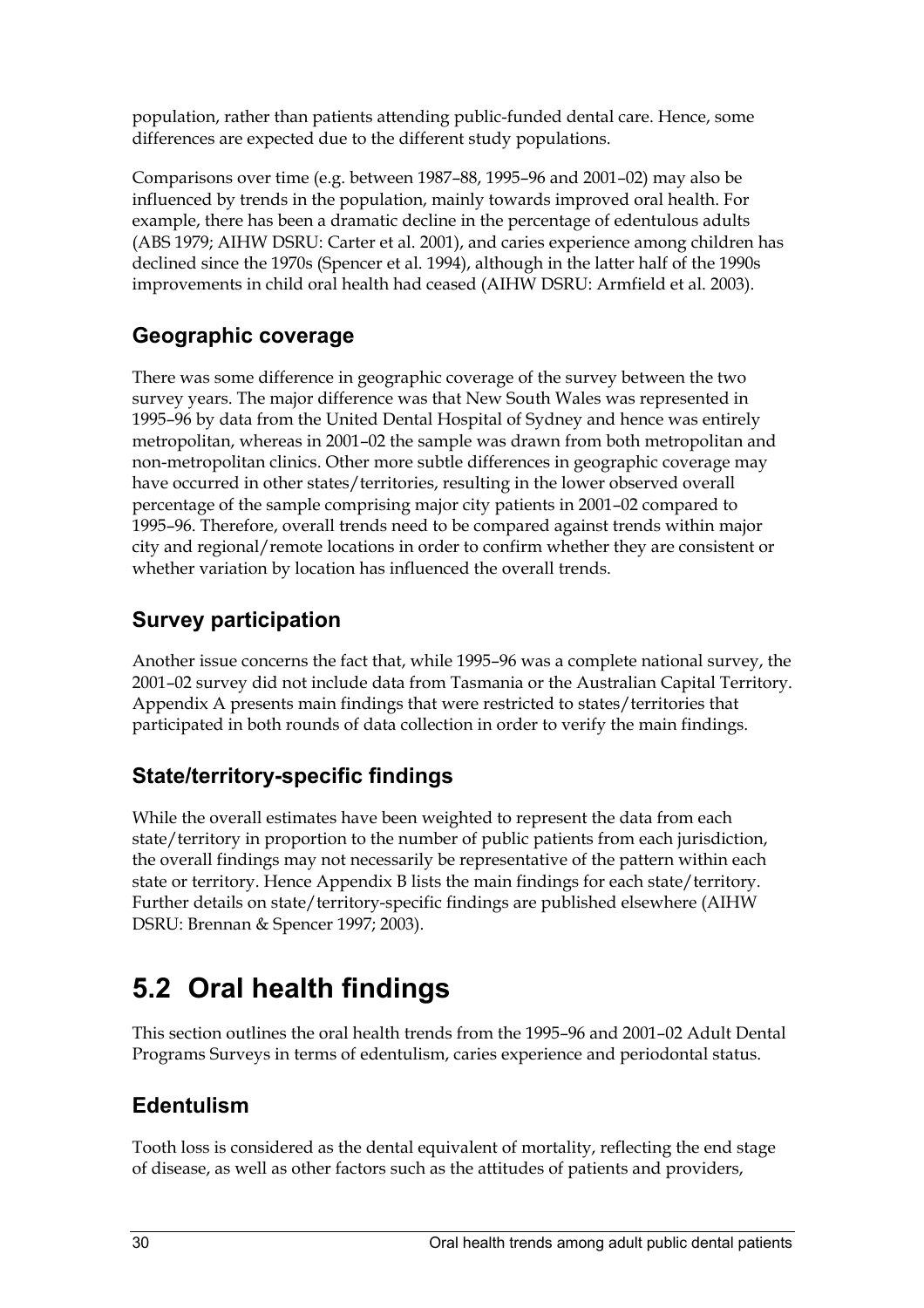availability and accessibility of care, and prevailing dental treatment philosophies (Weintraub & Burt 1985). Among the oral health factors associated with extraction, diagnosis of periodontal disease has been accepted as a major cause of tooth loss among adults (Weintraub & Burt 1985), while a history of previous tooth loss has been associated with further extractions (Eklund and Burt 1994; Holst et al. 1992). However, caries remained the major cause of tooth loss due to the higher prevalence of this condition (Brennan, Spencer & Szuster 2001).

Oral health trends in the population have indicated a decline in tooth loss over recent decades, with the percentage of persons with no natural teeth among those aged 65 years or more decreasing from 66.6% in 1979 (ABS 1979) to 40.0% in 1994 (AIHW DSRU: Carter et al. 1994) and 33.4% in 1999 (AIHW DSRU: Carter et al. 2001). However, there was little change in the percentage of edentulous public patients treated between 1995–96 and 2001–02.

The stability in the percentage of edentulous public patients over time may reflect the patient-based rather than population-based nature of the survey – a higher percentage of the population are edentulous but may be less likely to use dental services than persons who have some natural teeth. Also, the existence and availability of denture schemes within state/territory health services may serve to maintain denture services to edentulous patients at stable levels. The extent to which state/territory health services outsource denture patients to private providers may also influence the recording of the percentage of edentulous public patients.

### **Caries experience**

Dental caries, which is caused by acid-producing bacteria that live in the mouth, can progress from demineralisation of the tooth or root and lead to cavities, infection of the tooth pulp, abscess formation, fracture of the tooth and tooth loss (AIHW 2002).

Caries has been implicated as the main cause of tooth extraction among adults in a range of countries including Japan (Morita et al. 1994), Hong Kong (Corbet & Davies 1991), Canada (Stephens et al. 1991), UK (Hull et al. 1997), Norway (Klock & Haugejorden 1991) and Australia (Brennan, Spencer & Szuster 2001). Studies such as those from Singapore (Ong et al. 1996) and Italy (Angelillo et al. 1996) have indicated that both caries and periodontal disease account for similar percentages of extractions. However, a number of studies have demonstrated that periodontal disease becomes a more important reason for extraction among older adults, e.g. among those over 40 years (Ong et al. 1996) or 50 years of age (Hull et al. 1997).

One of the most distinctive trends in oral health among public patients between 1995–96 and 2001–02 was the increased number of decayed teeth. This trend was observed among patients aged 18–24, 25–44 and 45–64 years from major city locations and among patients aged 25–44 and 65+ years from regional/remote locations. Numbers of decayed teeth reflect the incidence of dental caries and access to dental services to receive treatment.

Numbers of missing teeth among public patients showed a less consistent trend than that observed for decayed teeth, with increased overall numbers of missing teeth over time evident only among 25–44-year-old patients. However, the implication of this finding is that public patients are showing the opposite trend to that which we would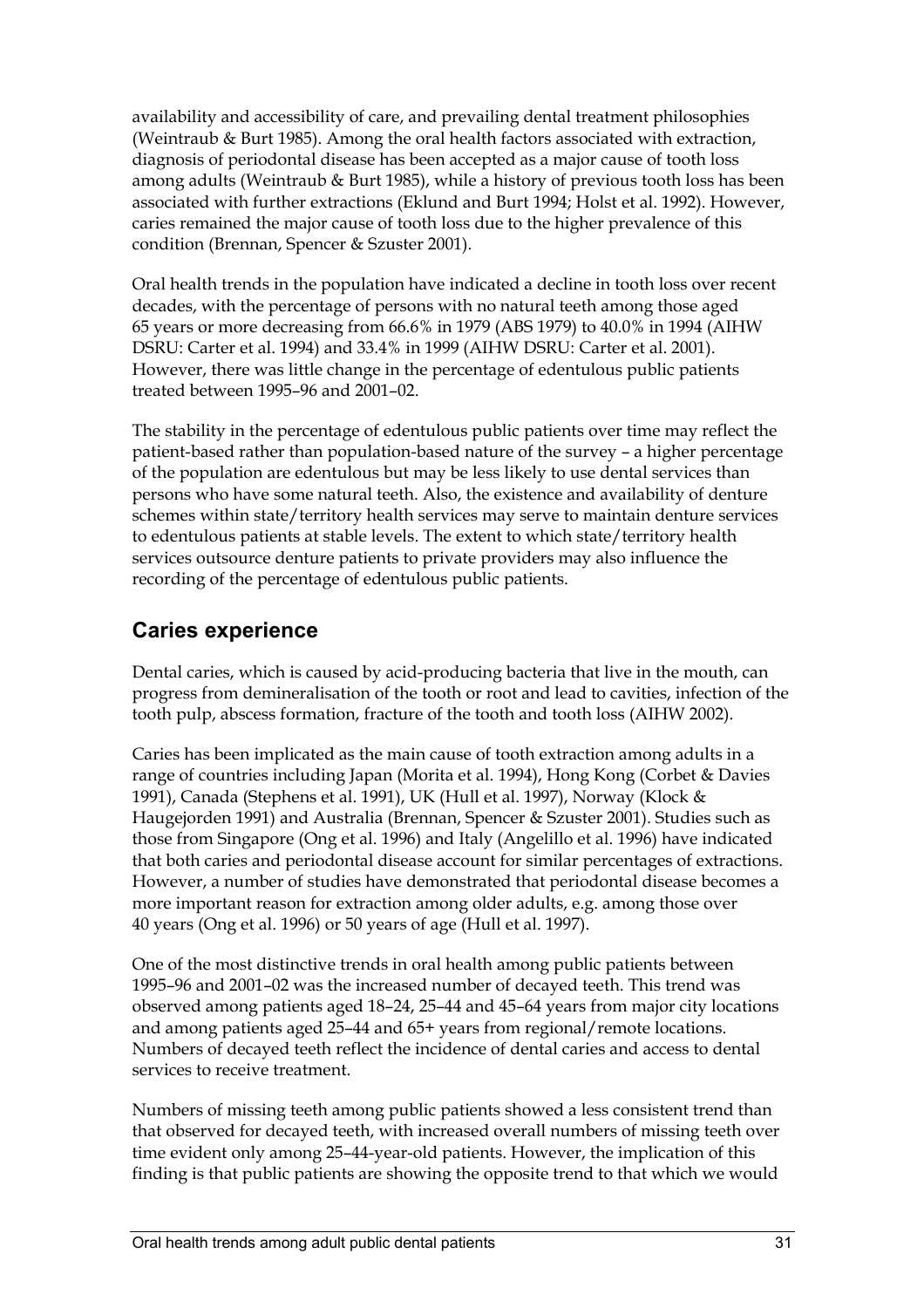expect to see in this age group based on population trends. There was no consistent pattern among public patients from major city locations, with increased numbers of missing teeth over time among 25–44-year-old patients balanced by decreased numbers of missing teeth among patients aged 65 years or more. However, there was a consistent trend for tooth loss among patients from regional/remote locations, who showed increased numbers of missing teeth over time among 25–44, 45–64 and 65+-year-olds.

Trends for fillings among public patients were similar to that observed for missing teeth – while there was no consistent overall trend, there were differences by geographic location. Patients from major city locations showed no consistent trends, with decreased numbers of filled teeth over time among 25–44-year-olds, possibly reflecting slowly improving caries experience in young adults, and increased numbers of filled teeth over time among 65+-year-olds, possibly as a result of increased tooth retention in older adults. However, patients from regional/remote locations had decreased numbers of filled teeth over time among 18–24, 25–44 and 45–64-year-olds.

### **Periodontal status**

Periodontal diseases involve inflammation of the periodontal tissues, which can be associated with recession of the gums or formation of periodontal pockets in the gums (AIHW 2002). These periodontal pockets can lead to advanced destruction of tooth support, resulting in tooth mobility, formation of gum abscesses and tooth loss.

There was an overall trend towards improved periodontal status of adult public dental patients over time, with the percentage of patients who had periodontal pockets of 6+ mm lower in 2001–02 compared to 1995–96. Patients from major city locations exhibited a similar trend towards improved periodontal status, as measured by a decrease in percentages of patients with periodontal pockets of 6+ mm over time. However, patients from regional/remote locations showed an opposite trend towards worse periodontal status, as indicated by an increase in the percentage of patients with periodontal pockets of 6+ mm.

# **5.3 Discussion of main findings**

While there has been extensive documentation of the oral health status of children in Australia, there has been less emphasis on adults (Spencer et al. 1994). There have been population surveys of self-reported measures of edentulism among Australian adults (ABS 1979; AIHW DSRU: Carter et al. 1994; 2001). However, there have been few studies documenting oral health measures such as caries experience and periodontal conditions among adults.

The only national level population data are from the National Oral Health Survey of Australia conducted in 1987–88 (Barnard 1993). Other surveys of adult oral health have been restricted to limited geographic regions within Australia. For example, there have been surveys reported from Brisbane (Powell & McEniery 1988), Melbourne (Spencer et al. 1988), and Adelaide (Mount et al. 1987).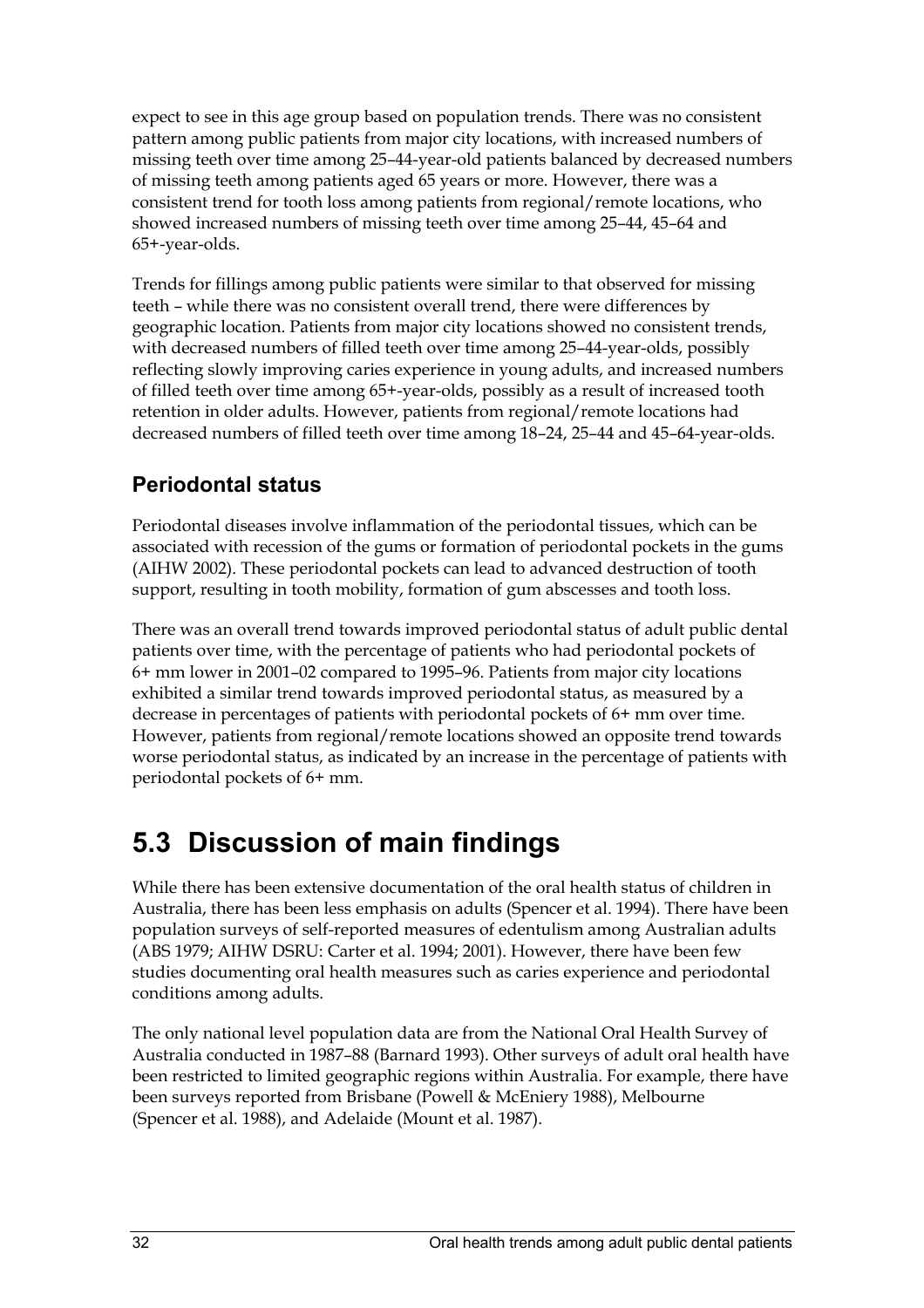#### **Comparison with the general population: caries**

Although the study populations differ between this study and NOHSA 1987–88, a comparison of the studies indicates higher levels of untreated disease for public patients than for the general population. For example, public patients aged 18–24 and 25–44 years in 2001–02 had, on average, over 4 decayed teeth compared with between 1.1 and 1.8 decayed teeth among similarly aged persons sampled from the Australian population in 1987–88 (Barnard 1993). While this difference may be expected from a comparison between population estimates and a patient-based survey drawn from a socioeconomically disadvantaged group, the findings indicate a higher unmet need for treatment of dental caries within this group of public patients. Comparisons with patients from private general practice show lower levels of decay from similarly aged private patients: 2.3 decayed teeth among 18–24-year-olds and 2.0 decayed teeth among 25–44-year-olds in 1998–99 (AIHW DSRU: Brennan & Spencer 2002).

While this trend is inconsistent with the population-wide trends towards improved oral health in terms of decreased tooth loss among adults, there is the possibility that retention of teeth may increase treatment needs through a subsequent increase in the pool of teeth at risk of oral disease (Spencer & Lewis 1988). There is also some evidence that caries experience among Australian children has worsened in recent years (AIHW DSRU: Armfield et al. 2003).

As the population grows, the numbers of children and young adults are changing minimally, but there are substantial increases in numbers of middle-aged and older adults (NHMRC Expert Advisory Panel 1993). These adults are tending to retain their teeth. The pool of children and young adults at risk of oral diseases will be maintained, while the pool of middle-aged to older adults at risk of oral diseases, and hence in potential need of dental services, will increase. Reductions in the levels of tooth loss have been linked with increased treatment needs, especially in the elderly (Douglass 1988). In the USA a greater need for adult dental services is predicted, with expected increases in diagnostic, preventive, adult operative, fixed prosthodontic, endodontic and orthodontic services, along with declines in extractions, complete dentures and children's operative dentistry (Douglass & Furino 1990). In Australia, changing patterns of practice have been tracked through the 1980s and 1990s, and are consistent with an increasing orientation towards prevention of disease and maintenance of a natural dentition (Brennan et al. 1998).

Projections of dentist to population ratios for the USA have exhibited an increase over time, while the ratio of dentists to teeth at risk has decreased as the growth in population, combined with the increased retention of teeth has overwhelmed the growth in numbers of dentists (Douglass & Furino 1990). Proponents of such scenarios imply that the retention of more teeth over time will be associated with more disease (i.e. an increased need and demand for dental care). This theory was examined in a cross-sectional study by Joshi et al. (1996), who found that 70+-year-old subjects who retained higher numbers of teeth had more periodontal disease and dental caries experience, and reported a past pattern of visiting the dentist more frequently. These findings provide support for the 'consequences of success' argument that improved oral health manifested in the form of greater tooth retention, coupled with demographic trends, leads to an increased pool of teeth at risk, which has flow-on effects on need and demand for care.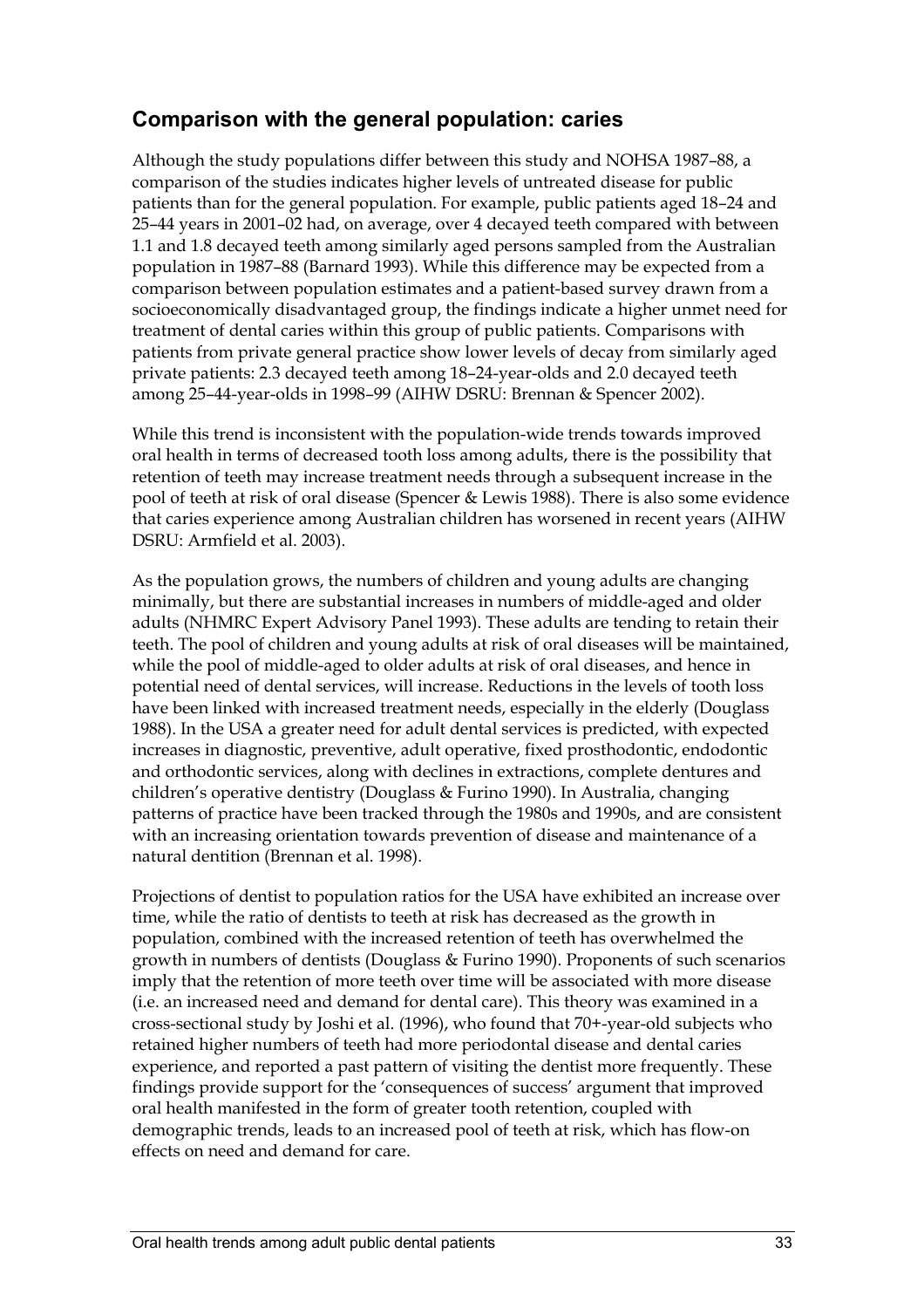Overall caries experience in the deciduous dentition increased from 1996 to 1999 among 6-year-old children in Australia, reflecting increased levels of decayed teeth (AIHW DSRU: Armfield et al. 2003). Prior to these findings, national monitoring surveys of child dental health had documented substantial and continuous reductions in caries experience since the 1970s (Spencer et al. 1994). Analysis of caries experience in the permanent dentition among Australian 12-year-old children has indicated that between 1965 and 1995 neither fluoride supplements nor total sugar consumption showed strong concomitant variation with caries experience, but both toothpaste with fluoride and lifetime exposure to fluoridated water showed strong concomitant variation, and hence could be considered as plausible contributors to the reduction in caries experience over that period (AIHW 1998).

One possible explanation for the increase in caries experience among children since 1996 may be the introduction of low fluoride toothpaste, as this has been linked to a reduction in dental fluorosis, although not to caries experience in Western Australia (Riordan 2002). Another possible explanation could be reductions in exposure to fluoridated water, possibly as a result of increased consumption of bottled water. A relationship has been demonstrated between caries experience and lifetime exposure to fluoridated drinking water, not only among children (Slade et al. 1996) but also among young adults (Grembowski et al. 1992; Hopcraft & Morgan 2003).

While there is limited ability to compare caries trends over time within Australia, international comparisons of trends in caries experience provide some background against which to judge the current findings. Data from the UK Adult Dental Health Survey have shown that dentate adults had fewer missing teeth and more sound teeth in 1998 than in 1978 (Nunn et al. 2000). The average number of decayed teeth decreased from 1.9 in 1978 to 1.1 in 1998, and the number of filled teeth remained fairly constant over time. In the USA younger adults aged 18–34 and 35–54 years experienced a decline in dental caries as measured by the average number of teeth without decay or fillings between 1971–74 and 1988–94 (US Department of Health and Human Services 2000).

#### **Comparison with public patients: periodontal status**

Comparisons of the prevalence of periodontal conditions from this study may be made with other Australian studies of public dental patients. Compared with a study in Sydney in 1984 (Sivaneswaran & Barnard 1987), there was a slightly lower percentage of periodontal pockets (e.g. among 65+-year-olds, 11.8% in 2001–02, 14.9% in 1995–96 and 15.0% in 1984 had pockets 6+ mm). The high prevalence of periodontal disease from the Sydney study was associated with the low socioeconomic status of the patients. The present study also showed a lower prevalence of periodontal pockets compared to public-funded patients from New South Wales, Victoria and South Australia in 1992–93 (e.g. among 65+-year-olds, 17.4% had pockets of 6+ mm) (AIHW DSRU: Slade & Hoskin 1993). Note for comparison that 15% of 65+-year-old persons sampled from the population in the UK had periodontal pockets in 1998 (Morris et al. 2001), which is similar to the point estimates observed for Australian public patients prior to the 2001–02 survey. Earlier US data (US Department of Health and Human Services 2000) from 1988–94 showed higher levels of 6+ mm pocketing: 23.4% and 29.5% among 65–74 and 75+-year-olds respectively.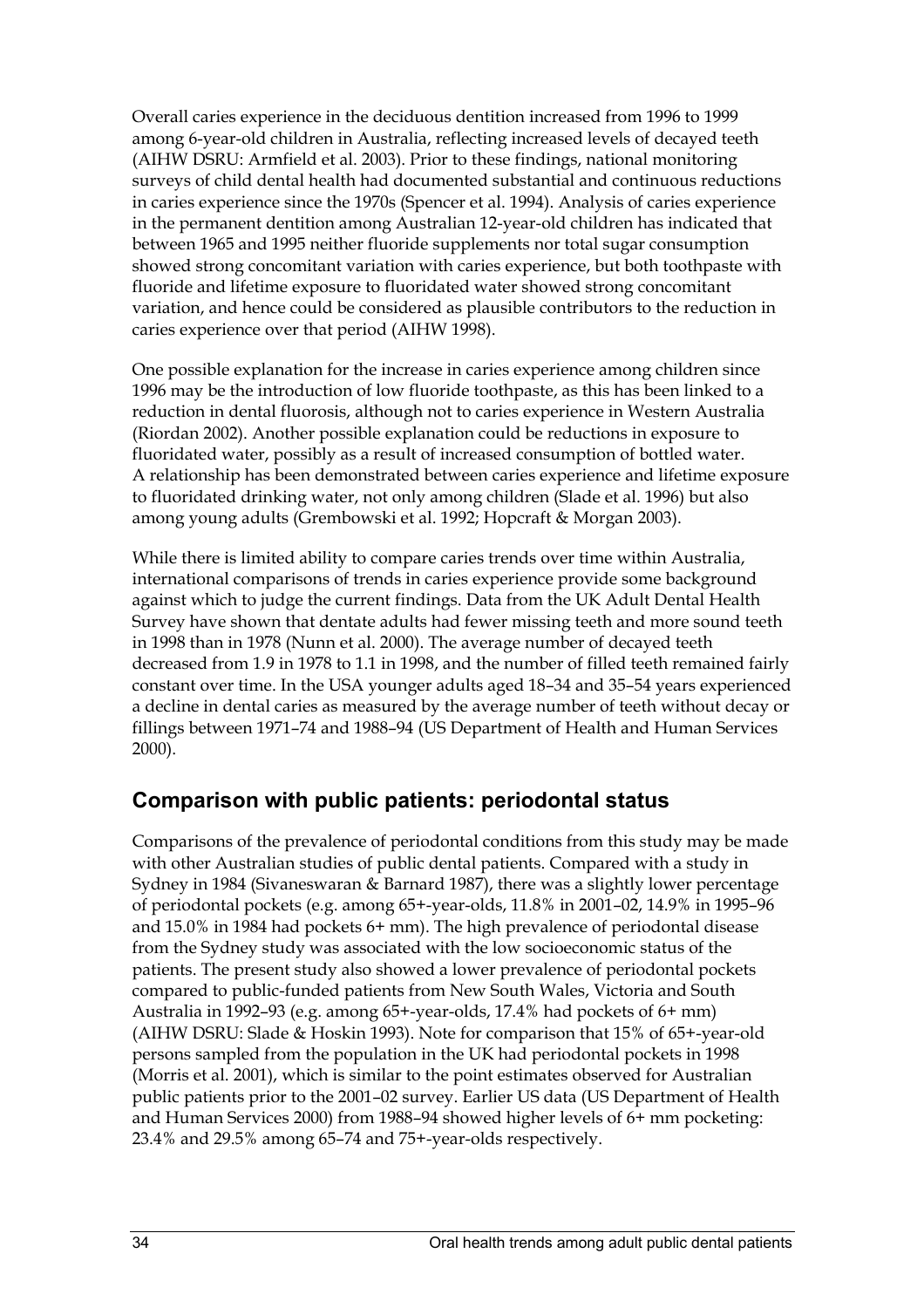These comparisons could point to improved periodontal status between the study periods, or to different prevalence levels among the successively wider population subgroups compared. Differences in diagnostic judgement could also be operating, as large numbers of uncalibrated examiners were used in the present study and in the findings reported from 1992–93. While this may account for some misclassification bias, it does not suggest why there would be a systematic difference in recording of periodontal status over time.

A trend towards improved periodontal health has been confirmed in an independent study (Wright et al. 1994): a longitudinal study of a random household sample of adults from Melbourne indicated a trend towards improved periodontal health between 1985 and 1990. Such a finding suggests that other possibilities such as changes in risk factors over time may account for the change in periodontal status. Oral hygiene has been linked to the aetiology of periodontitis (Amarasena et al. 2002) and there is a large volume of evidence for smoking as a risk factor for periodontitis (e.g. Albandar et al. 2000; Bergstrom 2003; Bergstrom et al. 2000; Calsina et al. 2002; Genco 1996; Hashim et al. 2001; Hyman & Reid 2003; Johnson & Slach 2001; Kinane & Chestnutt 2000; Kinane & Marshall 2001; Machuca et al. 2000; Tomar & Asma 2000; van der Weijden et al. 2001). While there are few data available to assess whether oral hygiene behaviours have changed over the period of the study, and it is possible for oral hygiene behaviours to specifically target periodontal disease rather than caries, it is plausible to expect that general changes in oral hygiene might influence both caries and periodontal disease. The observation that caries experience worsened while periodontal status improved among public dental patients over the study period suggests that a factor specific to periodontal disease, such as tobacco use, was operating.

Recent data have shown that the proportion of the Australian population aged 14 years and over who reported that they smoke declined from around 30% in 1991 to 25% in 2001 (AIHW 2003). While there has been some focus on the role of the dental profession in smoking cessation (Rikard-Bell, Donelly & Ward 2003; Rickard-Bell, Groenlund & Ward 2003), there has also been recognition that the underlying determinants of oral diseases could be addressed through a common risk factor approach directed at the whole population rather than on disease-specific at-risk groups (Sheiham & Watt 2000). It may be that the operation of a range of mechanisms such as family physician cessation strategies (Young et al. 2002), anti-smoking campaigns (Wakefield et al. 2003), workplace smoking bans (Fichtenberg & Glantz 2002), smoking cessation and counselling quit-lines (Miller et al. 2003) and banning tobacco sponsorship (Holman et al. 1997) have all had an impact on periodontal health of the population.

### **Geographic location**

Differences in health status have been reported by geographic location in Australia. For example, Australians aged between 25 and 64 years living outside of capital cities have been shown to experience higher mortality than capital city residents, particularly for avoidable deaths (AIHW 1994). In terms of oral health, higher levels of edentulism have been reported in non-capital city locations compared with capital cities (AIHW DSRU: Carter et al. 1994).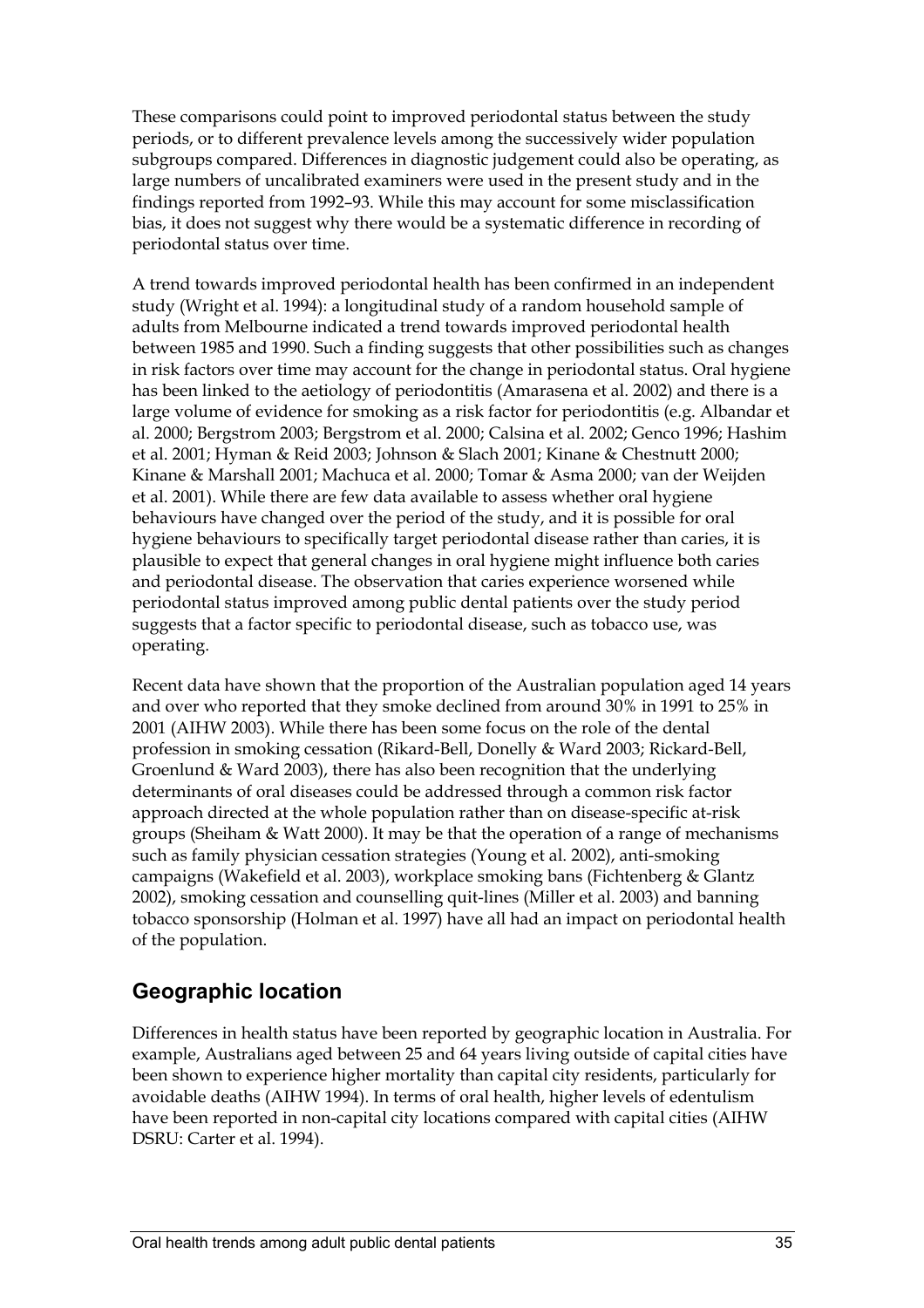The findings of this study showed improved periodontal status among public patients over time, but the trend towards lower percentages of patients with periodontal pockets of 6+ mm was not observed for patients from regional/remote locations. While health card holders in general face financial barriers to oral health care, the removal of financial barriers alone may not be sufficient to achieve equity in care when other factors such as geographic remoteness remain (Humphreys 1988). Distance has been proposed as a significant environmental factor influencing health in Australia, through the association of remoteness and distributional inequity in health services (Brownlea & Taylor 1984). Another consideration may be that risk factors such as tobacco smoking vary by geographic location.

Less favourable patterns of service provision have been observed among public-funded dental patients in non-urban locations (Brennan et al. 1996). In the UK, regional variations in extraction rates have been associated with supply of dentists per capita (Ashford 1978). In Australia the availability of dentists is considerably lower outside major urban locations (AIHW DSRU: Szuster & Spencer 1997). Water fluoridation coverage also varies geographically, dominated by its introduction in state/territory capital cities (Spencer 1996).

While public patients from both major city and regional/remote locations showed a trend towards increased numbers of decayed teeth over time, only public patients from regional/remote locations showed consistent trends towards increased numbers of missing teeth and decreased numbers of filled teeth over time.

## **5.4 Conclusions**

- There was little change in the percentage of edentulous public patients over time, with no overall change in edentulism for emergency or general care patients, or for patients from major city or regional/remote locations.
- There were increased numbers of decayed teeth over time among public patients for both emergency and general care patients and for patients from major city and regional/remote locations.
- Only public patients from regional/remote locations showed a trend towards both increased numbers of missing teeth and decreased numbers of filled teeth. In contrast, patients from major city locations showed no overall change over time in numbers of missing or filled teeth. Emergency patients showed a trend towards lower overall numbers of filled teeth over time, while general care patients showed a trend towards higher overall numbers of missing teeth over time.
- Overall periodontal status improved over time among both emergency and general care public patients. Improved periodontal status was also observed among patients from major city locations but patients from regional/remote locations showed a trend towards worse periodontal status over time.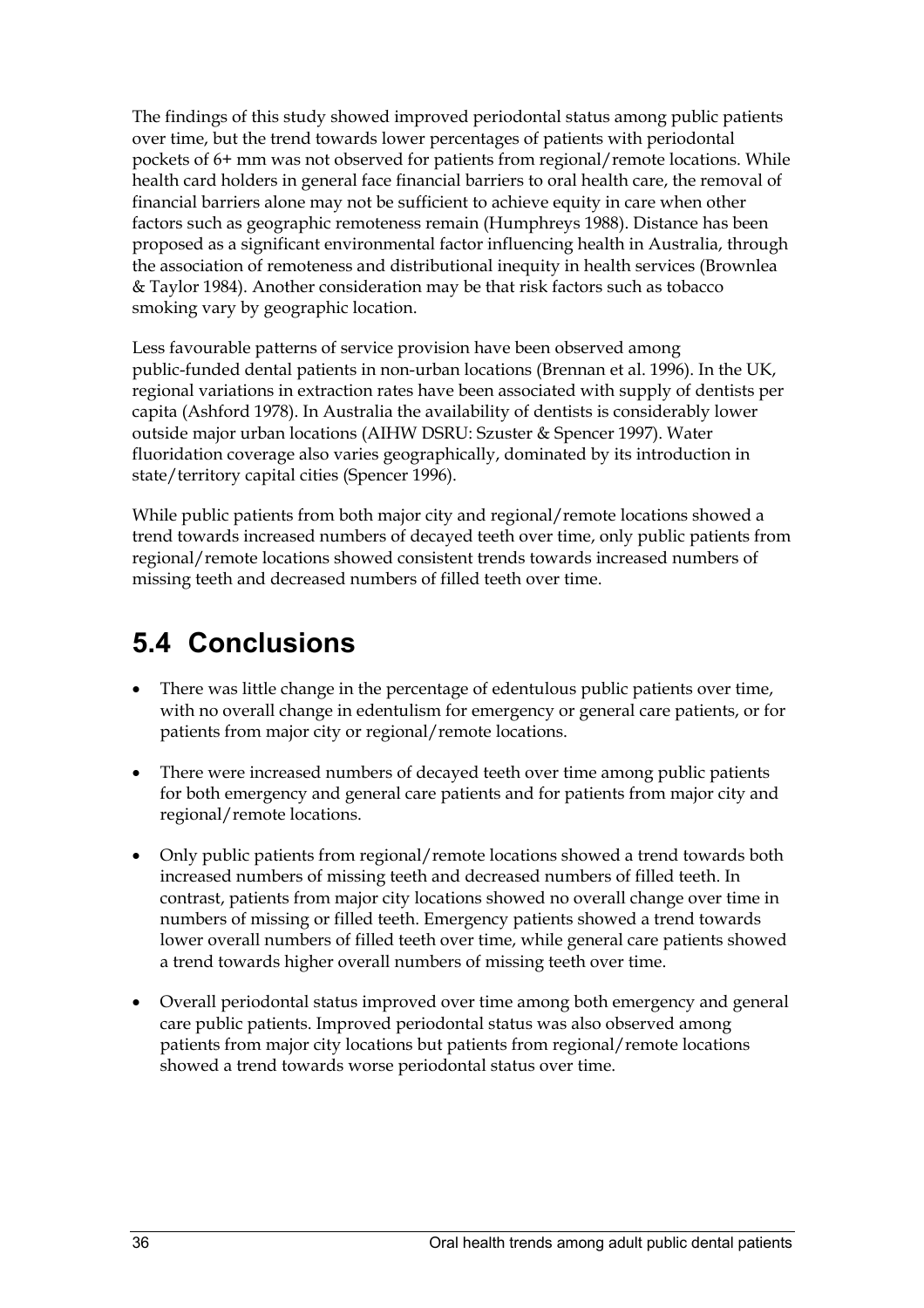# **6 References**

AHMAC (Australian Health Ministers' Advisory Council) 2001. Oral health of Australians: national planning for oral health improvement. Adelaide: South Australian Department of Human Services.

AIHW (Australian Institute of Health and Welfare) 1994. Australia's Health 1994. Canberra: AIHW.

AIHW (Australian Institute of Health and Welfare) 1998. Australia's Health 1998. Canberra: AIHW.

AIHW (Australian Institute of Health and Welfare) 2002. Statistics on drug use in Australia 2002. AIHW cat. no. PHE 43, Drug Statistics Series no. 12. Canberra: AIHW.

AIHW (Australian Institute of Health and Welfare) 2003. Chronic diseases and associated risk factors in Australia, 2001. Canberra: AIHW.

AIHW Dental Statistics and Research Unit (DSRU) 1993. Dental Care for Adults in Australia. Proceedings of a Workshop. Adelaide: AIHW Dental Statistics and Research Unit, The University of Adelaide.

AIHW DSRU: Armfield JM, Roberts-Thomson KF & Spencer AJ 2003. The Child Dental Health Survey, Australia 1999. Trends across the 1990s. Adelaide: AIHW Dental Statistics and Research Unit, The University of Adelaide.

AIHW DSRU: Brennan DS & Spencer AJ 1997. Prospective Adult Dental Programs Survey, 1995–96. Adelaide: AIHW Dental Statistics and Research Unit, The University of Adelaide.

AIHW DSRU: Brennan DS & Spencer AJ 2002. Dentists' practice activity in Australia: 1983–84 to 1998–99. Canberra: AIHW.

AIHW DSRU: Brennan DS & Spencer AJ 2003. Adult Dental Programs Survey 2001–02. Adelaide: AIHW Dental Statistics and Research Unit, The University of Adelaide.

AIHW DSRU: Carter KD, Stewart J, Davies M, Szuster F, Allister J, Slade G & Spencer AJ 1994. National Dental Telephone Interview Survey 1994. Adelaide: AIHW Dental Statistics and Research Unit, The University of Adelaide.

AIHW DSRU: Carter KD, Stewart J & Spencer AJ 2001. National Dental Telephone Interview Survey 1999. Adelaide: AIHW Dental Statistics and Research Unit, The University of Adelaide, [Data tables on website at: <http://www.adelaide.edu.au/socprev-dent/dsru>.

AIHW DSRU: Slade GD & Hoskin G 1993. Provision of dental care to client groups. In: Dental care for adults in Australia. Proceedings of a workshop. Adelaide: AIHW Dental Statistics and Research Unit, The University of Adelaide. Chapter 7, 43–52.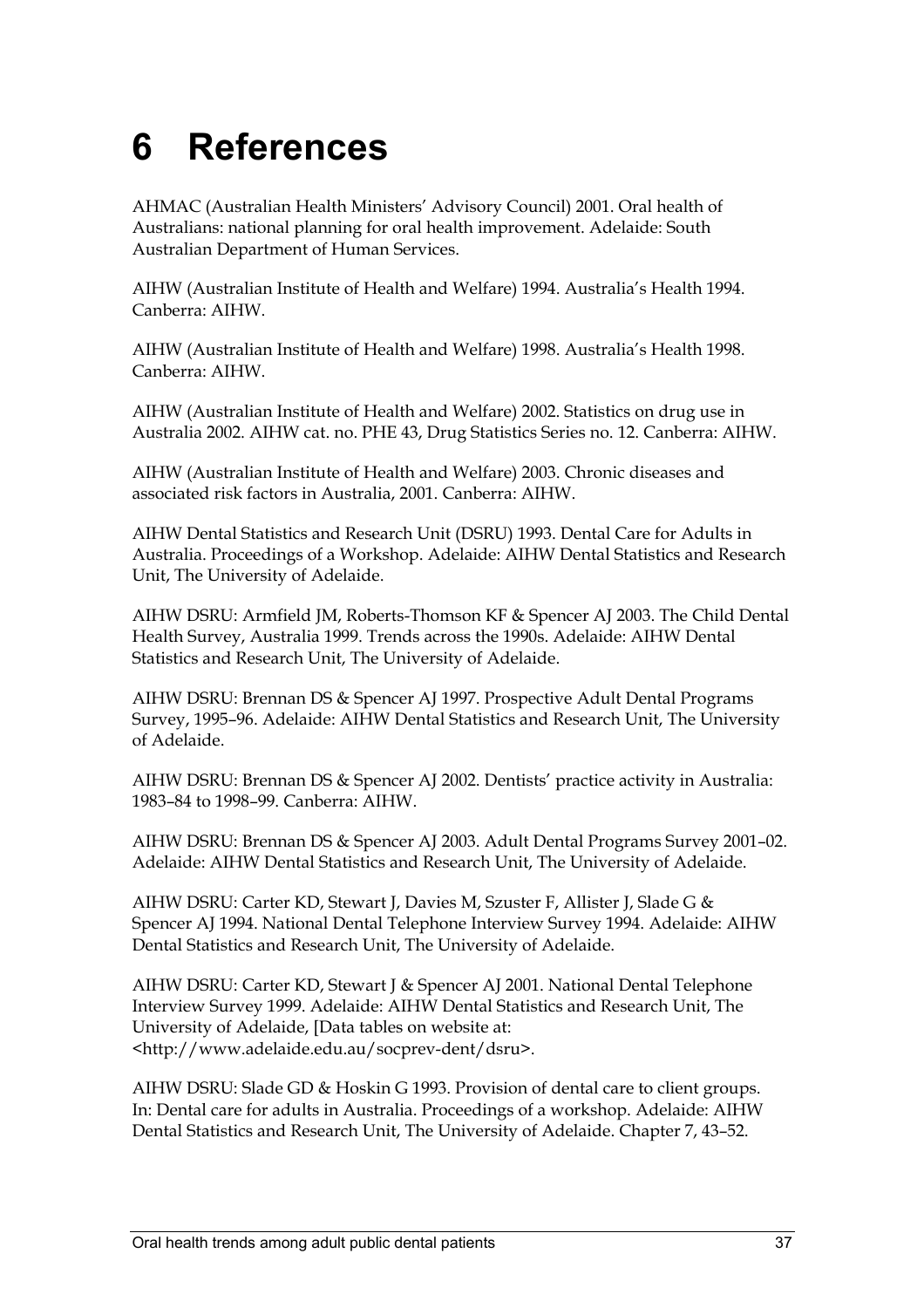AIHW DSRU: Szuster FSP & Spencer AJ 1997. Dental practitioner statistics Australia, 1994. Adelaide: The University of Adelaide.

Albandar JM, Streckfus CF, Adesanya MR & Winn DM 2000. Cigar, pipe, and cigarette smoking as risk factors for periodontal disease and tooth loss. Journal of Periodontology 71:1874–81.

Amarasena N, Elkanayaka AN, Herath L & Miyazaki H 2002. Tobacco use and oral hygiene as risk indicators for periodontitis. Community Dentistry and Oral Epidemiology 30:115–23.

Angelillo IF, Nobile CG & Pavia M 1996. Survey of reasons for extraction of permanent teeth in Italy. Community Dentistry and Oral Epidemiology 24:336–40.

Ashford JR 1978. Regional variations in dental care in England and Wales. British Dental Journal 145:275–83.

Australian Bureau of Statistics 1979. Dental health (persons aged 15 years or more) February – May 1979. ABS Cat. no. 4339.0. Canberra: ABS.

Australian Bureau of Statistics 2001. Outcomes of ABS views on remoteness consultation, Australia. ABS. ABS Cat. no. 1244.0.00.001. Canberra: ABS.

Barnard PD 1993. National Oral Health Survey of Australia, 1987–88. Canberra: Australian Government Publishing Service.

Bergstrom J 2003. Tobacco smoking and risk for periodontal disease. Journal of Clinical Periodontology 30:107–13.

Bergstrom J, Eliasson S & Dock J 2000. Exposure to tobacco smoking and periodontal health. Journal of Clinical Periodontology 27:61–8.

Brennan DS, Spencer AJ & Slade GD 1996. Provision of dental services in urban, rural and remote locations. Community Dental Health 13:157–62.

Brennan DS, Spencer AJ & Slade GD 1997. Service provision among adult public dental services patients: baseline data from the Commonwealth Dental Health Program. Australian and New Zealand Journal of Public Health 21:40–4.

Brennan DS, Spencer AJ & Slade GD 2000. Caries experience of public-funded dental patients in Australia 1995–96: type of care and geographic location. Australian Dental Journal 45:37–45.

Brennan DS, Spencer AJ & Slade GD 2001. Prevalence of periodontal conditions among public-funded dental patients in Australia. Australian Dental Journal 46:114–21.

Brennan DS, Spencer AJ & Szuster FSP 1998. Service provision trends between 1983–84 and 1993–94 in Australian private general practice. Australian Dental Journal 43:331–6.

Brennan DS, Spencer AJ & Szuster FSP 2001. Provision of extractions by main diagnoses. International Dental Journal 51:1–6.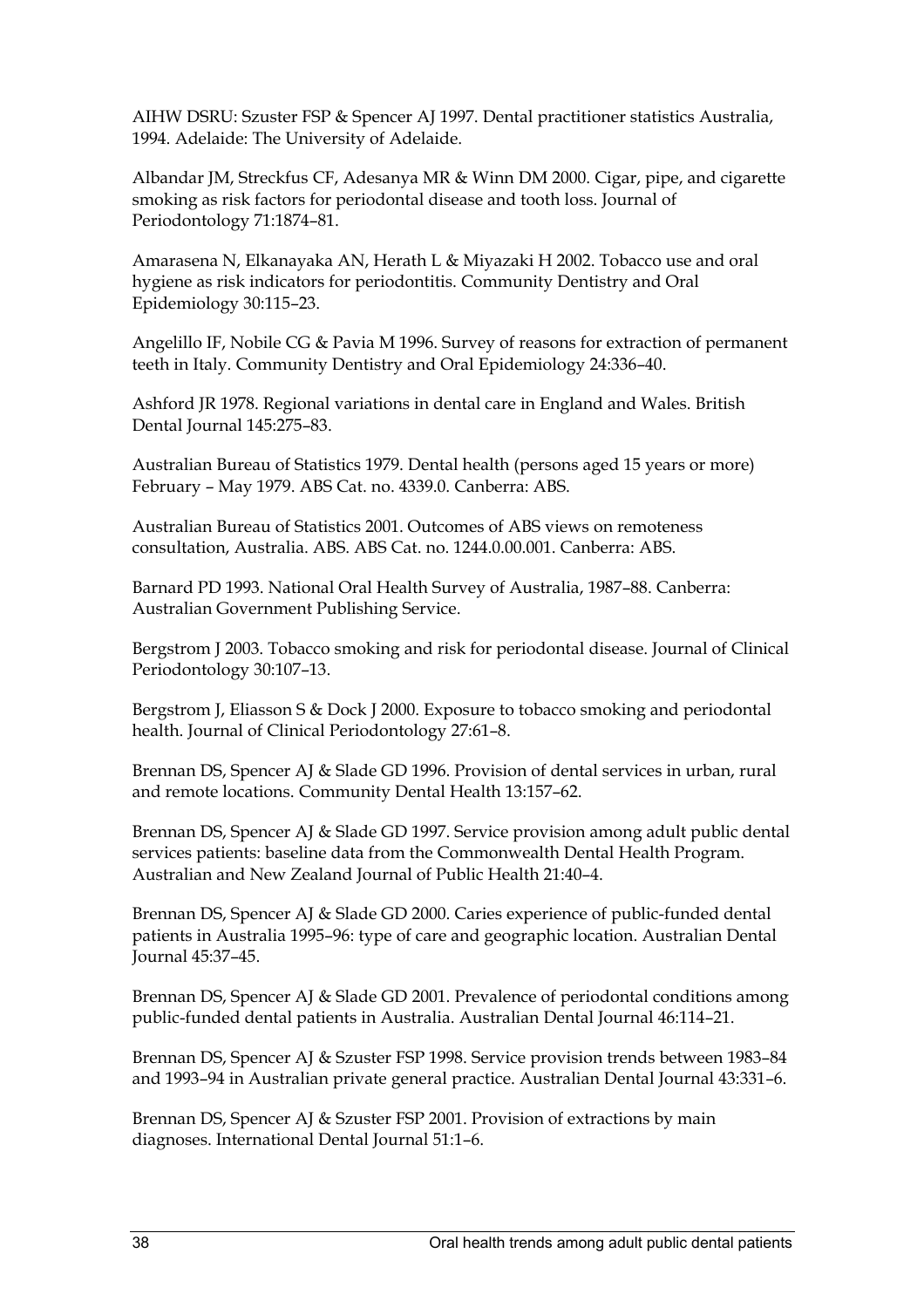Brownlea AA & Taylor CM 1984. Australia's environment and its influences on health. Social Science and Medicine 18:901–7.

Calsina G, Ramon JM & Echeverria JJ 2002. Effects of smoking on periodontal tissues. Journal of Clinical Periodontology 29:771–6.

Clarkson JE, Worthington HV & Holloway PJ 1995. Adult dental surveys: a different approach. Community Dental Health 12:65–9.

Corbet EF & Davies WI 1991. Reasons given for tooth extraction in Hong Kong. Community Dental Health 8:121–30.

Davey Smith G, Bartley M & Blane D 1990. The Black report on socioeconomic inequalities in health 10 years on. British Medical Journal 301:373–7.

Douglass CW 1988. Implications of demographic and dental disease changes for the financing of geriatric dental services. Health Matrix 6:113–8.

Douglass CW & Furino A 1990. Balancing dental service requirements and supplies: epidemiologic and demographic evidence. Journal of the American Dental Association 121:587–92.

Eklund SA & Burt BA 1994. Risk factors for total tooth loss in the United States; longitudinal analysis of national data. Journal of Public Health Dentistry 54:5–14.

Feinstein JS 1993. The relationship between socioeconomic status and health: a review of the literature. Millbank Quarterly 71:279–322.

Fichtenberg CM & Glantz SA 2002. Effect of smoke-free workplaces on smoking behaviour: systematic review. British Medical Journal 325:188.

Genco RJ 1996. Current view of risk factors for periodontal diseases. Journal of Periodontology 67:1041–9.

Grembowski D, Fiset L & Spadafora A 1992. How fluoridation affects adult dental caries. Journal of the American Dental Association 123:49–54.

Hashim R, Thomson WM & Pack AR 2001. Smoking in adolescence as a predictor of early loss of periodontal attachment. Community Dentistry and Oral Epidemiology 29:130–5.

Holman CD, Donovan RJ, Cort B, Jalleh G, Frizzell SK & Carroll AM 1997. Banning tobacco sponsorship: replacing tobacco with health messages and creating health-promoting environments. Tobacco Control 6:115–21.

Holst D, Petersen PE & Grytten J 1992. Health services research in oral health care: an empirical example. Scandinavian Journal of Dental Research 100:77–80.

Hopcraft MS & Morgan MV 2003. Exposure to fluoridated drinking water and dental caries experience in Australian army recruits, 1996. Community Dentistry and Oral Epidemiology 31:68–74.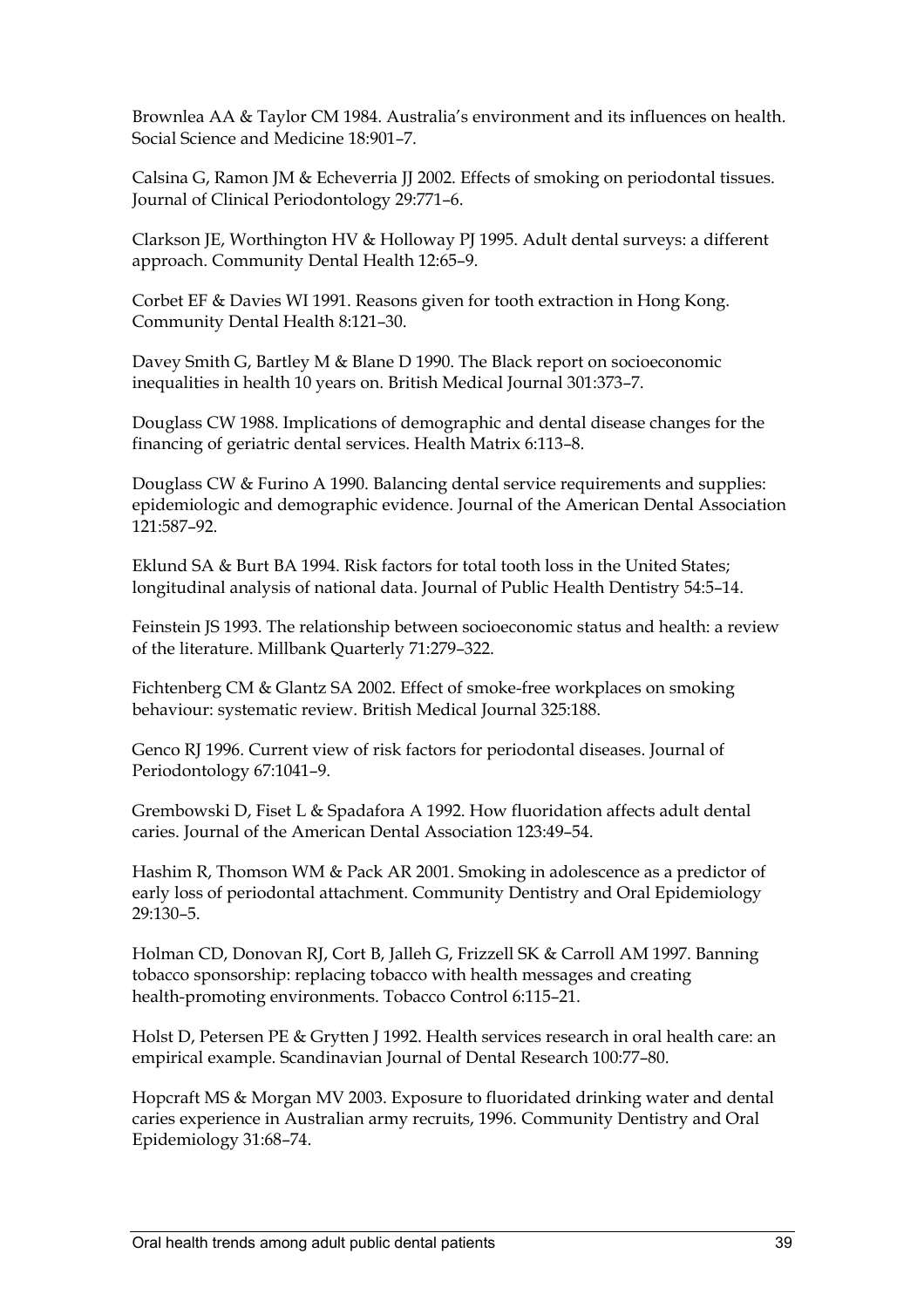Hull PS, Worthington HV, Clerehugh V, Tsirba R, Davies RM, Clarkson JE 1997. The reasons for tooth extractions in adults and their validation. Journal of Dentistry 25: 233–7.

Humphreys JS 1988. Social provision and service delivery: problems of equity, health, and health care in rural Australia. Geoforum 19:323–38.

Hyman JJ & Reid BC 2003. Epidemiologic risk factors for periodontal attachment loss among adults in the United States. Journal of Clinical Periodontology 30:230–7.

Johnson GK & Slach NA 2001. Impact of tobacco use on periodontal status. Journal of Dental Education 65:313–21.

Joshi A, Douglass CW, Feldman H, Mitchell P & Jette A 1996. Consequences of success: do more teeth translate into more disease and utilization? Journal of Public Health Dentistry 56:190–7.

Kinane DF & Chestnutt IG 2000. Smoking and periodontal disease. Critical Reviews in Oral Biology and Medicine 11:356–65.

Kinane DF & Marshall GJ 2001. Periodontal manifestations of systemic disease. Australian Dental Journal 46:2–12.

Klock KS & Haugejorden O 1991. Primary reasons for extraction of permanent teeth in Norway: changes from 1968 to 1988. Community Dentistry and Oral Epidemiology 19:336–41.

Machuca G, Rosales I, Lacalle JR, Machuca C & Bullon P 2000. Effect of cigarette smoking on periodontal status of healthy young adults. Journal of Periodontology 71:73–8.

Marmot MG, Kogevinas M & Elston MA 1987. Social/economic status and disease. Annual Review of Public Health 8:11–35.

Miller C, Wakefield M & Roberts L 2003. Uptake and effectiveness of the Australian telephone Quitline service in the context of a mass media campaign. Tobacco Control 12:53–8.

Morita M, Kimura T, Kanegae M, Ishikawa A, Watanabe T 1994. Reasons for extraction of permanent teeth in Japan. Community Dentistry and Oral Epidemiology 22:303–6.

Morris AJ, Steele J & White DA 2001. The oral cleanliness and periodontal health of UK adults in 1998. British Dental Journal 191:186–92.

Mount G, Walker B & Roder D 1987. Dental health and treatment needs of middle-aged and older patients attending 21 general practitioners. Australian Dental Journal 32: 166–70.

NHMRC Expert Advisory Panel 1993. The impact of change in oral health status on dental education, workforce, practices and services in Australia. Canberra: Commonwealth of Australia.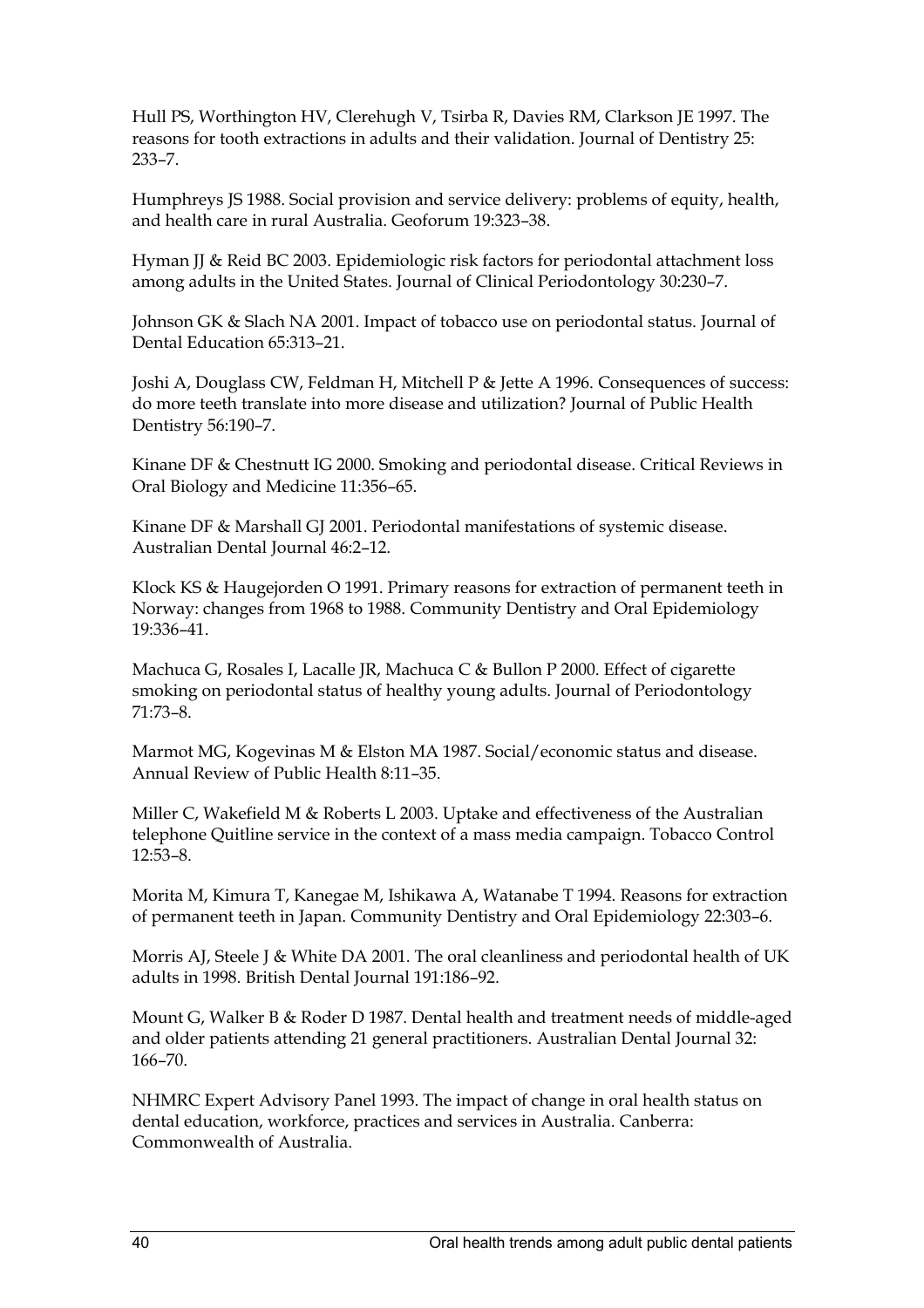National Health Strategy 1992. Improving Dental Health in Australia. Background Paper No. 9. Canberra: Department of Health, Housing and Community Services.

National Institute of Dental Research (NIDR) 1987. Oral health of United States adults. USA: US Department of Health and Human Services, National Institutes of Health.

Nunn J, Morris J, Pine C, Pitts NB, Bradnock G & Steele J 2000. The condition of teeth in the UK in 1998 and implications for the future. British Dental Journal 189:639–44.

Ong G, Yeo JF & Bhole S 1996. A survey of reasons for extraction of permanent teeth in Singapore. Community Dentistry and Oral Epidemiology 24:124–7.

Powell RN & McEniery TM 1988. The Brisbane statistical division survey of adult dental health 1984. 3. Dental health status and treatment needs. Australian Dental Journal 33:109–15.

Rickard-Bell G, Donelly N & Ward J 2003. Preventive dentistry: what do Australian patients endorse and recall of smoking cessation advice by their dentists? British Dental Journal 194:159–64.

Rickard-Bell G, Groenlund C & Ward J 2003. Australian dental students' views about smoking cessation counselling and their skills as counsellors. Journal of Public Health Dentistry 63:200–6.

Riordan PJ 2002. Dental fluorosis decline after changes to supplement and toothpaste regimens. Community Dentistry and Oral Epidemiology 30:233–40.

Sheiham A & Watt RG 2000. The Common Risk Factor Approach: a rational basis for promoting oral health. Community Dentistry and Oral Epidemiology 28:399–406.

Sivaneswaran S & Barnard PD 1987. Periodontal assessment using the Community Periodontal Index of Treatment Needs at Westmead Hospital, Sydney, 1984. Australian Dental Journal 32:11–6.

Slade GD, Spencer AJ, Davies MJ & Stewart JF. Caries experience among children in fluoridated Townsville and non-fluoridated Brisbane. Australian and New Zealeand Journal of Public Health 1996 20:623–9.

Spencer AJ 1996. Water fluoridation in Australia. Community Dental Health 13:27–37.

Spencer AJ, Davies MJ, Slade GD & Brennan DS 1994. Caries prevalence in Australasia. International Dental Journal 44:415–23.

Spencer AJ & Lewis JM 1988. The delivery of dental services: information, issues and directions. Community Health Studies XII:16–30.

Spencer AJ, Wright FAC, Brown DF, Hammond RH & Lewis JM 1988. A socio-dental study of adult periodontal health: Melbourne 1985. Melbourne: Department of Preventive and Community Dentistry, The University of Melbourne.

Stephens RG, Kogon SL & Jarvis AM 1991. A study of the reasons for tooth extraction in a Canadian population sample. Journal of the Canadian Dental Association 57:501–4.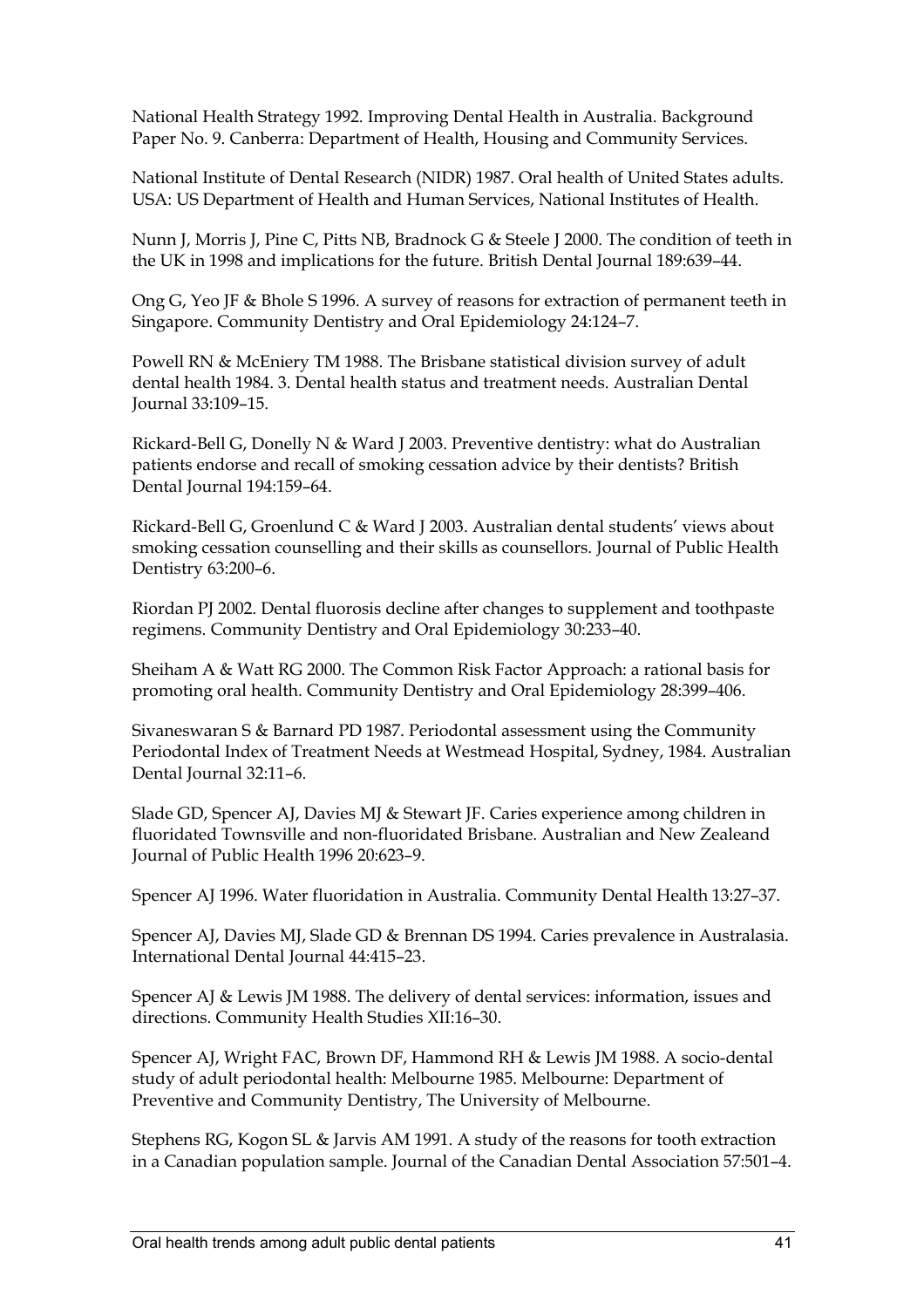Tomar SL & Asma S 2000. Smoking-attributable periodontitis in the United States: findings from NHANES III. National Health and Nutrition Examination Survey. Journal of Periodontology 71:743–51.

US Department of Health and Human Services 2000. Oral Health in America: A Report of the Surgeon General. Rockville, MD: US Department of Health and Human Services, National Institute of Dental and Craniofacial Research, National Institutes of Health.

Van der Weijden GA, de Slegte C, Timmerman MF & van der Velden U 2001. Periodontitis in smokers and non-smokers: intra-oral distribution of pockets. Journal of Clinical Periodontology 28:955–60.

Wakefield M, Freeman J & Donovan R 2003. Recall and response of smokers and recent quitters to the Australian National Tobacco Campaign. Tobacco Control 12:15–22.

Weintraub JA & Burt BA 1985. Oral health status in the United States: tooth loss and edentulism. Journal of Dental Education 49:368–76.

World Health Organization (WHO) 1997. Oral health surveys: basic methods. Fourth edition. Geneva: WHO.

Wright FAC, Hammond RH & Lewis JM 1994. Changes in periodontal conditions of adults from Melbourne, Australia. International Dental Journal 44:207–14.

Young JM, D'Este C & Ward JE 2002. Improving family physicians' use of evidence-based smoking cessation strategies: a cluster randomisation trial. Preventive Medicine 35:572–83.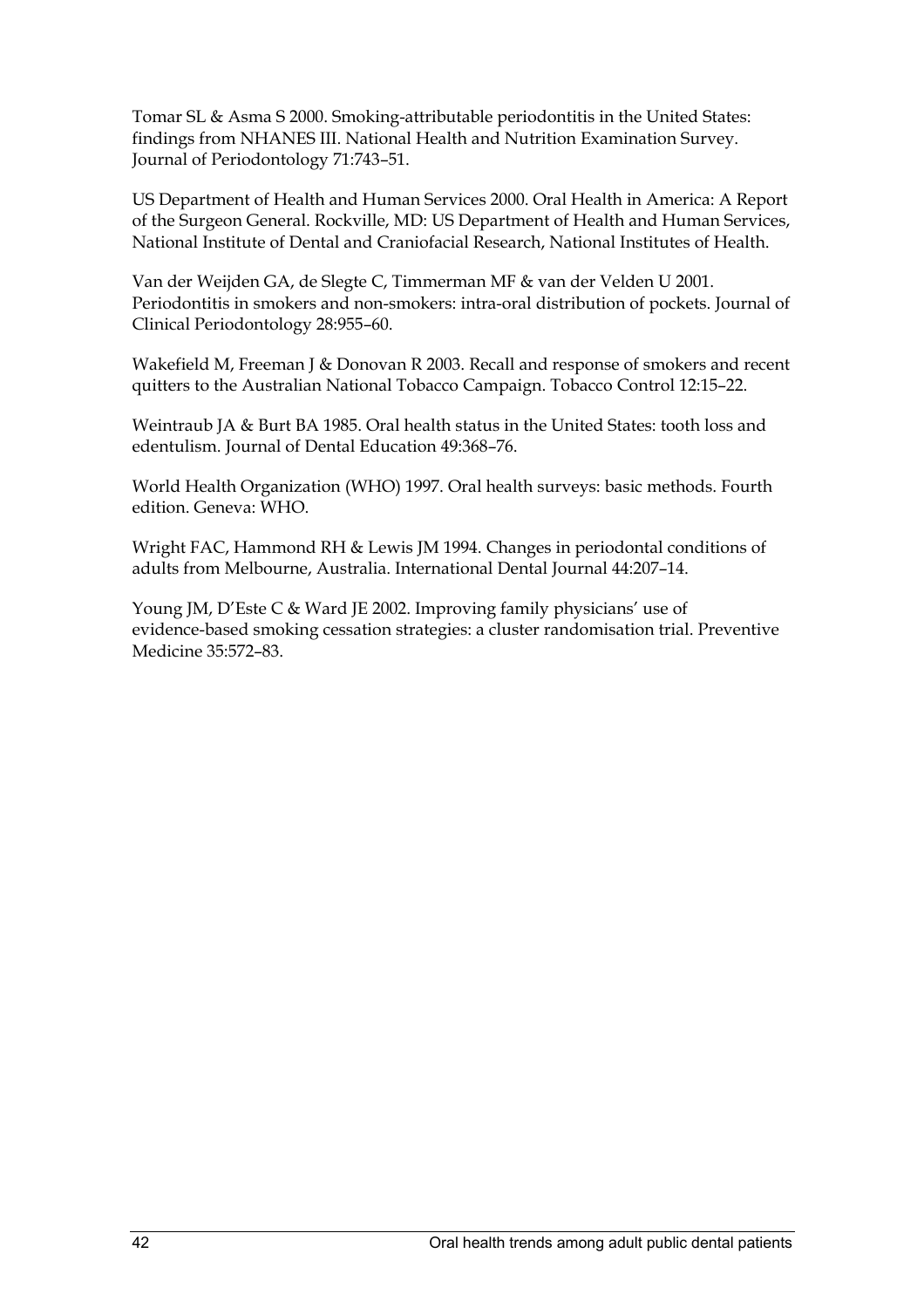# **Appendix A: Main findings restricted to states/territories that participated in both rounds of data collection**

Comparisons of trends in oral health between 1995–96 and 2001–02 may potentially be influenced by the different levels of participation in the two surveys, i.e. the inclusion of all states/territories in 1995–96 and the non-inclusion of Tasmania or the Australian Capital Territory in 2001–02. In order to assess whether this difference influenced the results, the main findings are presented here restricted to only those states/territories that participated in both rounds of data collection.

## **Edentulism**

Edentulism is presented in Table A.1 by age and year of survey restricted to those states/territories that participated in both rounds of data collection. These findings are very similar to the overall data (see Table 4.1) in terms of point estimates. The only difference in terms of statistical significance is that the marginally significant difference from Table 4.1 (a P-value of 0.0357) was no longer significant at the P<0.05 level when restricted to those states/territories that participated in both rounds of data collection.

#### **Table A.1: Edentulism (%) by year and age**

|                | $^{(a)}$ 1995–96 | $2001 - 02$ | P  |
|----------------|------------------|-------------|----|
| Age of patient | n=5,526          | $n = 5,006$ |    |
| $18-24$ years  | 0.5              | 0.0         | ns |
| 25-44 years    | 1.2              | 1.7         | ns |
| 45-64 years    | 7.6              | 8.1         | ns |
| 65+ years      | 20.2             | 18.1        | ns |
| All            | 8.2              | 9.0         | ns |

(a) Excludes Tasmania and ACT as they did not provide data in 2001–02.

ns (not statistically significant)  $\chi^2$  test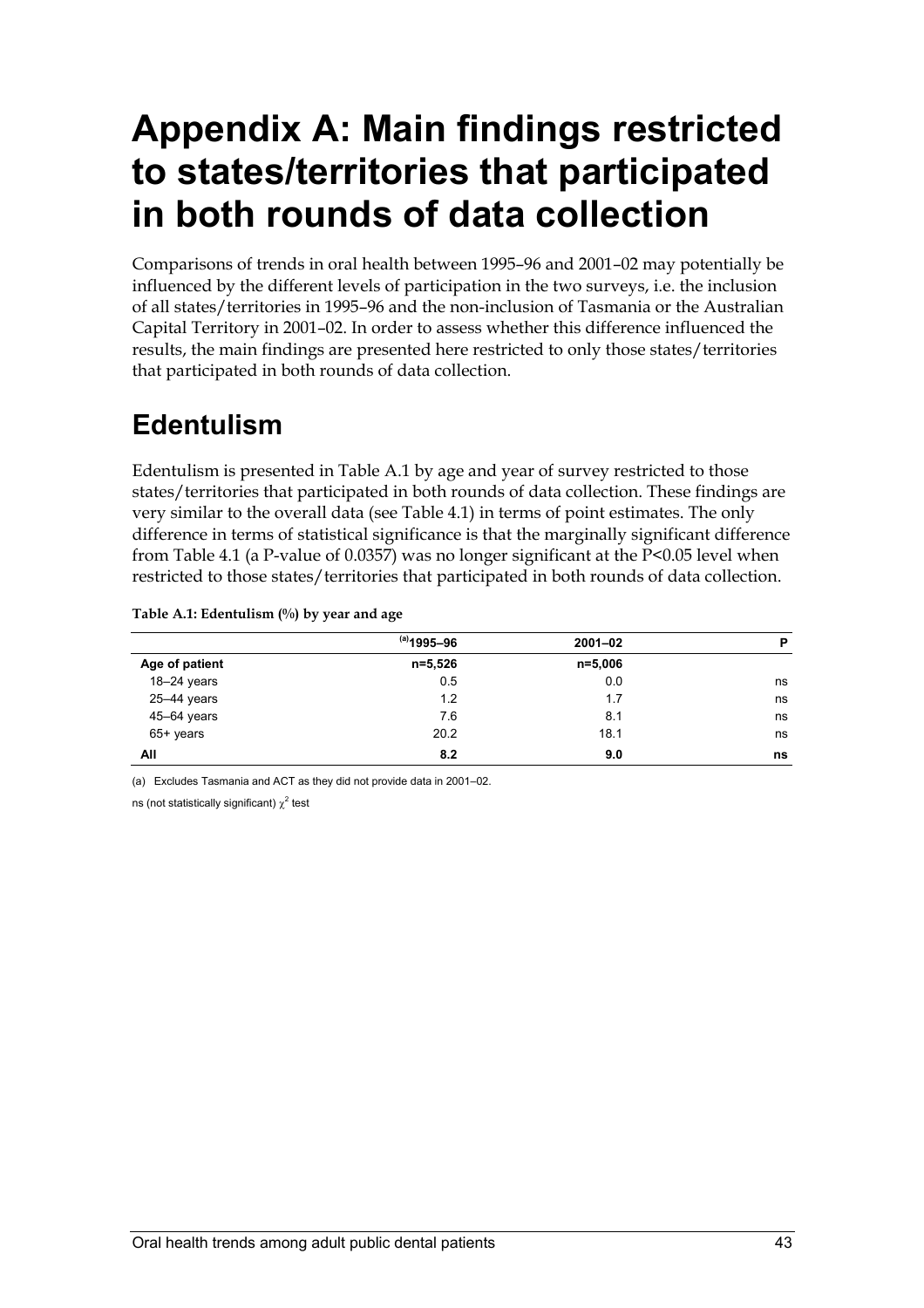### **Caries experience**

Caries experience is presented in Table A.2 by age and year of survey restricted to those states/territories that participated in both rounds of data collection. As for the overall data (see Table 4.6), significant increases in the number of decayed teeth were observed overall and in each age group of patients. The trends for missing teeth were also consistent with the overall data, showing a significant overall increase in missing teeth that was reflected in increased numbers of missing teeth over time among 25–44-year-old patients. The trends for filled teeth were consistent with the overall data, showing significant decreases overall and for patients aged 18–24 and 25–44 years. Caries experience as measured by DMFT showed a similar pattern to that observed for the overall data with a significant increase in the combined numbers of decayed, missing and filled teeth overall and among patients aged 25–44 years.

|             | $(a)$ 1995-96 |        | $2001 - 02$ |        |              |
|-------------|---------------|--------|-------------|--------|--------------|
|             | <b>Mean</b>   | (SE)   | Mean        | (SE)   | P            |
| 18-24 years | n=523         |        | $n = 262$   |        |              |
| Decayed     | 3.11          | (0.17) | 4.61        | (0.34) | $***$        |
| Missing     | 0.70          | (0.07) | 0.67        | (0.09) | ns           |
| Filled      | 3.56          | (0.17) | 2.47        | (0.19) | $***$        |
| <b>DMFT</b> | 7.37          | (0.25) | 7.75        | (0.40) | ns           |
| 25-44 years | $n=1,705$     |        | n=1,267     |        |              |
| Decayed     | 2.59          | (0.08) | 4.14        | (0.14) | $***$        |
| Missing     | 2.75          | (0.10) | 3.68        | (0.15) | $***$        |
| Filled      | 6.74          | (0.13) | 5.46        | (0.14) | $***$        |
| <b>DMFT</b> | 12.08         | (0.17) | 13.27       | (0.20) | $***$        |
| 45-64 years | $n=1,361$     |        | $n=1,379$   |        |              |
| Decayed     | 1.47          | (0.06) | 1.89        | (0.08) | $\star\star$ |
| Missing     | 7.16          | (0.20) | 7.22        | (0.22) | ns           |
| Filled      | 7.47          | (0.16) | 7.31        | (0.16) | ns           |
| <b>DMFT</b> | 16.10         | (0.20) | 16.41       | (0.20) | ns           |
| 65+ years   | n=1,078       |        | n=1,468     |        |              |
| Decayed     | 1.07          | (0.05) | 1.36        | (0.06) | $\star\star$ |
| Missing     | 9.91          | (0.26) | 9.69        | (0.25) | ns           |
| Filled      | 6.55          | (0.16) | 6.79        | (0.15) | ns           |
| <b>DMFT</b> | 17.54         | (0.25) | 17.84       | (0.22) | ns           |
| All         | n=4,667       |        | $n=4,376$   |        |              |
| Decayed     | 1.95          | (0.04) | 2.65        | (0.06) | $**$         |
| Missing     | 5.57          | (0.10) | 6.35        | (0.12) | $***$        |
| Filled      | 6.61          | (0.08) | 6.20        | (0.08) | $***$        |
| <b>DMFT</b> | 14.13         | (0.12) | 15.20       | (0.12) | $***$        |

|  | Table A.2: Caries experience by year and age of patient |
|--|---------------------------------------------------------|
|  |                                                         |

(a) Excludes Tasmania and ACT as they did not provide data in 2001–02.

SE Standard error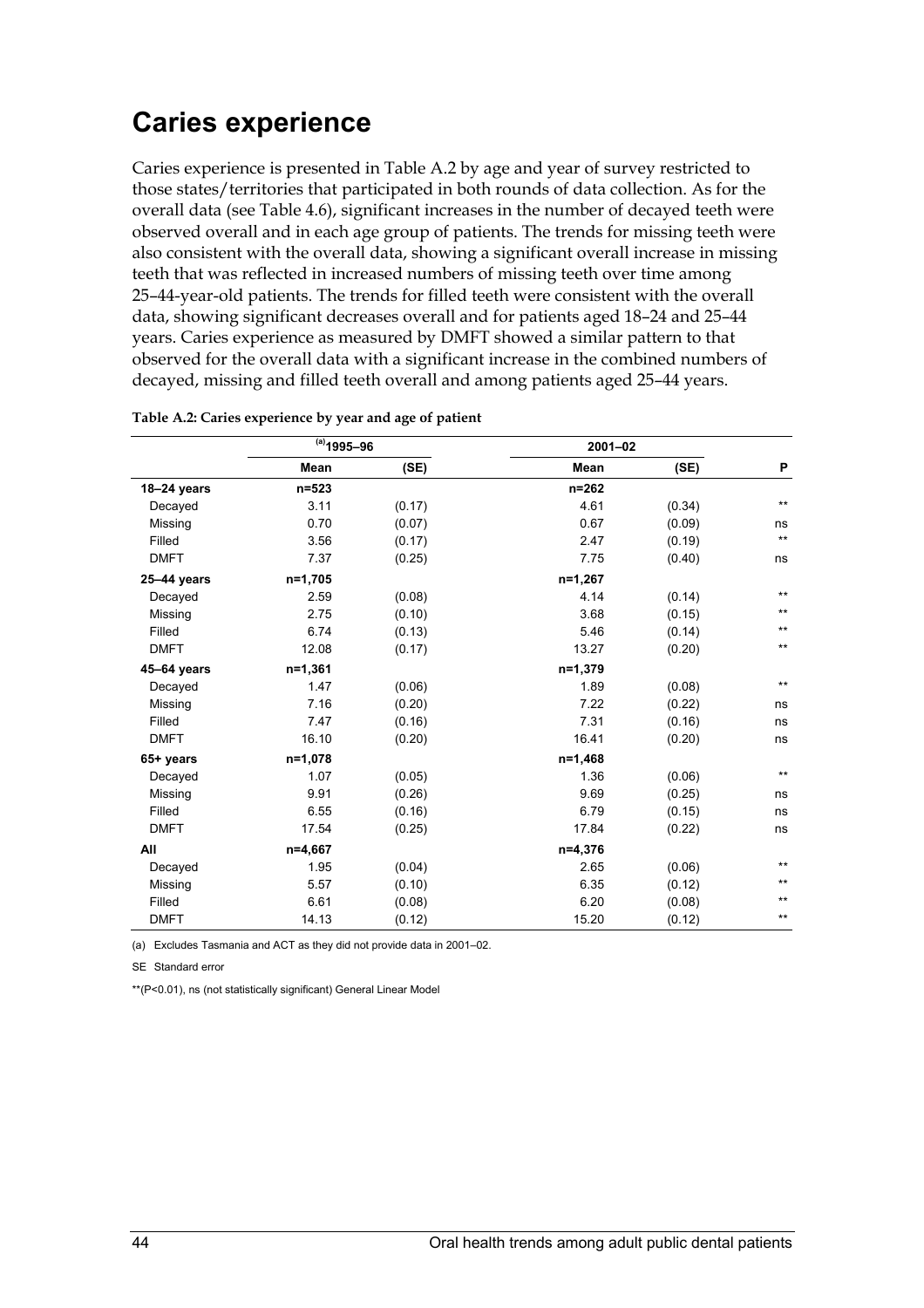# **Periodontal status**

The percentage of patients with periodontal pockets of 6+ mm is presented in Table A.3 by age and year of survey restricted to those states/territories that participated in both rounds of data collection. These findings are very similar to the overall data (see Table 4.11) both in terms of point estimates and statistical significance, showing a small overall decrease over time in the percentage of patients with periodontal pockets of 6+ mm, as reflected among patients aged 45–64 and 65+ years.

|                 | $^{(a)}$ 1995-96 | $2001 - 02$ | P       |
|-----------------|------------------|-------------|---------|
| Age of patient  | n=4,730          | n=4,208     |         |
| $18-24$ years   | 2.6              | 3.3         | ns      |
| $25 - 44$ years | 10.0             | 8.1         | ns      |
| 45-64 years     | 18.7             | 13.0        | $***$   |
| $65+$ years     | 15.1             | 11.8        | $\star$ |
| All             | 13.1             | 10.3        | **      |

| Table A.3: Periodontal pockets $6+$ mm $(\%)$ by year and age of patient |  |  |
|--------------------------------------------------------------------------|--|--|
|--------------------------------------------------------------------------|--|--|

(a) Excludes Tasmania and ACT as they did not provide data in 2001–02.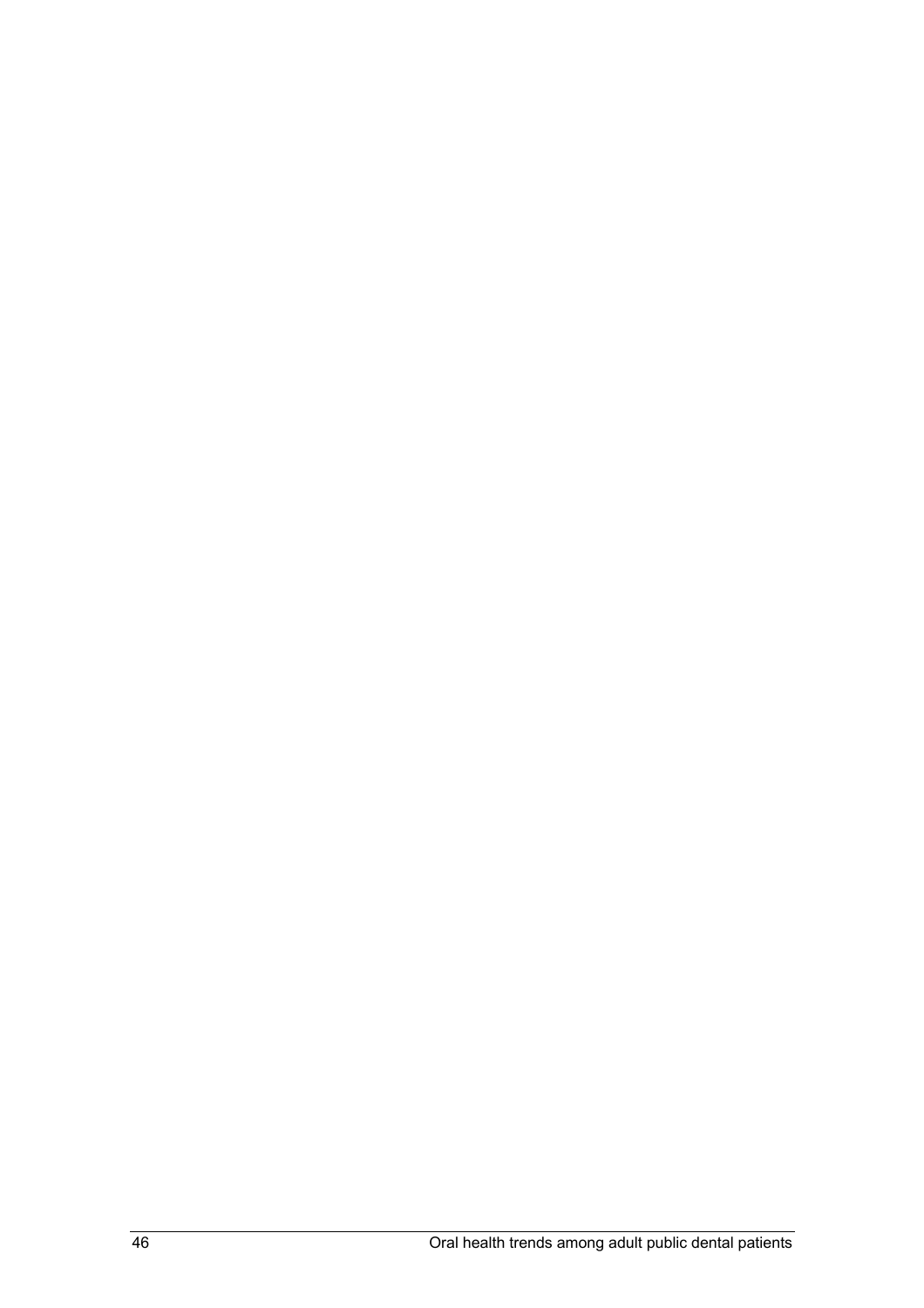# **Appendix B: State/territory-specific main findings**

This section presents state/territory-specific findings in order to assess whether the national trends were observed consistently in all states/territories.

# **Edentulism**

Edentulism is presented in Table B.1 by survey year and age of patient for New South Wales. In general, the New South Wales data showed lower percentages of edentulous patients overall and within most age groups compared to the national data (see Table 4.1). New South Wales showed a negligible change in edentulism over time while the national trend showed a small but significant increase in edentulism among patients presenting for public dental services.

|                | 1995-96   | $2001 - 02$ | P       |
|----------------|-----------|-------------|---------|
| Age of patient | $n = 824$ | $n = 700$   |         |
| 18-24 years    | 0.0       | 0.0         | ns      |
| 25-44 years    | 0.0       | 0.7         | $\star$ |
| 45-64 years    | 3.3       | 3.8         | ns      |
| $65+$ years    | 8.6       | 11.9        | ns      |
| All            | 3.4       | 4.6         | ns      |

**Table B.1: Edentulism (%) by year and age – New South Wales**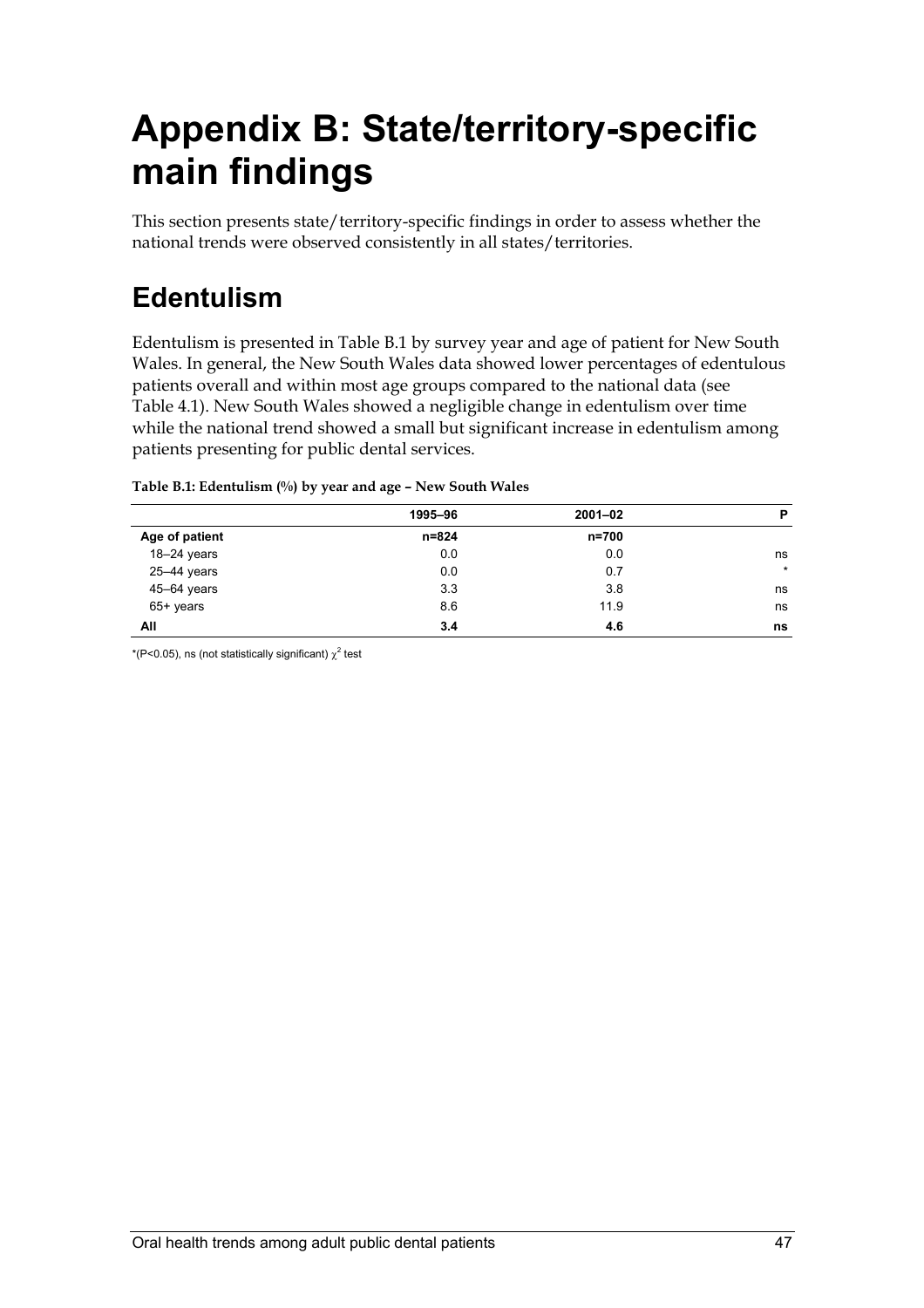Edentulism is presented in Table B.2 survey year and age of patient for Victoria. In general the Victorian data showed similar percentages of edentulism compared to the national data (see Table 4.1). A significant overall increase in the percentage of edentulous patients was consistent with the national trend but the size of the increase was larger in Victoria.

|                | 1995-96 | $2001 - 02$ | P     |
|----------------|---------|-------------|-------|
| Age of patient | n=1,020 | n=494       |       |
| $18-24$ years  | 0.0     | 0.0         | ns    |
| 25-44 years    | 1.7     | 2.9         | ns    |
| 45-64 years    | 8.0     | 15.7        | $***$ |
| 65+ years      | 17.7    | 20.8        | ns    |
| All            | 7.1     | 12.4        | $***$ |

#### **Table B.2: Edentulism (%) by year and age – Victoria**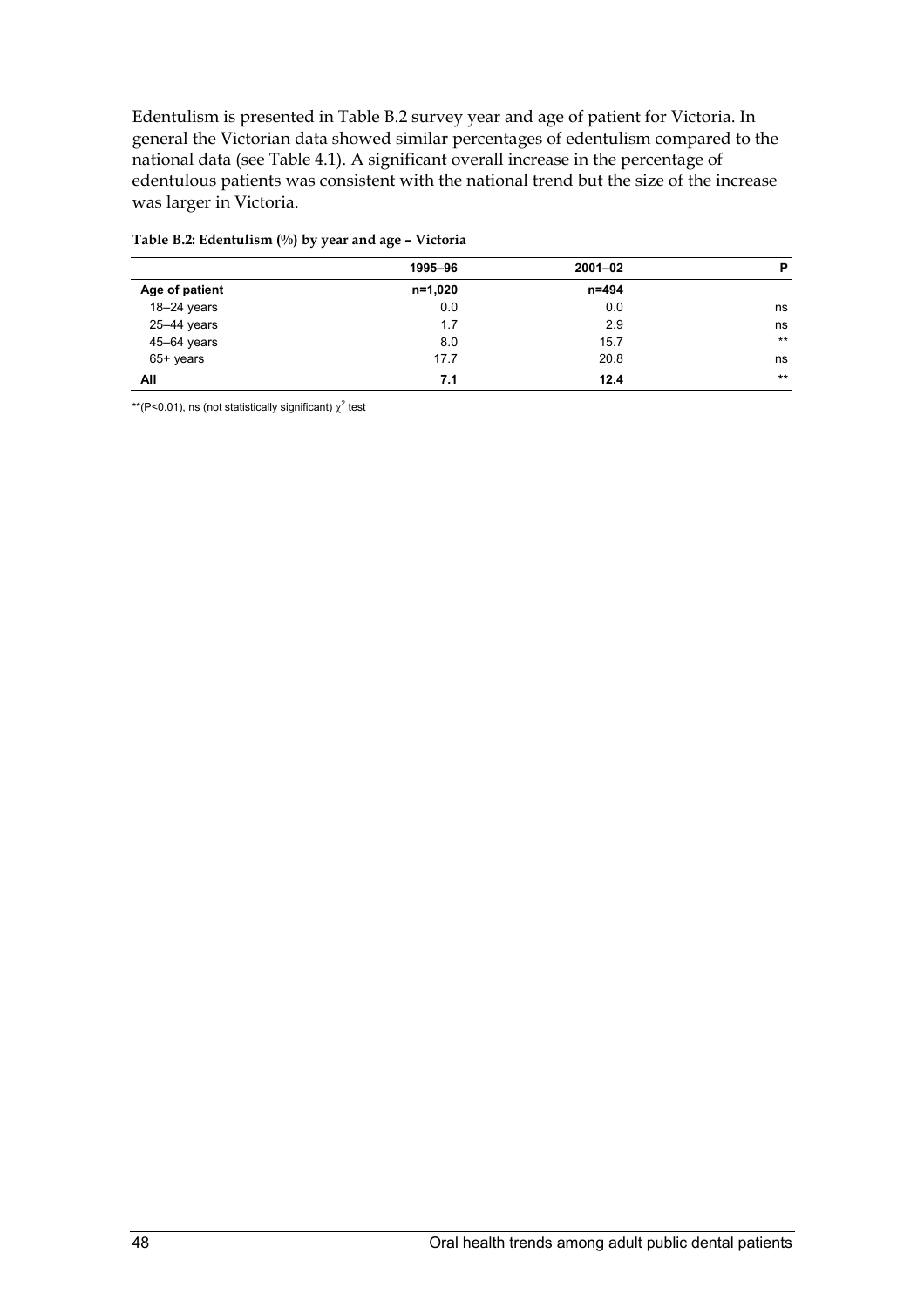Edentulism is presented in Table B.3 by survey year and age of patient for Queensland. In general the Queensland data showed higher percentages of edentulous patients compared to the national data (see Table 4.1). The lack of any age-specific changes in edentulism over time in Queensland was consistent with the national age-specific trends. Queensland showed no significant overall change in percentage of edentulous patients over time while the national data showed a small but statistically significant increase in the percentage of edentulous patients.

|                 | 1995-96   | $2001 - 02$ | P  |
|-----------------|-----------|-------------|----|
| Age of patient  | $n=2,529$ | $n = 499$   |    |
| 18-24 years     | 1.1       | 0.0         | ns |
| 25-44 years     | 2.5       | 3.2         | ns |
| $45 - 64$ years | 14.2      | 10.1        | ns |
| $65+$ years     | 27.7      | 23.0        | ns |
| All             | 13.2      | 12.2        | ns |

#### **Table B.3: Edentulism (%) by year and age – Queensland**

ns (not statistically significant)  $\chi^2$  test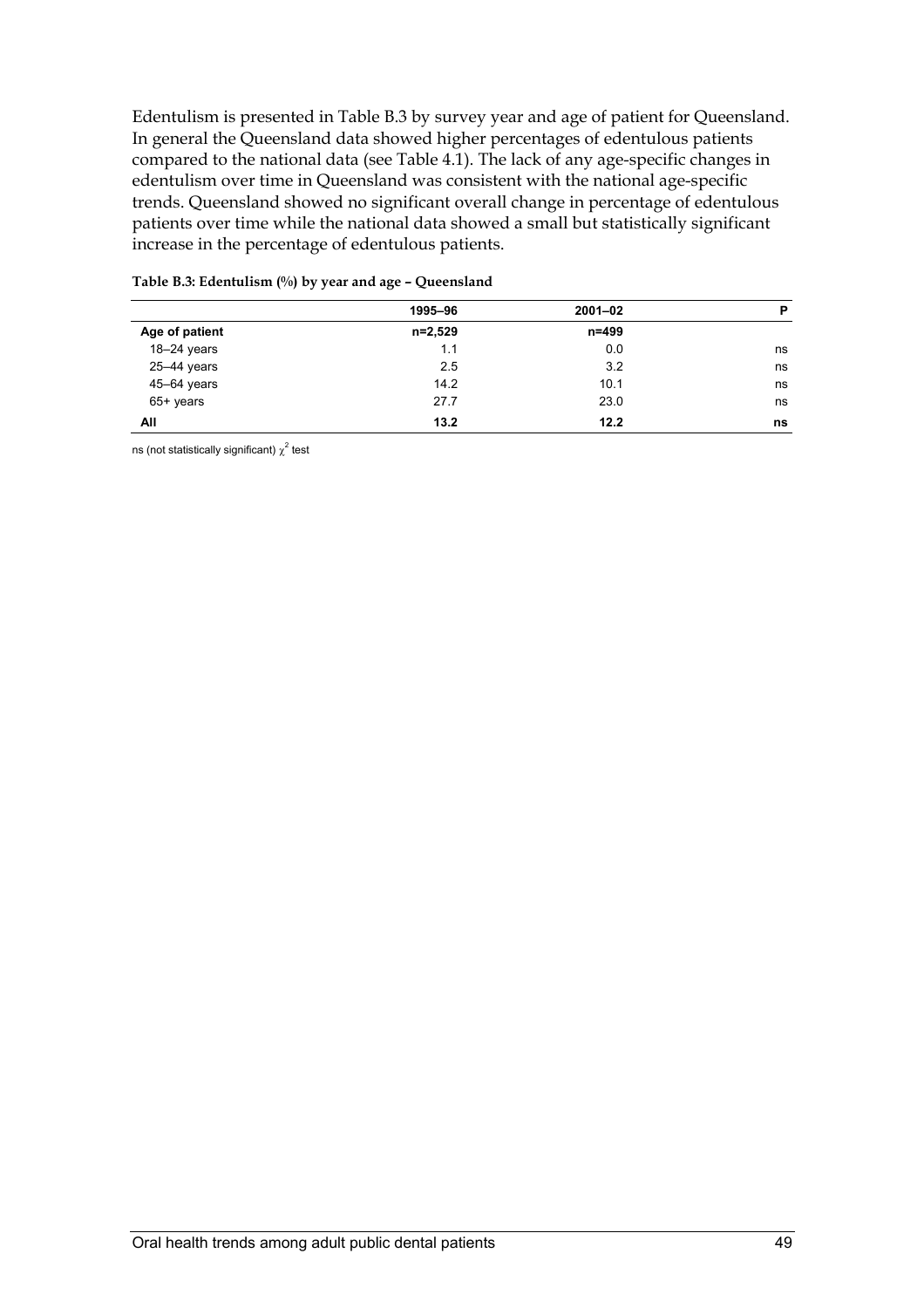Edentulism is presented in Table B.4 by survey year and age of patient for Western Australia. The percentage of edentulous patients in Western Australia was lower overall and in most age groups compared to the national data (see Table 4.1). This lower percentage of edentulous patients in Western Australia was particularly marked in 1995–96, while the percentage of edentulous patients in 2001–02 was closer to the national estimates. The overall trend in Western Australia towards an increased percentage of edentulous patients mirrored the national trend but, despite the increase, the percentage of edentulous patients in Western Australia remained lower than the national estimate for 2001–02.

|                 | 1995-96   | $2001 - 02$ | P     |
|-----------------|-----------|-------------|-------|
| Age of patient  | $n = 157$ | $n=1,158$   |       |
| 18-24 years     | 0.0       | 0.0         | ns    |
| $25 - 44$ years | 0.0       | 0.0         | ns    |
| 45-64 years     | 2.3       | 3.2         | ns    |
| 65+ years       | 3.3       | 13.6        | $***$ |
| All             | 1.3       | 6.8         | **    |

**Table B.4(a): Edentulism (%) by year and age – Western Australia** 

\*\*(P<0.01), ns (not statistically significant)  $\chi^2$  test

The lower percentage of edentulous patients in Western Australia may indicate that under-sampling of edentulous patients occurred, particularly in 1995–96, which could potentially influence the observed overall trends. Hence, the analysis was repeated excluding Western Australia (and also Tasmania and the Australian Capital Territory as they did not participate in both rounds of data collection). The findings are similar to the overall data (see Table 4.1 and Table A.1), with no significant changes over time in any age group. The overall point estimates were also similar – 7.9% in 1995–96 and 9.0% in 2001–02 from Table 4.1 and 8.2% and 9.0% respectively from Table A.1. Hence, the inclusion or exclusion of Western Australia had little effect on the overall findings.

| Table B.4(b): Edentulism (%) by year and age - excluding Western Australia <sup>(1)</sup> |  |  |  |  |
|-------------------------------------------------------------------------------------------|--|--|--|--|
|-------------------------------------------------------------------------------------------|--|--|--|--|

|                | 1995-96   | $2001 - 02$ | P  |
|----------------|-----------|-------------|----|
| Age of patient | $n=5,369$ | $n = 3,848$ |    |
| $18-24$ years  | 0.5       | 0.0         | ns |
| 25-44 years    | 1.3       | 1.8         | ns |
| 45-64 years    | 8.0       | 8.7         | ns |
| $65+$ years    | 21.2      | 18.7        | ns |
| All            | 8.8       | 9.3         | ns |

(1) Also excluding Tasmania and the Australian Capital Territory as they did not participate in both rounds of data collection.

ns (not statistically significant)  $\chi^2$  test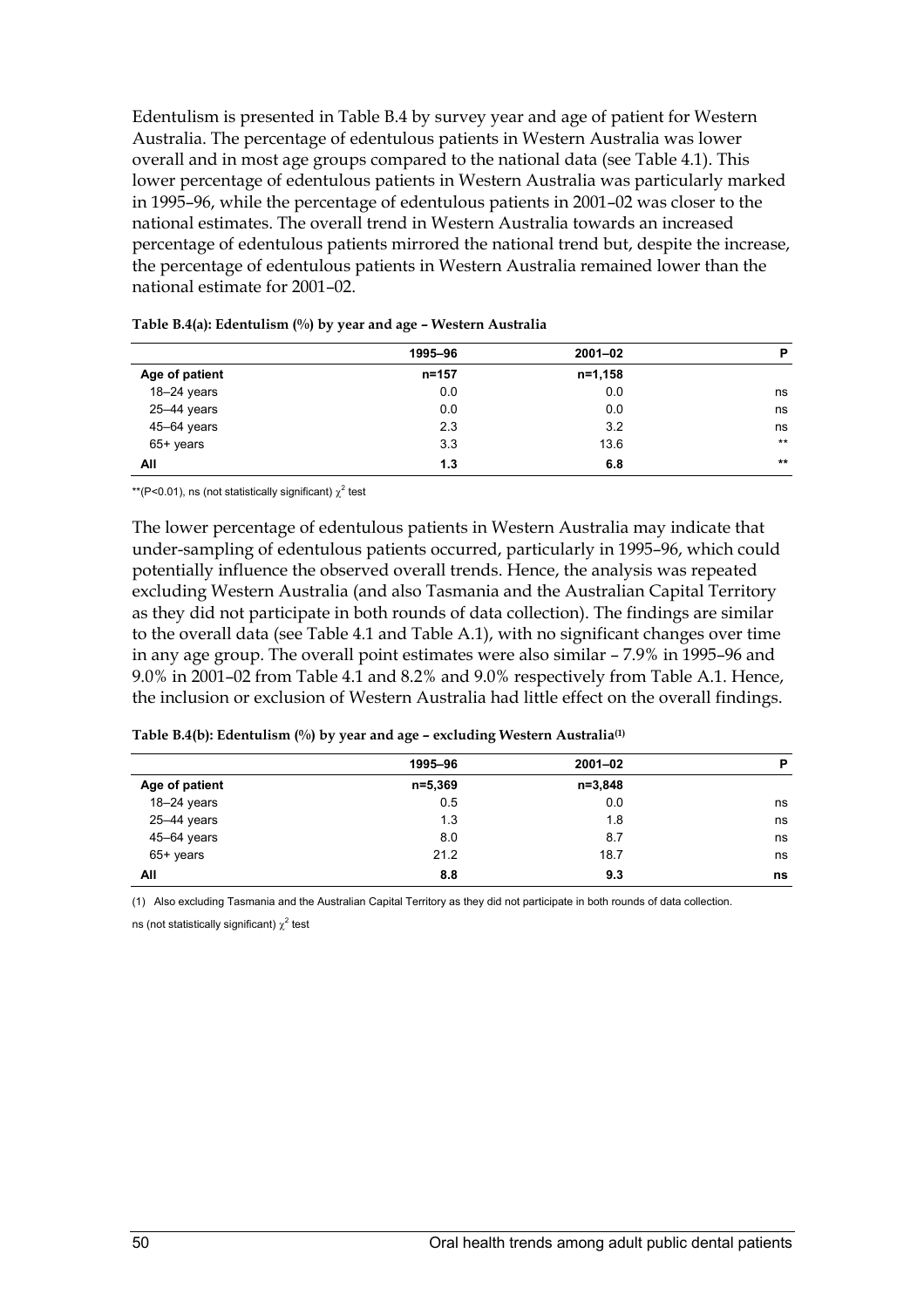Edentulism is presented in Table B.5 by survey year and age of patient for South Australia. The percentage of edentulous patients in South Australia was higher than the national estimates in 1995–96 but similar to the national estimates in 2001–02 (see Table 4.1). South Australia showed a significant decrease in the overall percentage of edentulous patients over time that was reflected in significantly lower percentages of edentulous patients aged 45–64 and 65+ years in 2001–02 compared to 1995–96. This trend over time was in contrast to the national trend, which showed a small but statistically significant increase in the percentage of edentulous patients.

|                 | 1995-96 | $2001 - 02$ | P     |
|-----------------|---------|-------------|-------|
| Age of patient  | n=744   | n=1,904     |       |
| $18-24$ years   | 2.4     | 0.0         | ns    |
| $25 - 44$ years | 2.3     | 0.6         | ns    |
| $45 - 64$ years | 13.1    | 5.1         | $***$ |
| $65+$ years     | 39.7    | 18.7        | $***$ |
| All             | 19.4    | 9.0         | $***$ |
|                 |         |             |       |

**Table B.5(a): Edentulism (%) by year and age – South Australia** 

\*\*(P<0.01), ns (not statistically significant)  $\chi^2$  test

The higher percentage of edentulous patients in South Australia may indicate that over-sampling of edentulous patients occurred in 1995–96, which could potentially influence the observed overall trends. Hence, the analysis was repeated excluding South Australia (and also Tasmania and the Australian Capital Territory as they did not participate in both rounds of data collection). The findings are similar to the overall data (see Table 4.1 and Table A.1), with no significant changes over time in any age group. While the overall point estimates in 1995–96 were decreased when South Australia was excluded – 6.5% in 1995–96 cf. 7.9% and 8.2% respectively from Table 4.1 and Table A.1 – the difference was not marked. Hence, the inclusion or exclusion of South Australia had little effect on the overall findings.

|                 | 1995-96 | $2001 - 02$ | P     |
|-----------------|---------|-------------|-------|
| Age of patient  | n=4,782 | $n=3,102$   |       |
| $18-24$ years   | 0.3     | 0.0         | ns    |
| $25 - 44$ years | 1.0     | 1.8         | ns    |
| 45-64 years     | 6.9     | 8.6         | ns    |
| 65+ years       | 15.9    | 18.0        | ns    |
| All             | 6.5     | 9.0         | $***$ |
|                 |         |             |       |

**Table B.5(b): Edentulism (%) by year and age – excluding South Australia(1)**

(1) Also excluding Tasmania and the Australian Capital Territory as they did not participate in both rounds of data collection.

ns (not statistically significant)  $\chi^2$  test

The effect of excluding both Western Australia and South Australia produced little effect on the overall findings, with no significant differences over time in any age group and similar point estimates – 7.0% in 1995–96 and 9.3% in 2001–02 (compared to 7.9% in 1995–96 and 9.0% in 2001–02 from Table 4.1 and 8.2% and 9.0% respectively from Table A.1).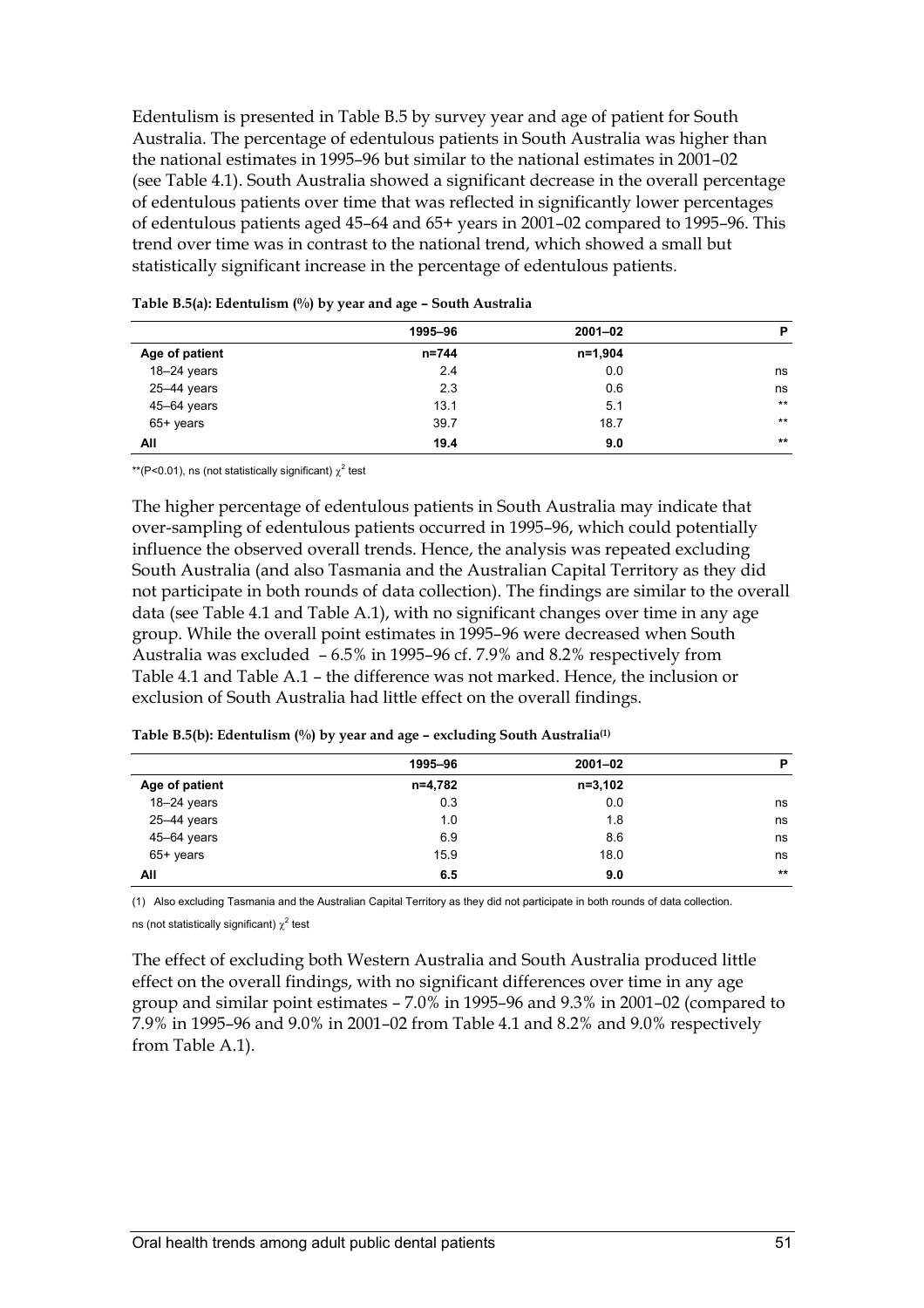Edentulism is presented in Table B.6 by survey year and age of patient for the Northern Territory. In general the percentage of edentulous patients was lower in the Northern Territory compared to the national data (see Table 4.1). There were no significant age-specific changes in the percentage of edentulous patients over time either for the Northern Territory or nationally. The percentage of edentulous patients was higher in 2001–02 compared to 1995–96. This difference was not statistically significant for the Northern Territory but it was significantly different for the national estimates.

|                | 1995-96   | $2001 - 02$ | P  |
|----------------|-----------|-------------|----|
| Age of patient | $n = 252$ | n=251       |    |
| $18-24$ years  | 0.0       | 0.0         | ns |
| 25-44 years    | 0.7       | 1.4         | ns |
| 45-64 years    | 8.5       | 7.4         | ns |
| $65+$ years    | 11.1      | 14.3        | ns |
| All            | 2.4       | 7.2         | ns |

#### **Table B.6: Edentulism (%) by year and age – Northern Territory**

ns (not statistically significant)  $\chi^2$  test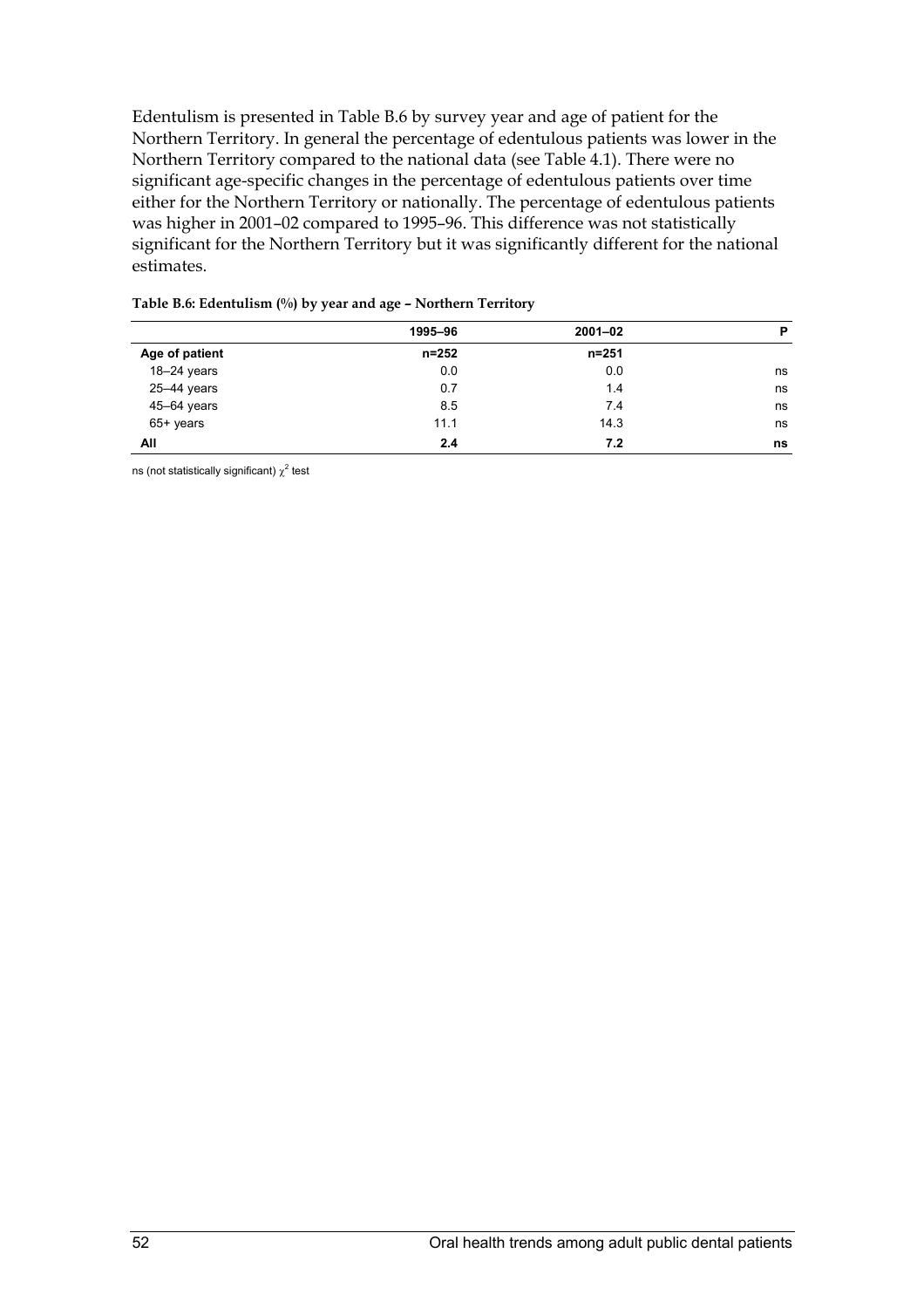### **Caries experience**

Caries experience is presented in Table B.7 by survey year and age of patient for New South Wales. The New South Wales trends for decayed teeth were consistent with the national data (see Table 4.6) showing significant increases over time overall and for each age group of patients. Missing teeth showed a significant decrease over time among 25–44-year-old New South Wales patients as in the national data, but the New South Wales patients did not show a significant overall increase in missing teeth as observed in the national data. Numbers of filled teeth were significantly lower overall and among 18–24 and 25–44-year-olds for both New South Wales patients and the national data. DMFT was higher among 25–44-year-olds in New South Wales as in the national data but, unlike the national trends, there was no overall difference in DMFT for New South Wales.

|             | 1995-96   |        | $2001 - 02$ |        |                 |
|-------------|-----------|--------|-------------|--------|-----------------|
|             | Mean      | (SE)   | <b>Mean</b> | (SE)   | P               |
| 18-24 years | $n=54$    |        | $n=46$      |        |                 |
| Decayed     | 2.00      | (0.36) | 6.02        | (1.13) | $***$           |
| Missing     | 0.94      | (0.20) | 0.61        | (0.14) | ns              |
| Filled      | 3.26      | (0.54) | 1.70        | (0.37) | $\star$         |
| <b>DMFT</b> | 6.20      | (0.78) | 8.33        | (1.20) | ns              |
| 25-44 years | $n = 270$ |        | $n = 270$   |        |                 |
| Decayed     | 2.34      | (0.17) | 5.01        | (0.32) | $***$           |
| Missing     | 2.91      | (0.24) | 3.92        | (0.34) | $\star$         |
| Filled      | 6.19      | (0.32) | 4.10        | (0.25) | $***$           |
| <b>DMFT</b> | 11.14     | (0.43) | 13.03       | (0.46) | $\star$         |
| 45-64 years | $n = 263$ |        | $n = 167$   |        |                 |
| Decayed     | 1.21      | (0.10) | 2.61        | (0.29) | $\star\star$    |
| Missing     | 8.71      | (0.43) | 8.38        | (0.64) | ns              |
| Filled      | 7.38      | (0.35) | 6.54        | (0.42) | ns              |
| <b>DMFT</b> | 17.30     | (0.40) | 17.54       | (0.56) | ns              |
| 65+ years   | $n = 194$ |        | $n = 168$   |        |                 |
| Decayed     | 1.03      | (0.12) | 1.59        | (0.18) | $***$           |
| Missing     | 11.67     | (0.52) | 10.57       | (0.79) | ns              |
| Filled      | 6.70      | (0.37) | 5.83        | (0.42) | ns              |
| <b>DMFT</b> | 19.40     | (0.48) | 17.99       | (0.64) | ns              |
| All         | n=781     |        | $n = 651$   |        |                 |
| Decayed     | 1.61      | (0.08) | 3.58        | (0.19) | $***$           |
| Missing     | 6.90      | (0.25) | 6.55        | (0.32) | ns              |
| Filled      | 6.51      | (0.19) | 5.01        | (0.19) | $^{\star\star}$ |
| <b>DMFT</b> | 15.03     | (0.28) | 15.14       | (0.32) | ns              |

#### **Table B.7: Caries experience by year and age of patient – New South Wales**

SE Standard error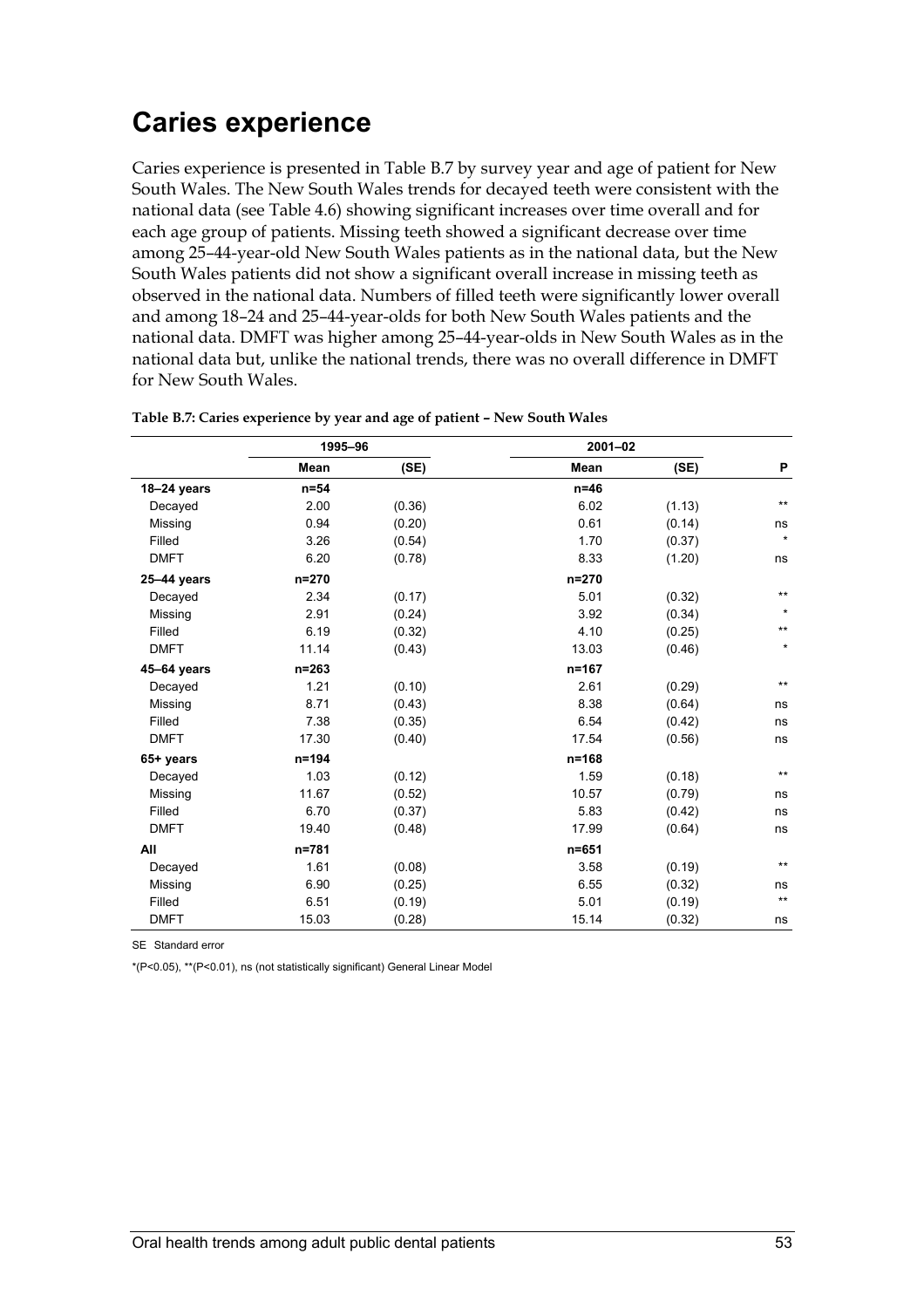Caries experience is presented in Table B.8 by survey year and age of patient for Victoria. In Victoria the only significant increase in the number of decayed teeth was observed among 25–44-year-olds, while the national data (see Table 4.6) showed significant increases in all age groups. The number of missing teeth showed a significant overall increase over time for Victoria as in the national data, reflecting significant increases in missing teeth among 25–44-year-olds as in the national data as well as among 45–64 and 65+-year-olds. In contrast to the national data, which showed a significant decrease in the number of fillings over time overall and among 18–24 and 25–44-year-olds, the Victorian data showed no significant changes over time in the number of filled teeth in any age group. In Victoria there were significant increases in DMFT overall and among patients aged 25–44, 45–64 and 65+ years, while the national trends also showed a significant overall increase in DMFT, reflecting increased DMFT among

25–44-year-olds.

|             | 1995-96   |        | $2001 - 02$ |        |                 |
|-------------|-----------|--------|-------------|--------|-----------------|
|             | Mean      | (SE)   | Mean        | (SE)   | P               |
| 18-24 years | $n = 115$ |        | $n=40$      |        |                 |
| Decayed     | 3.40      | (0.40) | 4.77        | (0.78) | ns              |
| Missing     | 0.45      | (0.09) | 0.77        | (0.29) | ns              |
| Filled      | 3.43      | (0.31) | 3.30        | (0.59) | ns              |
| <b>DMFT</b> | 7.28      | (0.44) | 8.85        | (0.95) | ns              |
| 25-44 years | $n = 321$ |        | $n = 129$   |        |                 |
| Decayed     | 2.85      | (0.17) | 3.62        | (0.33) | $\star$         |
| Missing     | 3.04      | (0.28) | 6.84        | (0.59) | $***$           |
| Filled      | 5.60      | (0.27) | 5.88        | (0.46) | ns              |
| <b>DMFT</b> | 11.49     | (0.41) | 16.34       | (0.60) | $***$           |
| 45-64 years | n=297     |        | $n = 126$   |        |                 |
| Decayed     | 1.75      | (0.12) | 1.45        | (0.23) | ns              |
| Missing     | 6.52      | (0.46) | 11.03       | (0.76) | $^{\star\star}$ |
| Filled      | 6.22      | (0.31) | 5.87        | (0.51) | ns              |
| <b>DMFT</b> | 14.49     | (0.48) | 18.36       | (0.69) | $^{\star\star}$ |
| 65+ years   | $n = 174$ |        | $n = 121$   |        |                 |
| Decayed     | 1.32      | (0.15) | 1.69        | (0.26) | ns              |
| Missing     | 10.13     | (0.71) | 14.74       | (0.83) | $^{\star\star}$ |
| Filled      | 5.17      | (0.35) | 5.09        | (0.44) | ns              |
| <b>DMFT</b> | 16.61     | (0.71) | 21.53       | (0.70) | $^{\star\star}$ |
| All         | n=907     |        | $n = 416$   |        |                 |
| Decayed     | 2.27      | (0.10) | 2.51        | (0.17) | ns              |
| Missing     | 5.21      | (0.25) | 9.82        | (0.43) | $^{\star\star}$ |
| Filled      | 5.44      | (0.16) | 5.40        | (0.25) | ns              |
| <b>DMFT</b> | 12.92     | (0.27) | 17.74       | (0.40) | $^{\star\star}$ |

| Table B.8: Caries experience by year and age of patient - Victoria |  |  |  |  |
|--------------------------------------------------------------------|--|--|--|--|
|--------------------------------------------------------------------|--|--|--|--|

SE Standard error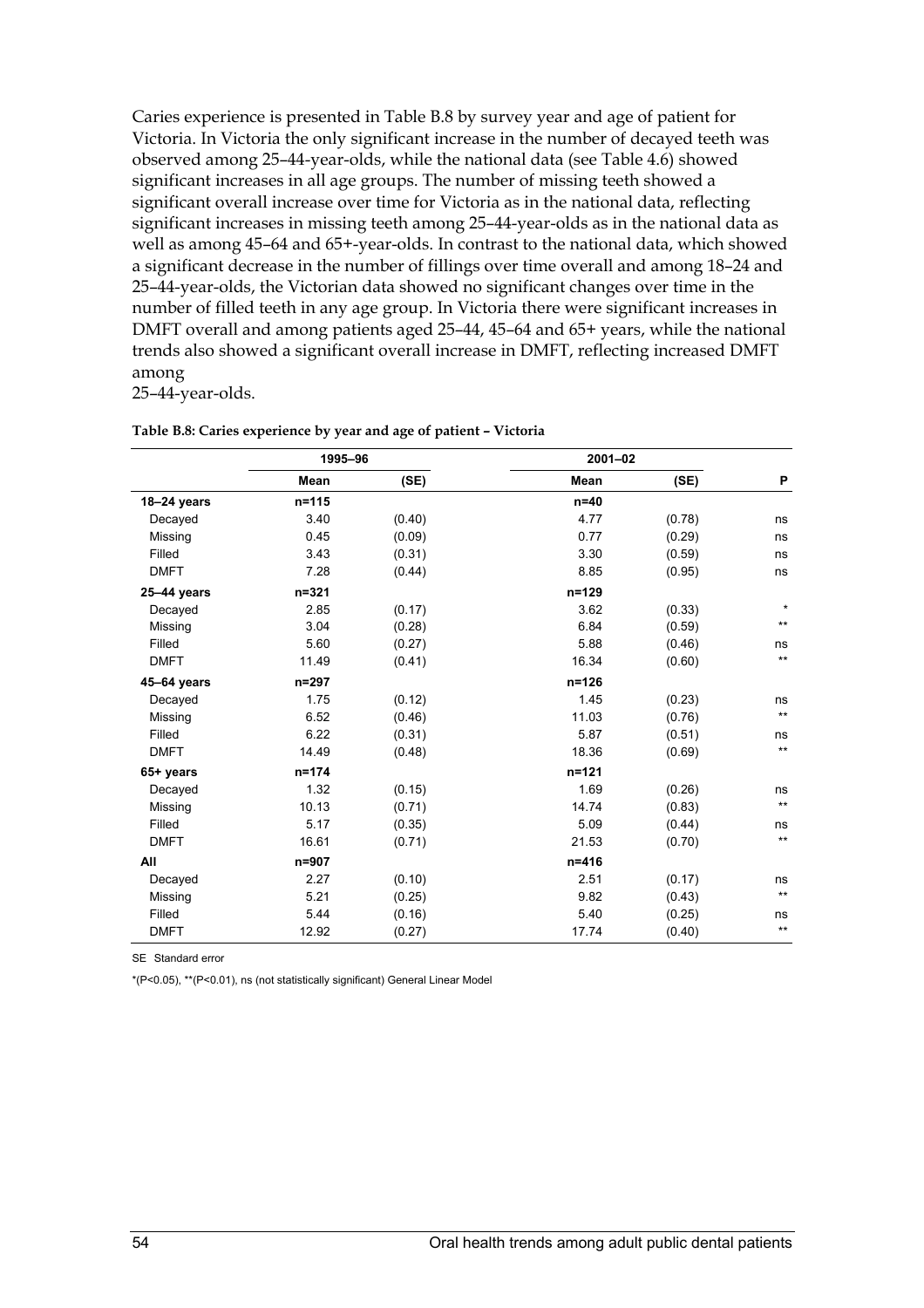Caries experience is presented in Table B.9 by survey year and age of patient for Queensland. In Queensland there was an overall increase in the number of decayed teeth, reflecting increased numbers of decayed teeth among 25–44 and 65+-year-olds, while the national trends (see Table 4.6) showed increased numbers of decayed teeth in all age groups. There was no change over time in the overall number of missing teeth in Queensland, in contrast to the national data which showed a significant increase in the number of missing teeth. There was a significant decrease in the number of missing teeth among 25–44-year-olds in Queensland, in contrast to a significant increase among 25–44-year-olds in the national data. There was a significant decrease over time in the overall number of filled teeth in Queensland, reflecting decreased numbers of filled teeth over time among 18–24 and 25–44-year-olds, as was observed for the national data. In Queensland DMFT showed no significant change over time but there was a significant decrease over time among 25–44-year-olds, in contrast to the national data which showed a significant increase in DMFT over time overall and among 25–44-year-olds.

|                 | 1995-96   |        | $2001 - 02$ |        |         |
|-----------------|-----------|--------|-------------|--------|---------|
|                 | Mean      | (SE)   | <b>Mean</b> | (SE)   | P       |
| 18-24 years     | n=257     |        | $n=31$      |        |         |
| Decayed         | 3.84      | (0.29) | 3.87        | (0.61) | ns      |
| Missing         | 0.86      | (0.12) | 0.52        | (0.24) | ns      |
| Filled          | 3.74      | (0.23) | 2.81        | (0.58) | $\star$ |
| <b>DMFT</b>     | 8.45      | (0.37) | 7.19        | (0.92) | ns      |
| $25 - 44$ years | $n = 725$ |        | $n = 115$   |        |         |
| Decayed         | 2.81      | (0.13) | 4.03        | (0.52) | $***$   |
| Missing         | 2.75      | (0.17) | 1.86        | (0.39) | $***$   |
| Filled          | 8.08      | (0.21) | 6.12        | (0.51) | $***$   |
| <b>DMFT</b>     | 13.65     | (0.25) | 12.01       | (0.66) | $***$   |
| 45-64 years     | n=564     |        | $n = 127$   |        |         |
| Decayed         | 1.78      | (0.12) | 2.01        | (0.25) | ns      |
| Missing         | 5.63      | (0.31) | 4.67        | (0.66) | ns      |
| Filled          | 8.20      | (0.26) | 7.88        | (0.53) | ns      |
| <b>DMFT</b>     | 15.60     | (0.33) | 14.56       | (0.63) | ns      |
| 65+ years       | $n = 523$ |        | $n = 120$   |        |         |
| Decayed         | 1.00      | (0.08) | 1.38        | (0.21) | $\star$ |
| Missing         | 7.41      | (0.38) | 7.03        | (0.80) | ns      |
| Filled          | 7.07      | (0.24) | 7.38        | (0.56) | ns      |
| <b>DMFT</b>     | 15.47     | (0.40) | 15.79       | (0.79) | ns      |
| All             | n=2,069   |        | $n = 393$   |        |         |
| Decayed         | 2.20      | (0.07) | 2.55        | (0.20) | $\star$ |
| Missing         | 4.48      | (0.15) | 4.24        | (0.36) | ns      |
| Filled          | 7.32      | (0.13) | 6.81        | (0.30) | $\star$ |
| <b>DMFT</b>     | 14.00     | (0.18) | 13.61       | (0.40) | ns      |

**Table B.9: Caries experience by year and age of patient – Queensland** 

SE Standard error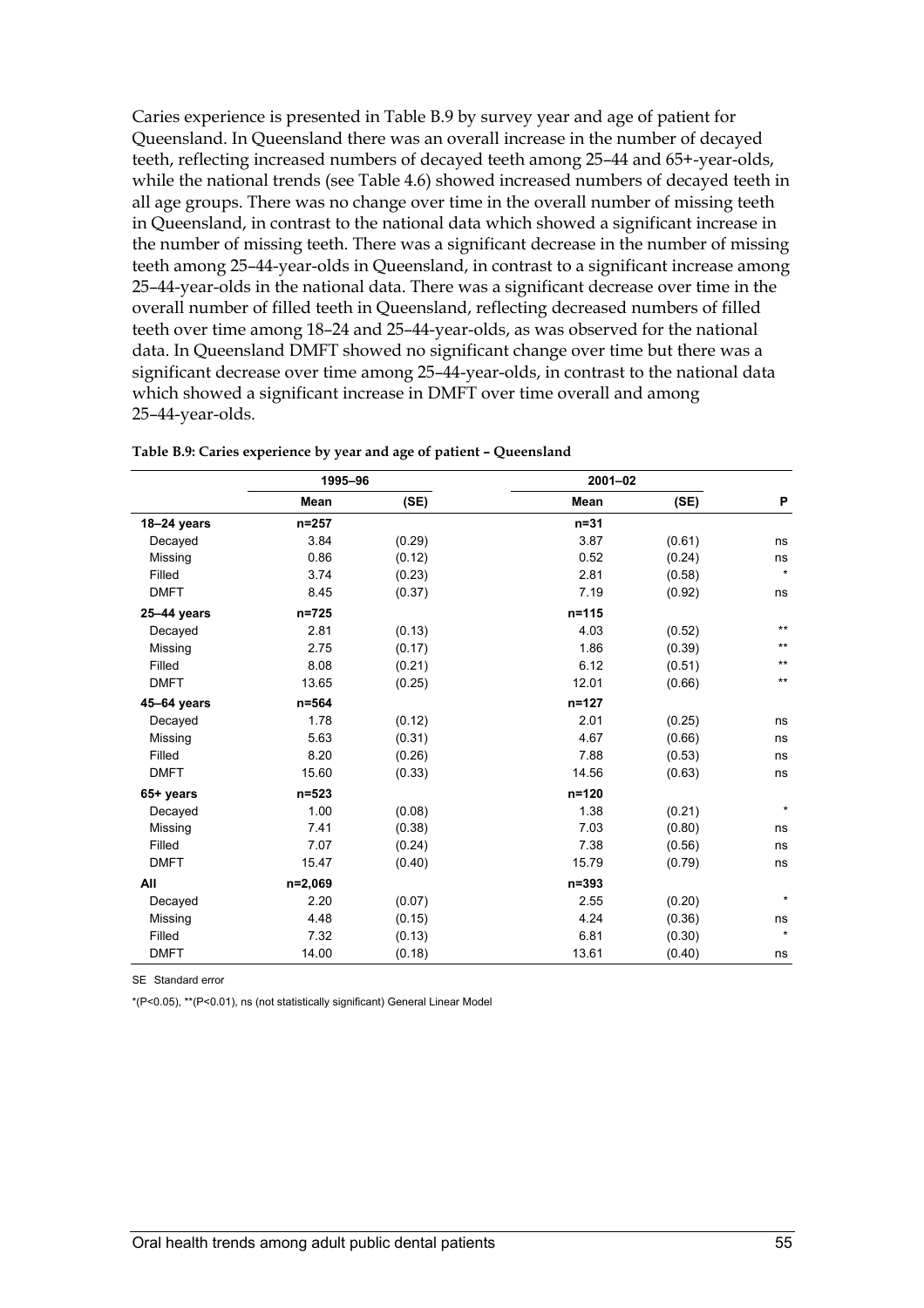Caries experience is presented in Table B.10 by survey year and age of patient for Western Australia. In contrast to the national data (see Table 4.6), there was a significant overall decrease in the number of decayed teeth in Western Australia, reflecting a significant decrease in the number of decayed teeth among 65+-year-olds. The number of missing teeth showed no significant overall change over time for Western Australia despite decreased numbers of missing teeth being observed among 25–44, 45–64 and 65+- year-olds, while the national data showed a significant increase over time in the number of missing teeth, reflecting increased numbers of missing teeth among 25–44-year-olds. Numbers of filled teeth showed a significant overall increase over time in Western Australia, reflecting increased numbers of filled teeth among 65+-year-olds. In contrast, the national data showed a significant overall decrease in the number of filled teeth over time, reflecting decreased numbers of fillings among 18–24 and 25–44-year-olds. There was no significant change over time in overall DMFT in Western Australia although DMFT decreased over time among 45–64-year-olds, while the national data showed a significant overall increase in DMFT, reflecting increased DMFT over time among 25–44-year-olds.

|                 | 1995-96   |        | 2001-02   |        |                 |
|-----------------|-----------|--------|-----------|--------|-----------------|
|                 | Mean      | (SE)   | Mean      | (SE)   | P               |
| 18-24 years     | $n=14$    |        | $n=44$    |        |                 |
| Decayed         | 4.07      | (0.87) | 3.75      | (0.66) | ns              |
| Missing         | 0.21      | (0.15) | 0.45      | (0.17) | ns              |
| Filled          | 4.71      | (1.41) | 2.45      | (0.37) | ns              |
| <b>DMFT</b>     | 9.00      | (1.43) | 6.66      | (0.74) | ns              |
| $25 - 44$ years | $n=57$    |        | $n = 203$ |        |                 |
| Decayed         | 2.58      | (0.46) | 3.01      | (0.29) | ns              |
| Missing         | 2.63      | (0.52) | 1.60      | (0.22) | $\star$         |
| Filled          | 7.84      | (0.77) | 7.97      | (0.42) | ns              |
| <b>DMFT</b>     | 13.05     | (0.99) | 12.58     | (0.42) | ns              |
| 45-64 years     | $n = 35$  |        | $n = 315$ |        |                 |
| Decayed         | 1.37      | (0.38) | 1.02      | (0.12) | ns              |
| Missing         | 8.63      | (1.26) | 5.63      | (0.45) | $^{\star\star}$ |
| Filled          | 8.77      | (1.22) | 9.31      | (0.35) | ns              |
| <b>DMFT</b>     | 18.77     | (1.22) | 15.96     | (0.42) | $***$           |
| 65+ years       | $n=23$    |        | $n = 396$ |        |                 |
| Decayed         | 1.30      | (0.39) | 0.77      | (0.08) | $***$           |
| Missing         | 10.13     | (1.89) | 7.40      | (0.43) | $***$           |
| Filled          | 6.78      | (1.15) | 8.94      | (0.28) | $***$           |
| <b>DMFT</b>     | 18.22     | (1.66) | 17.11     | (0.39) | ns              |
| All             | $n = 129$ |        | $n = 958$ |        |                 |
| Decayed         | 2.19      | (0.26) | 1.46      | (0.09) | $***$           |
| Missing         | 5.33      | (0.61) | 5.27      | (0.25) | ns              |
| Filled          | 7.57      | (0.54) | 8.56      | (0.19) | $^{\star\star}$ |
| <b>DMFT</b>     | 15.09     | (0.70) | 15.29     | (0.24) | ns              |

**Table B.10: Caries experience by year and age of patient – Western Australia** 

SE Standard error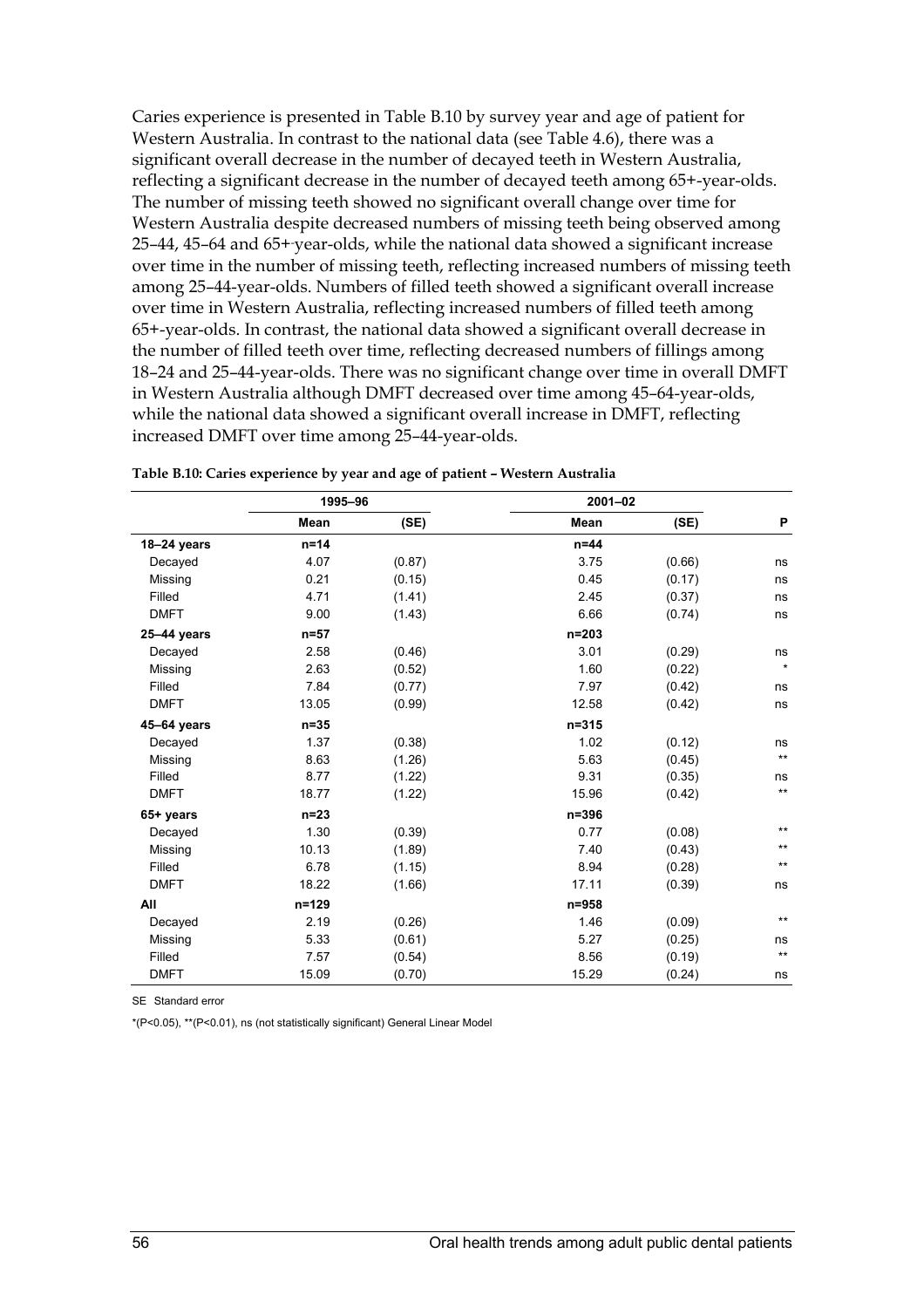Caries experience is presented in Table B.11 by survey year and age of patient for South Australia. There was a small but statistically significant increase in the overall number of decayed teeth in South Australia despite the only significant age-specific change over time being a decreased number of decayed teeth among 25–44-year-olds, while the national data (see Table 4.6) showed significant increases over time in the number of decayed teeth in all age groups. The overall number of missing teeth increased over time in South Australia reflecting increased numbers of missing teeth among 25–44 and 45–64-year-olds. This was similar to the national trends which showed a significant overall increase in the number of missing teeth, reflecting increased numbers of missing teeth among 25–44-year-olds. The overall number of filled teeth decreased over time in South Australia but this trend was not observed consistently in each age group, with decreased numbers of filled teeth over time observed among 18–24 and 45–64-year-olds and increased numbers of filled teeth observed among 25–44-year-olds. The national data also showed a significant overall decrease in the number of fillings, reflecting decreased numbers of filled teeth over time among 18–24 and 25–44-year-olds. In South Australia overall DMFT increased over time, reflecting increased DMFT among 45–64 and 65+-year-olds, while the national data also showed a significant overall increase in DMFT, reflecting increased DMFT over time among 25–44-year-olds.

|                 | 1995-96   |        |           | 2001-02 |                 |
|-----------------|-----------|--------|-----------|---------|-----------------|
|                 | Mean      | (SE)   | Mean      | (SE)    | P               |
| 18-24 years     | $n=40$    |        | $n = 88$  |         |                 |
| Decayed         | 2.13      | (0.63) | 2.77      | (0.41)  | ns              |
| Missing         | 1.05      | (0.43) | 1.31      | (0.27)  | ns              |
| Filled          | 3.55      | (0.62) | 1.85      | (0.28)  | $^{\star\star}$ |
| <b>DMFT</b>     | 6.73      | (1.12) | 5.93      | (0.63)  | ns              |
| $25 - 44$ years | $n = 199$ |        | $n = 482$ |         |                 |
| Decayed         | 2.91      | (0.17) | 1.22      | (0.17)  | $***$           |
| Missing         | 3.39      | (0.19) | 4.51      | (0.54)  | $***$           |
| Filled          | 6.55      | (0.23) | 9.10      | (0.45)  | $***$           |
| <b>DMFT</b>     | 12.85     | (0.31) | 14.83     | (0.51)  | ns              |
| 45-64 years     | $n = 162$ |        | $n = 558$ |         |                 |
| Decayed         | 1.22      | (0.17) | 1.54      | (0.11)  | ns              |
| Missing         | 4.51      | (0.54) | 7.09      | (0.31)  | $^{\star\star}$ |
| Filled          | 9.10      | (0.45) | 7.93      | (0.25)  | $^{\star\star}$ |
| <b>DMFT</b>     | 14.83     | (0.51) | 16.57     | (0.34)  | $***$           |
| 65+ years       | $n = 156$ |        | $n = 604$ |         |                 |
| Decayed         | 0.85      | (0.14) | 1.08      | (0.07)  | ns              |
| Missing         | 8.37      | (0.70) | 9.45      | (0.33)  | ns              |
| Filled          | 7.33      | (0.49) | 7.46      | (0.22)  | ns              |
| <b>DMFT</b>     | 16.54     | (0.61) | 18.00     | (0.34)  | $\star$         |
| All             | $n = 557$ |        | n=1,732   |         |                 |
| Decayed         | 1.53      | (0.11) | 1.83      | (0.07)  | $\star\star$    |
| Missing         | 4.37      | (0.29) | 6.59      | (0.18)  | $***$           |
| Filled          | 7.92      | (0.25) | 7.07      | (0.13)  | $***$           |
| <b>DMFT</b>     | 13.82     | (0.30) | 15.49     | (0.20)  | $***$           |

**Table B.11: Caries experience by year and age of patient – South Australia** 

SE Standard error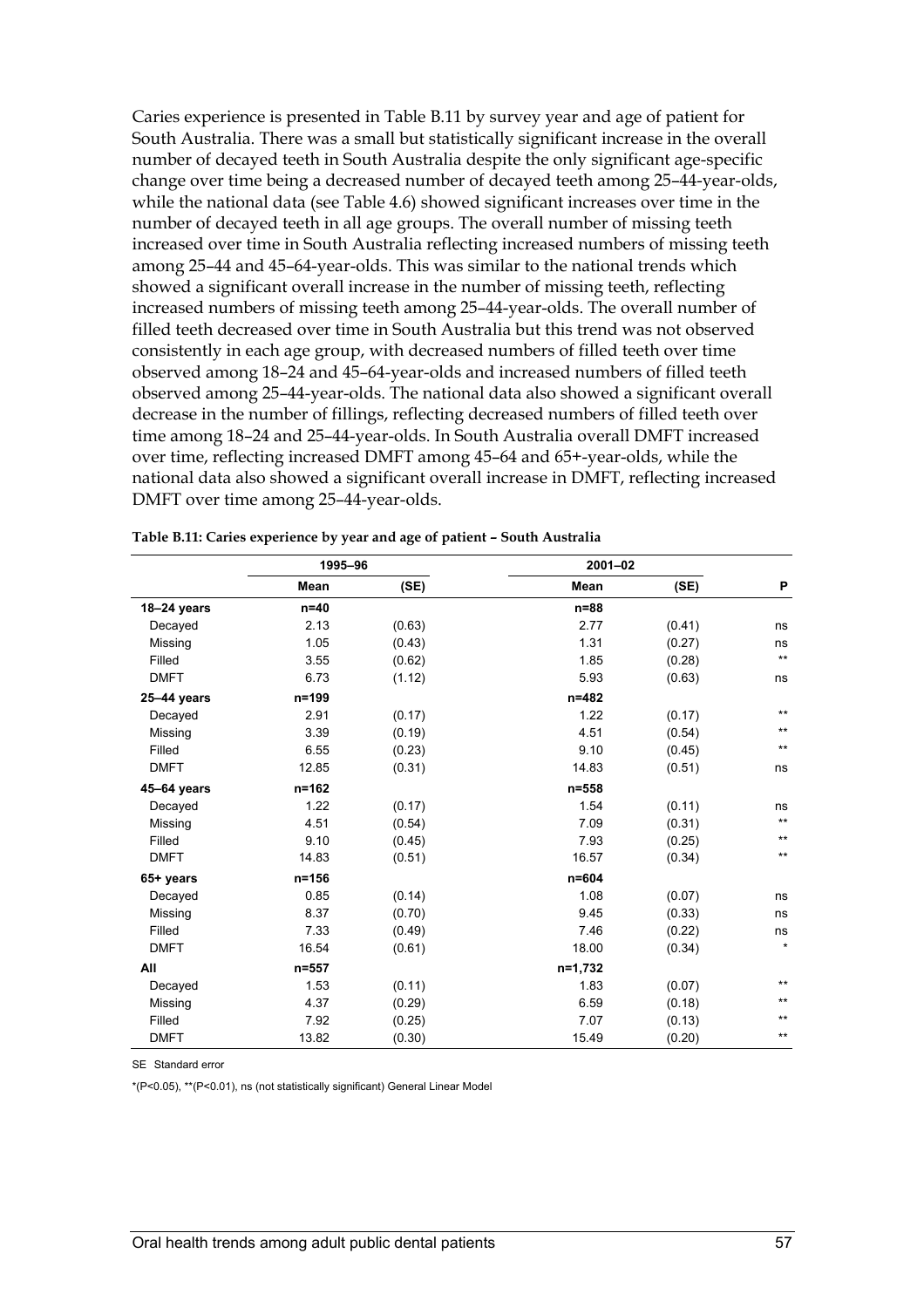Caries experience is presented in Table B.12 by survey year and age of patient for the Northern Territory. In contrast to the national data (see Table 4.6), the Northern Territory trends showed a significant overall decrease over time in the number of decayed teeth, reflecting decreased numbers of decayed teeth among 25–44 and 45–64-year-olds. There was no significant change over time in the overall numbers of missing teeth in the Northern Territory but decreased numbers of missing teeth were observed over time among 25–44 and 45–64-year-olds, while the national trends showed a significant increase over time in the overall number of missing teeth, reflecting increased numbers of missing teeth among 25–44-year-olds. There was a significant overall increase in the number of filled teeth over time in the Northern Territory, reflecting increased numbers of filled teeth over time among 25–44 and 45–64-year-olds. In contrast, the national data showed a significant decrease in the overall number of filled teeth over time, reflecting decreases in the number of filled teeth among 18–24 and 25–44-year-olds. There were no significant changes in DMFT over time in the Northern Territory, while the national data showed a significant overall increase in DMFT over time, reflecting increases in DMFT among 25–44 year-olds.

|                 |           | 1995-96 |           | $2001 - 02$ |              |
|-----------------|-----------|---------|-----------|-------------|--------------|
|                 | Mean      | (SE)    | Mean      | (SE)        | P            |
| $18 - 24$ years | $n=43$    |         | $n=13$    |             |              |
| Decayed         | 3.56      | (0.51)  | 1.85      | (0.64)      | ns           |
| Missing         | 0.35      | (0.15)  | 0.15      | (0.15)      | ns           |
| Filled          | 2.60      | (0.44)  | 2.15      | (0.64)      | ns           |
| <b>DMFT</b>     | 6.51      | (0.65)  | 4.15      | (0.76)      | ns           |
| $25 - 44$ years | $n = 133$ |         | $n=68$    |             |              |
| Decayed         | 4.30      | (0.43)  | 2.49      | (0.43)      | $***$        |
| Missing         | 2.10      | (0.38)  | 0.72      | (0.40)      | $\star$      |
| Filled          | 3.56      | (0.39)  | 7.12      | (0.64)      | $\star\star$ |
| <b>DMFT</b>     | 9.96      | (0.65)  | 10.32     | (0.64)      | ns           |
| 45-64 years     | $n=40$    |         | $n=86$    |             |              |
| Decayed         | 3.60      | (0.73)  | 1.74      | (0.29)      | $***$        |
| Missing         | 5.95      | (1.30)  | 2.23      | (0.60)      | $***$        |
| Filled          | 3.32      | (0.76)  | 6.73      | (0.58)      | $***$        |
| <b>DMFT</b>     | 12.87     | (1.48)  | 10.71     | (0.68)      | ns           |
| 65+ years       | $n=8$     |         | $n = 59$  |             |              |
| Decayed         | 1.13      | (0.61)  | 1.00      | (0.26)      | ns           |
| Missing         | 7.13      | (3.61)  | 5.17      | (0.98)      | ns           |
| Filled          | 5.50      | (2.67)  | 6.56      | (0.66)      | ns           |
| <b>DMFT</b>     | 13.75     | (3.14)  | 12.73     | (0.81)      | ns           |
| All             | $n = 224$ |         | $n = 226$ |             |              |
| Decayed         | 3.92      | (0.31)  | 1.78      | (0.19)      | $***$        |
| Missing         | 2.63      | (0.37)  | 2.42      | (0.38)      | ns           |
| Filled          | 3.41      | (0.30)  | 6.54      | (0.35)      | $***$        |
| <b>DMFT</b>     | 9.95      | (0.51)  | 10.74     | (0.41)      | ns           |

|  |  | Table B.12: Caries experience by year and age of patient - Northern Territory |
|--|--|-------------------------------------------------------------------------------|
|--|--|-------------------------------------------------------------------------------|

SE Standard error

\*(P<0.05), \*\*(P<0.01), ns (not statistically significant) General Linear Model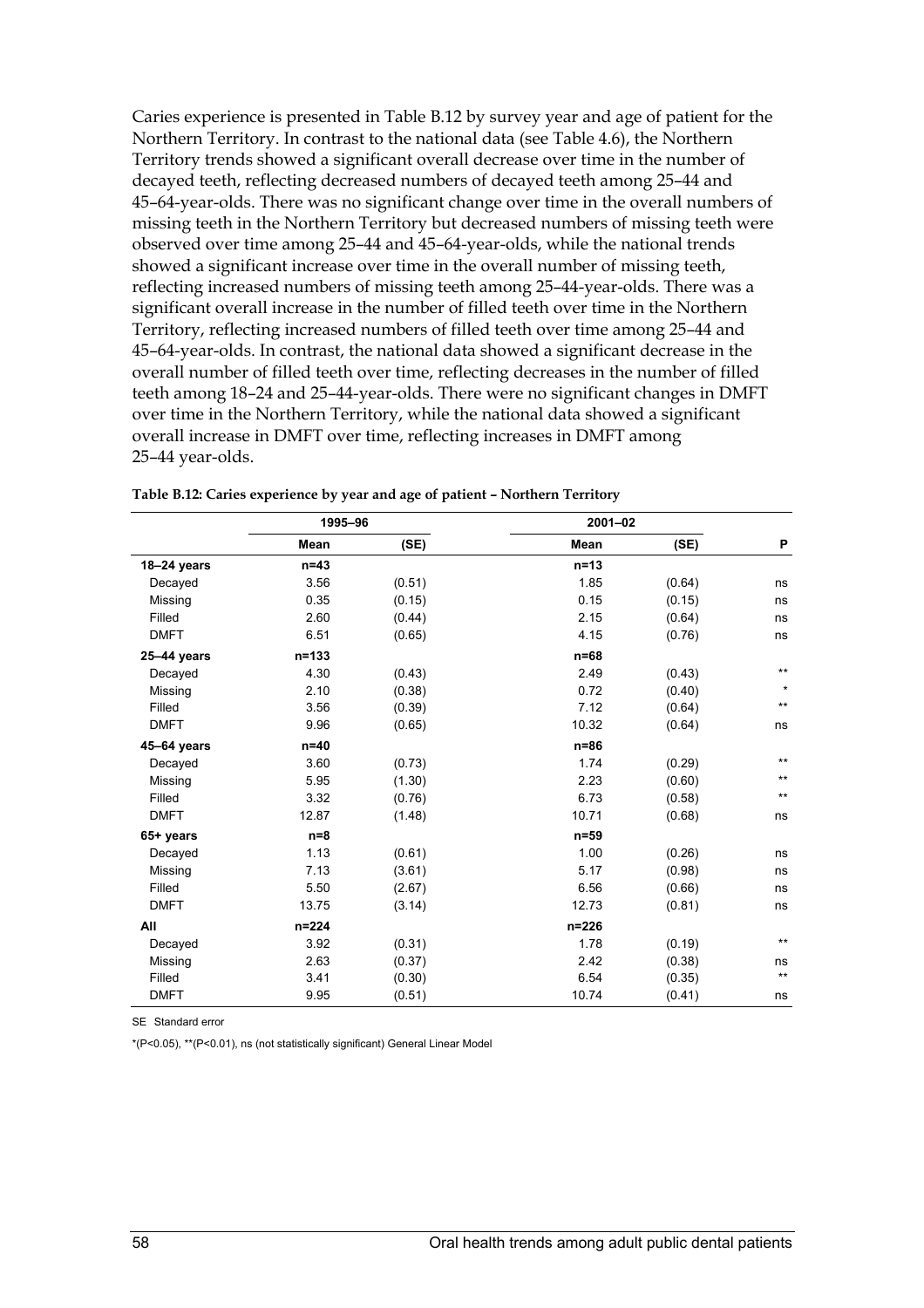# **Periodontal status**

Periodontal status is presented in Table B.13 by survey year and age of patient for New South Wales. The percentage of patients with periodontal pockets of 6+ mm was generally lower than the national estimates for 1995–96 but higher than the national estimates for 2001–02 (see Table 4.11). The trends over time for New South Wales of significant increases in the overall percentage of patients with periodontal pockets of 6+ mm are also in contrast to the national data, which showed a significant decrease.

|                 | 1995-96 | $2001 - 02$ | P     |
|-----------------|---------|-------------|-------|
| Age of patient  | n=768   | n=609       |       |
| 18-24 years     | 0.0     | 9.3         | $***$ |
| $25 - 44$ years | 6.7     | 14.7        | $***$ |
| 45-64 years     | 12.4    | 18.9        | $***$ |
| 65+ years       | 17.0    | 17.9        | ns    |
| All             | 10.7    | 16.3        | $**$  |

| Table B.13: Periodontal pockets 6+ mm (%) by year and age of patient - New South Wales |
|----------------------------------------------------------------------------------------|
|----------------------------------------------------------------------------------------|

\*\*(P<0.01), ns (not statistically significant)  $\chi^2$  test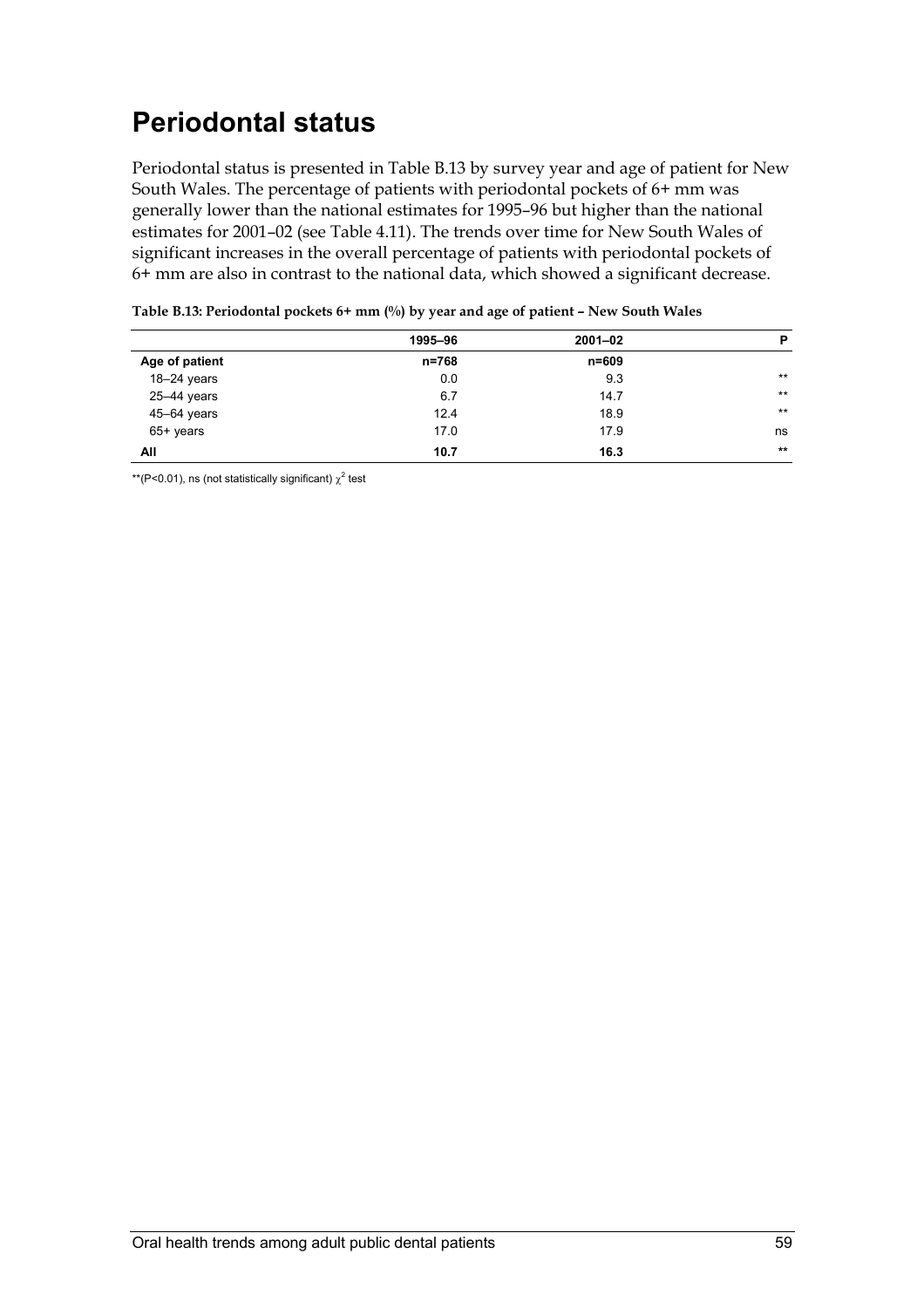Periodontal status is presented in Table B.14 by survey year and age of patient for Victoria. In general there were higher percentages of patients with periodontal pockets of 6+ mm in Victoria during 1995–96 compared to the national estimates (see Table 4.11), but lower percentages of patients with periodontal pockets of 6+ mm during 2001–02 compared to the national estimates. The overall trend in Victoria of a decrease in the percentage of patients with periodontal pockets of 6+ mm was of a greater magnitude than the national trend.

|                | 1995-96 | $2001 - 02$ | P     |
|----------------|---------|-------------|-------|
| Age of patient | n=908   | n=403       |       |
| $18-24$ years  | 4.3     | 2.5         | ns    |
| 25-44 years    | 18.8    | 5.6         | $***$ |
| 45-64 years    | 32.2    | 10.8        | $***$ |
| 65+ years      | 23.5    | 12.7        | $***$ |
| All            | 22.3    | 8.9         | $**$  |

\*\*(P<0.01), ns (not statistically significant)  $\chi^2$  test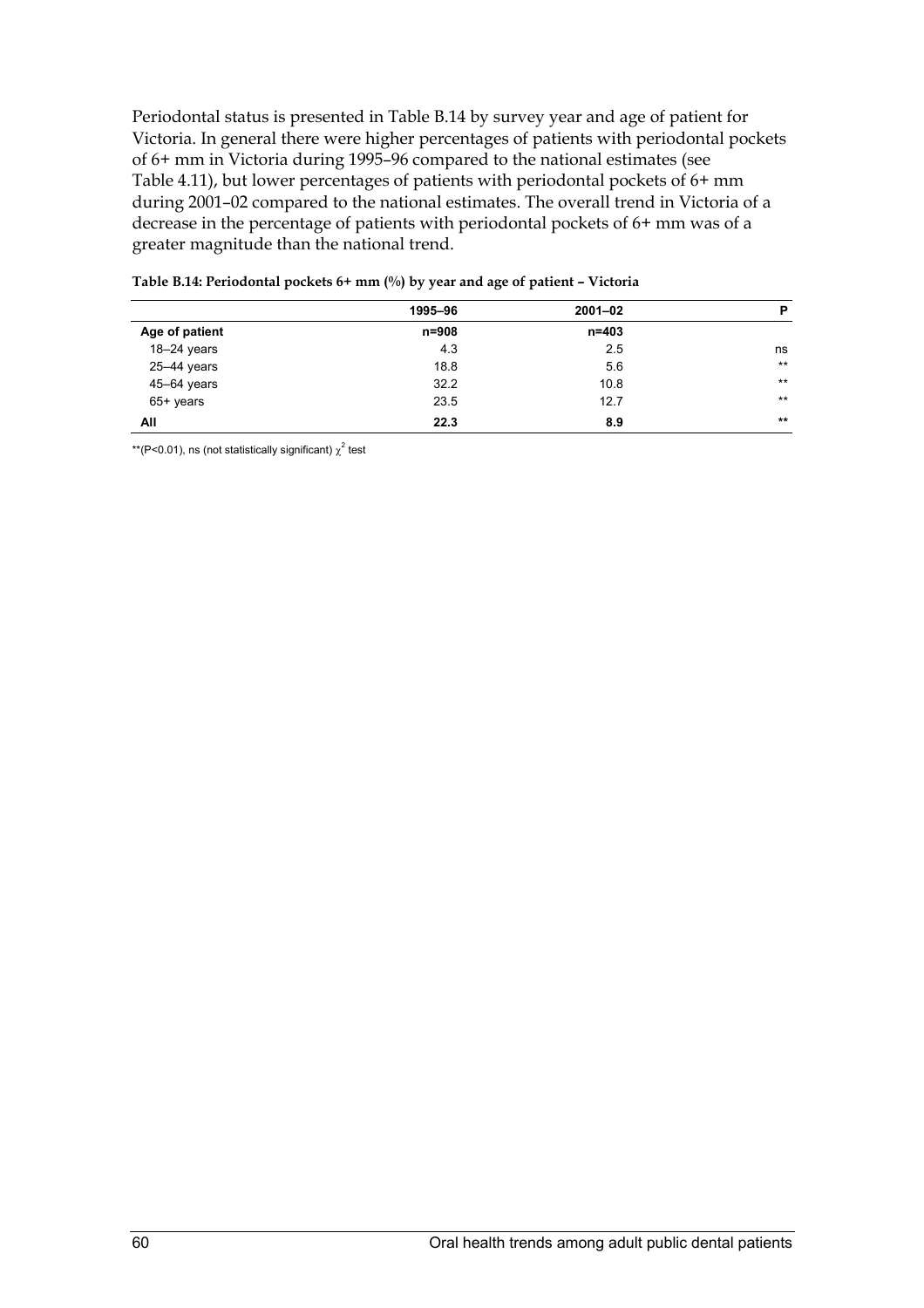Periodontal status is presented in Table B.15 by survey year and age of patient for Queensland. In general the percentage of patients with periodontal pockets of 6+ mm was lower in Queensland compared to the national estimates (see Table 4.11). There were no significant changes over time in the percentage of patients with periodontal pockets of 6+ mm for Queensland, while the national trends showed a small but statistically significant overall decrease in the percentage of patients with periodontal pockets of 6+ mm.

|                | 1995-96 | $2001 - 02$ | P  |
|----------------|---------|-------------|----|
| Age of patient | n=2,132 | n=364       |    |
| $18-24$ years  | 1.9     | 0.0         | ns |
| 25-44 years    | 3.8     | 2.0         | ns |
| 45-64 years    | 9.0     | 9.7         | ns |
| $65+$ years    | 4.8     | 6.9         | ns |
| All            | 5.2     | 5.8         | ns |

| Table B.15: Periodontal pockets $6+$ mm $\binom{0}{0}$ by year and age of patient – Queensland |  |  |  |
|------------------------------------------------------------------------------------------------|--|--|--|
|------------------------------------------------------------------------------------------------|--|--|--|

ns (not statistically significant)  $\chi^2$  test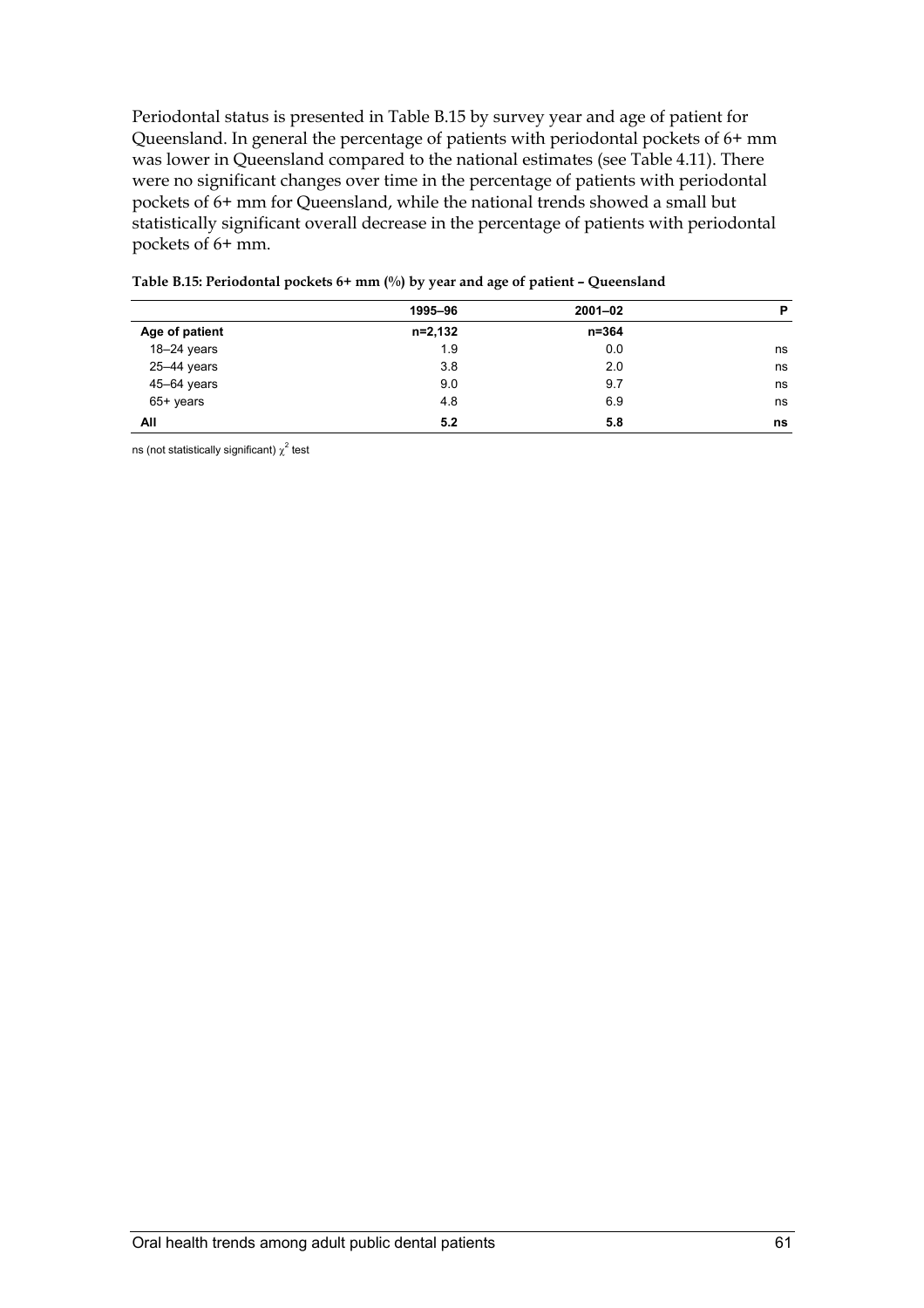Periodontal status is presented in Table B.16 by survey year and age of patient for Western Australia. In general the percentage of patients with periodontal pockets of 6+ mm was higher for Western Australia during 1995–96 compared to the national estimates (see Table 4.11), but the percentage of patients with periodontal pockets of 6+ mm was lower for Western Australia during 2001–02 compared to the national estimates. The overall trend in Western Australia towards a decrease over time in the percentage of patients with periodontal pockets of 6+ mm was consistent with the national estimates, but the change was of greater magnitude in Western Australia compared to the small decrease observed from the national data. Age-specific decreases in the percentage of patients with periodontal pockets of 6+ mm were observed among 25–44 and 45–64-year-olds from Western Australia and among 45–64 and 65+-year-olds nationally.

|                 | 1995-96   | $2001 - 02$ | P     |
|-----------------|-----------|-------------|-------|
| Age of patient  | $n = 136$ | $n = 987$   |       |
| $18-24$ years   | 7.1       | 0.0         | ns    |
| 25-44 years     | 17.0      | 4.3         | $***$ |
| $45 - 64$ years | 35.3      | 12.8        | $***$ |
| $65+$ years     | 17.2      | 10.6        | ns    |
| All             | 20.6      | 9.5         | $***$ |

**Table B.16: Periodontal pockets 6+ mm (%) by year and age of patient – Western Australia** 

\*\*(P<0.01), ns (not statistically significant)  $\chi^2$  test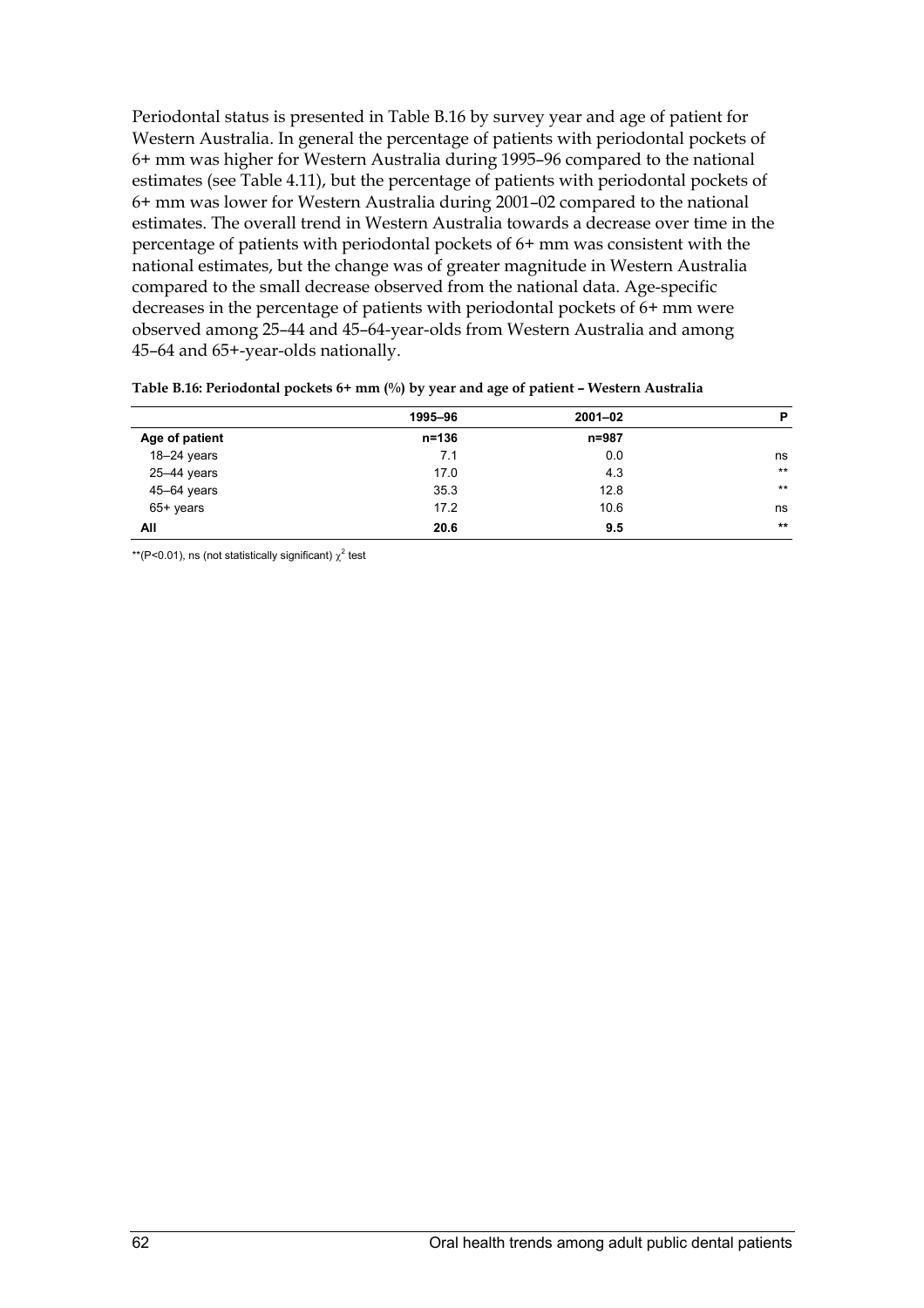Periodontal status is presented Table B.17 by survey year and age of patient for South Australia. In general the percentage of patients with periodontal pockets of 6+ mm was lower in South Australia compared to the national data (see Table 4.11). While the percentage of patients with periodontal pockets of 6+ mm tended to be lower in 2001–02 compared to 1995–96 among South Australian patients, the differences were not statistically significant. In contrast, the national data showed a statistically significant overall decrease in the percentage of patients with periodontal pockets of 6+ mm.

|                 | 1995-96 | $2001 - 02$ | P  |
|-----------------|---------|-------------|----|
| Age of patient  | n=572   | n=1,628     |    |
| 18-24 years     | 0.0     | 0.0         | ns |
| $25 - 44$ years | 5.7     | 5.3         | ns |
| 45-64 years     | 12.8    | 11.1        | ns |
| $65+$ years     | 12.7    | 10.3        | ns |
| All             | 9.3     | 8.6         | ns |
|                 |         |             |    |

| Table B.17: Periodontal pockets 6+ mm (%) by year and age of patient - South Australia |  |  |  |
|----------------------------------------------------------------------------------------|--|--|--|
|                                                                                        |  |  |  |

ns (not statistically significant)  $\chi^2$  test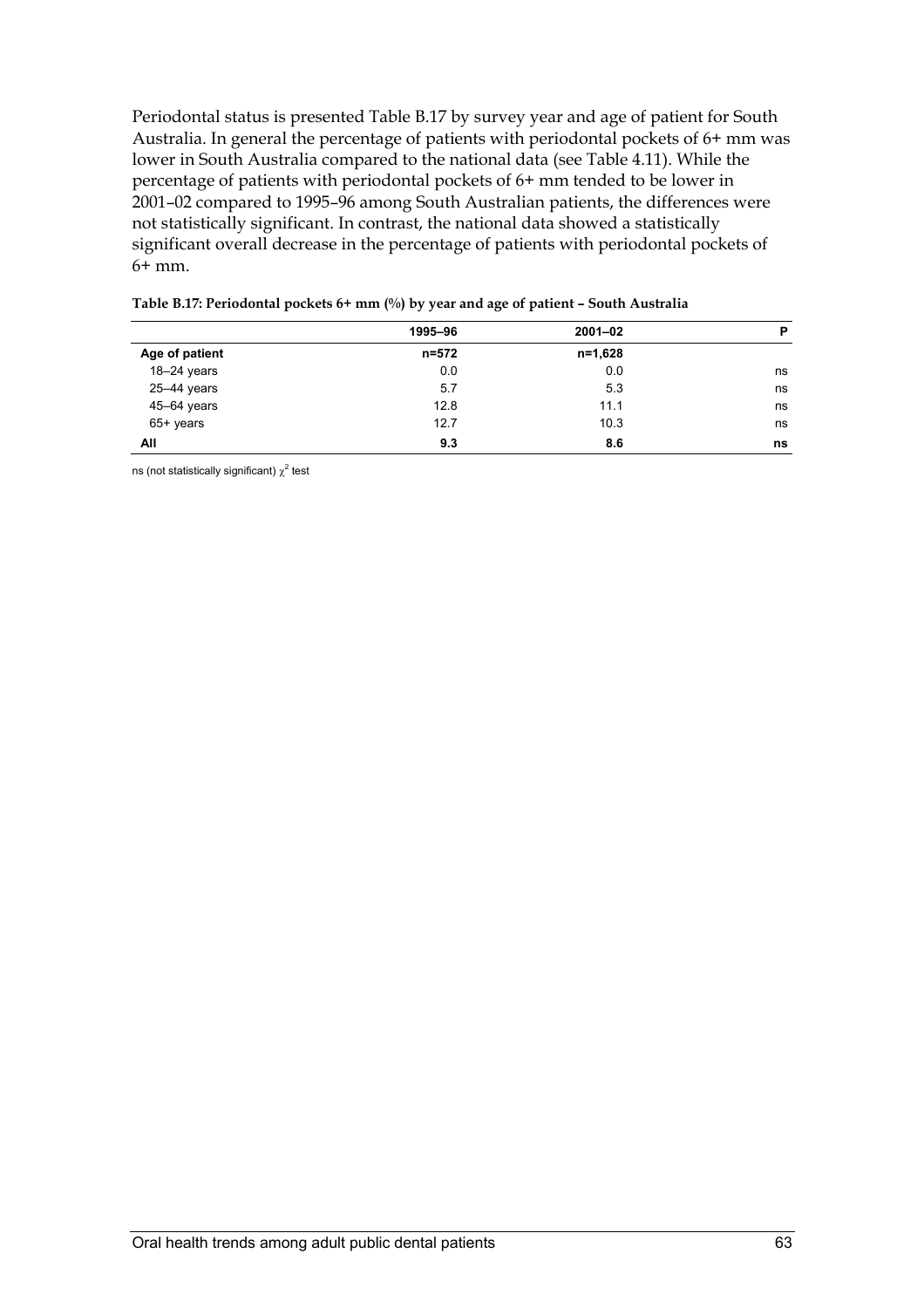Periodontal status is presented in Table B.18 by survey year and age of patient for the Northern Territory. In general the percentage of patients with periodontal pockets of 6+ mm was higher in the Northern Territory compared to the national data during 1995–96 (see Table 4.11) but was lower compared to the national data in 2001–02. The overall trend over time for the Northern Territory of a decrease in the percentage of patients with periodontal pockets of 6+ mm was similar to the overall trend from the national data, but the magnitude of the change was greater for the Northern Territory. Age-specific decreases in the percentage of patients with periodontal pockets of 6+ mm were observed for 25–44, 45–64 and 65+-year-olds from the Northern Territory but were only observed among 45–64 and 65+-year-olds nationally.

|                 | 1995-96   | $2001 - 02$ | P       |
|-----------------|-----------|-------------|---------|
| Age of patient  | $n = 214$ | n=217       |         |
| $18-24$ years   | 4.9       | 0.0         | ns      |
| 25-44 years     | 15.2      | 0.0         | $***$   |
| $45 - 64$ years | 34.2      | 12.2        | $***$   |
| $65+$ years     | 28.6      | 3.8         | $\star$ |
| All             | 17.3      | 5.5         | $***$   |

| Table B.18: Periodontal pockets $6+$ mm $(\%)$ by year and age of patient - Northern Territory |  |  |  |
|------------------------------------------------------------------------------------------------|--|--|--|
|------------------------------------------------------------------------------------------------|--|--|--|

\*(P<0.05), \*\*(P<0.01), ns (not statistically significant)  $\chi^2$  test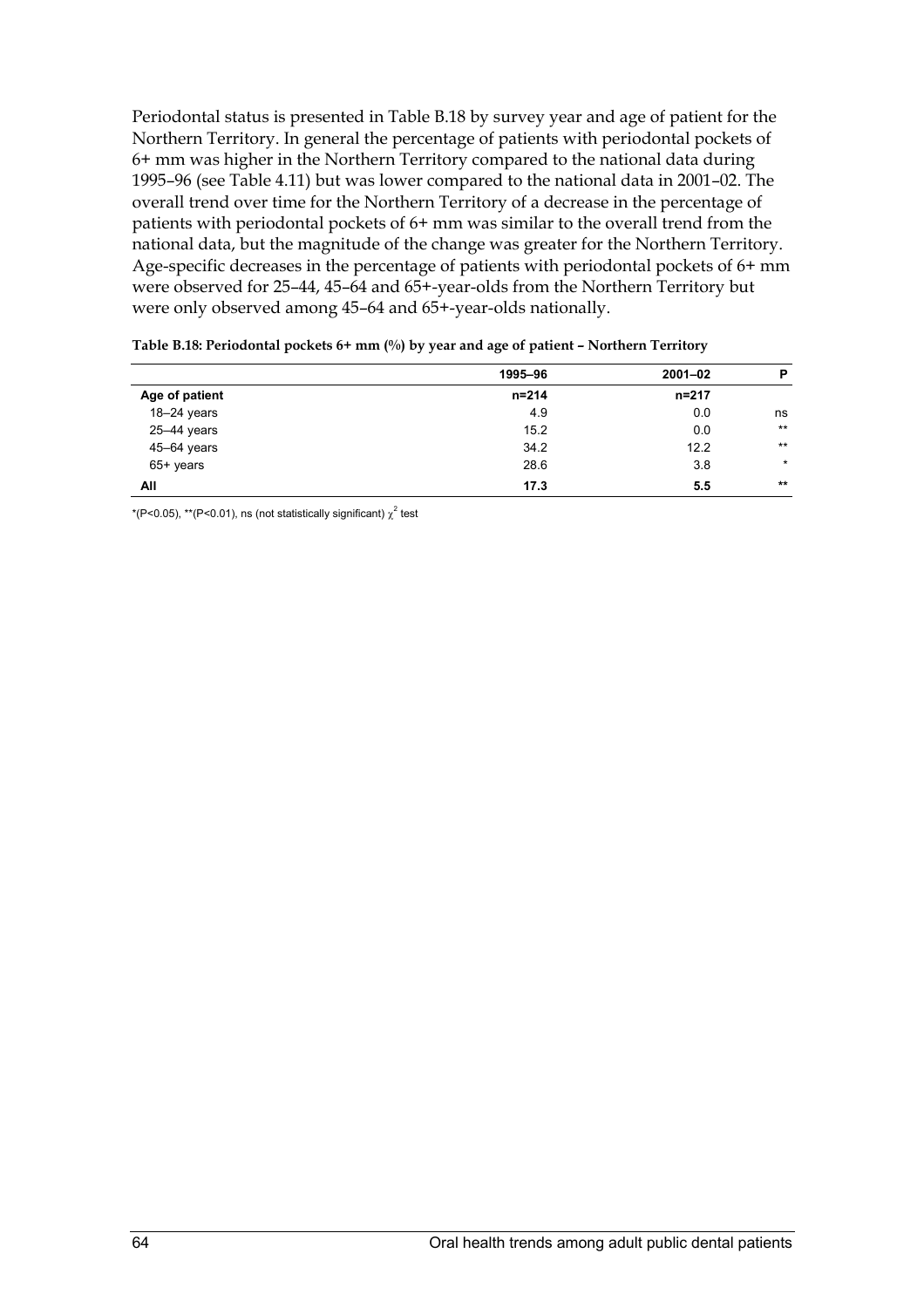# **Appendix C: Publications from the Adult Dental Programs Survey**

# **Adult Dental Programs Survey 1992–93**

#### **Newletters**

AIHW Dental Statistics and Research Unit 1993. *AIHW DSRU Newsletter*. Vol IV, No. 1, May 1993. Adelaide: AIHW Dental Statistics and Research Unit, The University of Adelaide.

### **Reports**

AIHW Dental Statistics and Research Unit 1993. *A research database on dental care in Australia*. Adelaide: AIHW Dental Statistics and Research Unit, The University of Adelaide.

AIHW Dental Statistics and Research Unit 1993. *Dental care for adults in Australia. Proceedings of a workshop*. Adelaide: AIHW Dental Statistics and Research Unit, The University of Adelaide.

## **Adult Dental Programs Survey (cross-sectional) 1994–96**

#### **Newsletters**

AIHW Dental Statistics and Research Unit 1995. CDHP Research Report 1. March 1995. Adelaide: AIHW Dental Statistics and Research Unit, The University of Adelaide.

AIHW Dental Statistics and Research Unit 1995. CDHP Research Report 2. August 1995. Adelaide: AIHW Dental Statistics and Research Unit, The University of Adelaide.

#### **Reports**

AIHW Dental Statistics and Research Unit 1996. Provision of public dental services to Aboriginal and Torres Strait Islander patients. In: Australia's health 1996. Canberra: AGPS 177–9.

AIHW DSRU: Brennan DS, Slade GD, Davies MJ & Spencer AJ 1994. Adult Dental Programs Survey (cross-sectional) 1994. Adelaide: AIHW Dental Statistics and Research Unit, The University of Adelaide.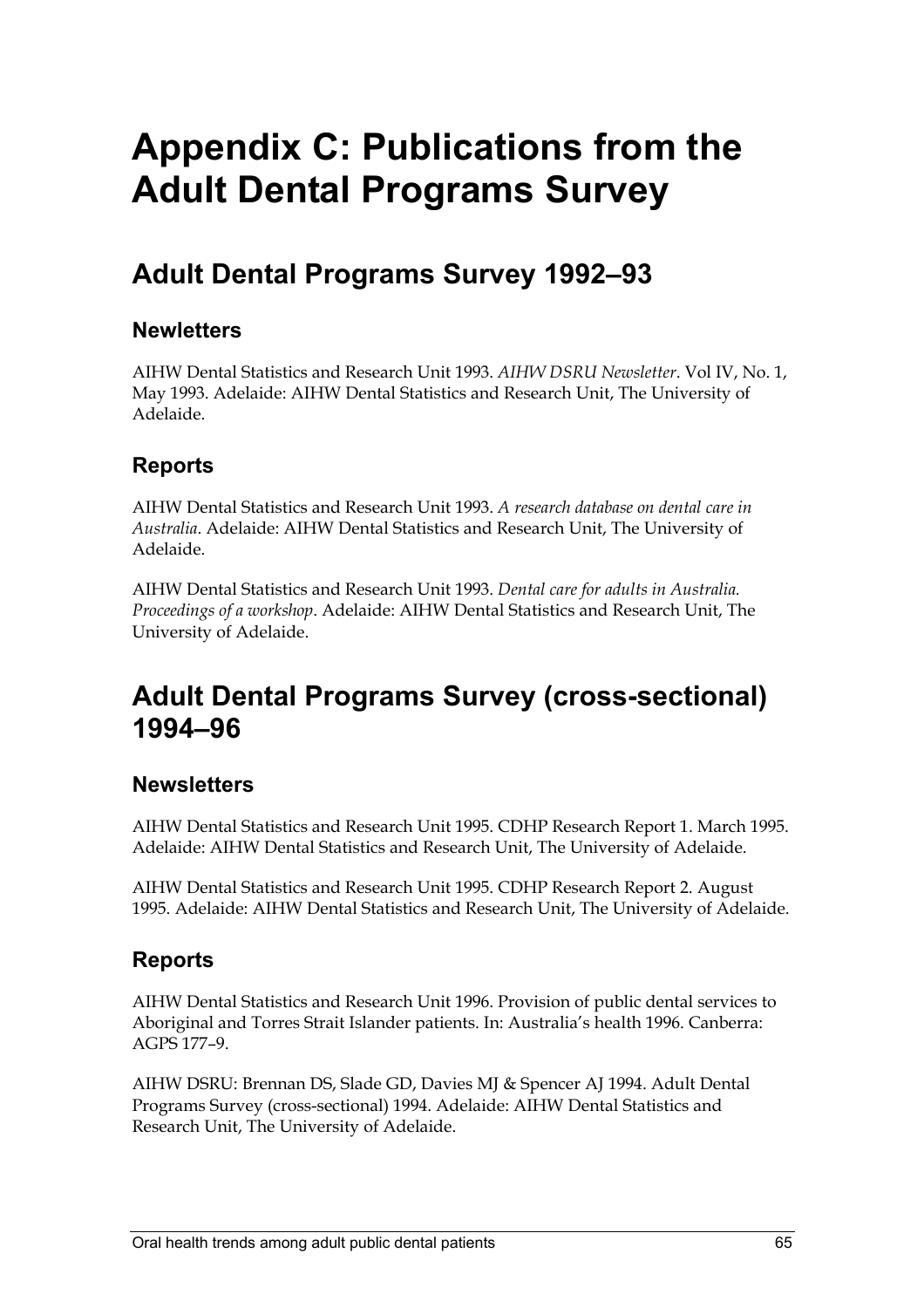AIHW DSRU: Allister JH, Brennan DS, Carter KD, Davies M, Slade GD, Spencer AJ et al. 1995. Commonwealth Dental Health Program baseline evaluation report 1994. Adelaide: AIHW Dental Statistics and Research Unit, The University of Adelaide.

AIHW DSRU: Brennan DS & Spencer AJ 1996. Adult Dental Programs Survey (cross-sectional) 1995. Adelaide: AIHW Dental Statistics and Research Unit, The University of Adelaide.

AIHW DSRU: Brennan DS & Spencer AJ 1997. Adult Dental Programs Survey (cross-sectional) 1996. Adelaide: AIHW Dental Statistics and Research Unit, The University of Adelaide.

AIHW DSRU: Brennan DS, Carter KD, Stewart JF & Spencer AJ 1997. Commonwealth Dental Health Program evaluation report 1994–96. Adelaide: AIHW Dental Statistics and Research Unit, The University of Adelaide.

### **Scientific articles**

Brennan DS, Spencer AJ & Slade GD 1996. Provision of public dental services in urban, rural and remote locations. Community Dental Health 13:157–62.

Brennan DS 1996. Geographic location and the provision of dental services in Australia. Australian Health Review 19:138–40.

Brennan DS, Spencer AJ & Slade GD 1997. Service provision among adult dental service patients: baseline data from the Commonwealth Dental Health Program. Australian and New Zealand Journal of Public Health 21:40–4.

Brennan DS & Spencer AJ 1999. Evaluation of service provision changes during a public-funded dental program. Australian and New Zealand Journal of Public Health 23:140–6.

### **Prospective Adult Dental Programs Survey 1995–96**

#### **Newsletters**

AIHW Dental Statistics and Research Unit 1997. AIHW DSRU Newsletter. Vol VIII, No. 1, February 1997. Adelaide: AIHW Dental Statistics and Research Unit, The University of Adelaide.

#### **Reports**

AIHW DSRU: Brennan DS & Spencer AJ 1997. Prospective Adult Dental Programs Survey 1995–96. Adelaide: AIHW Dental Statistics and Research Unit, The University of Adelaide.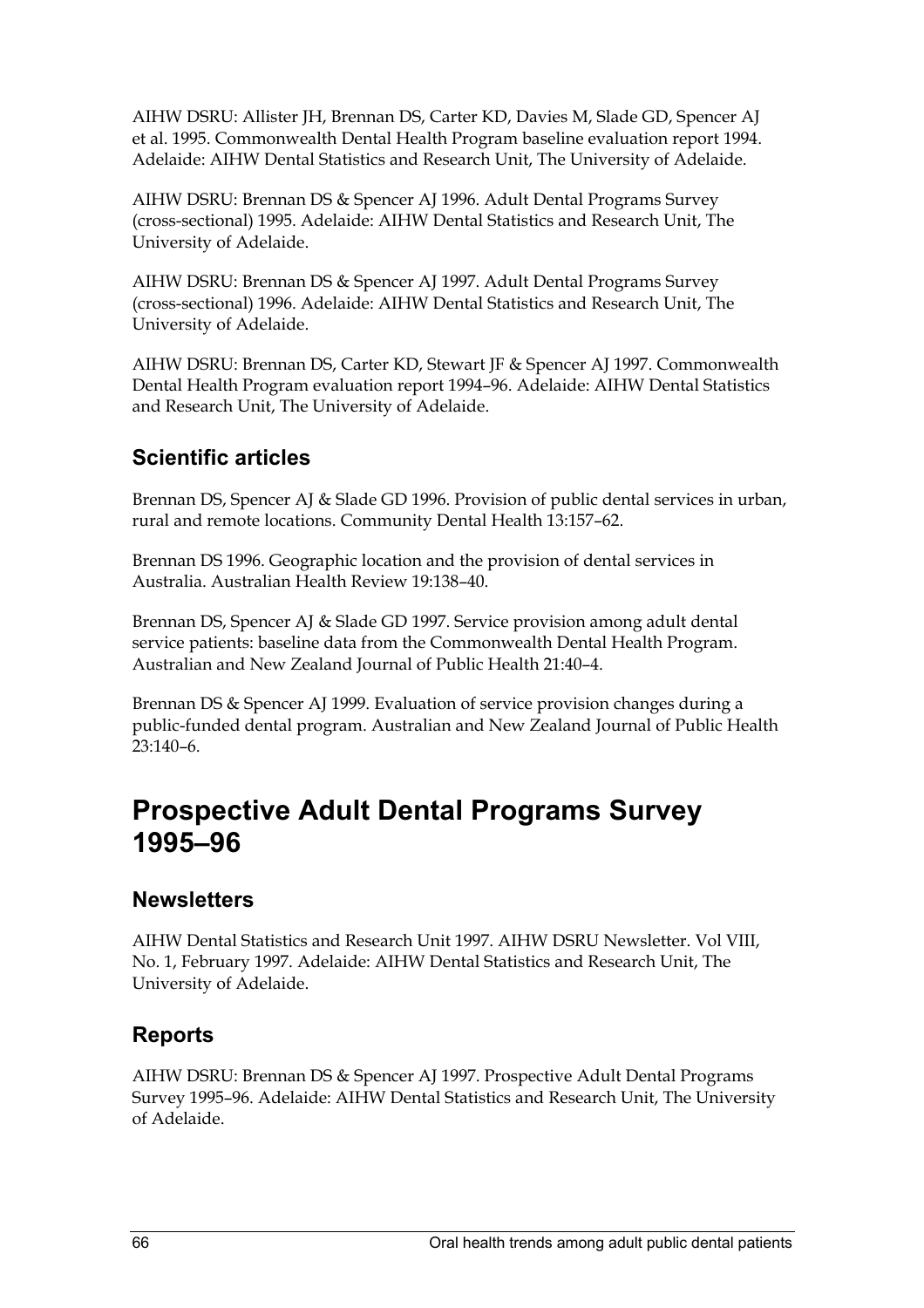AIHW DSRU: Carter KD, Brennan DS & Stewart JF 1998. Adult access to dental care – migrants. Adelaide: AIHW Dental Statistics and Research Unit, The University of Adelaide.

AIHW DSRU: Brennan DS & Carter KD 1998. Adult access to dental care – Indigenous Australians. Adelaide: AIHW Dental Statistics and Research Unit, The University of Adelaide.

AIHW DSRU: Stewart JF, Carter KD & Brennan DS 1998. Adult access to dental care – rural and remote dwellers. Adelaide: AIHW Dental Statistics and Research Unit, The University of Adelaide.

### **Scientific articles**

Brennan DS & Spencer AJ 1999. Variation in dental service provision among adult migrant public-funded patients. Australian and New Zealand Journal of Public Health 23:639–42.

Brennan DS, Spencer AJ & Slade GD 2000. Caries experience of public-funded dental patients in Australia 1995–96: type of care and geographic location. Australian Dental Journal 45:37–45.

Brennan DS, Spencer AJ & Slade GD 2001. Prevalence of periodontal conditions among public-funded dental patients in Australia. Australian Dental Journal 46:114–21.

# **Adult Dental Programs Survey 2001–02**

#### **Newsletters**

AIHW Dental Statistics and Research Unit 2002. Caries experience of public dental patients. AIHW DSRU Research Report No. 10. November 2002. Adelaide: AIHW Dental Statistics and Research Unit, The University of Adelaide.

AIHW Dental Statistics and Research Unit 2002. Periodontal disease among public dental patients. AIHW DSRU Research Report No. 11. November 2002. Adelaide: AIHW Dental Statistics and Research Unit, The University of Adelaide.

AIHW Dental Statistics and Research Unit 2002. Oral health of public dental patients in rural areas. AIHW DSRU Research Report No. 12. November 2002. Adelaide: AIHW Dental Statistics and Research Unit, The University of Adelaide.

AIHW Dental Statistics and Research Unit 2002. Service patterns of public dental patients. AIHW DSRU Research Report No. 13. November 2002. Adelaide: AIHW Dental Statistics and Research Unit, The University of Adelaide.

### **Reports**

AIHW DSRU: Brennan DS & Spencer AJ 2003. Adult Dental Programs Survey 2001–02. Adelaide: AIHW Dental Statistics and Research Unit, The University of Adelaide.